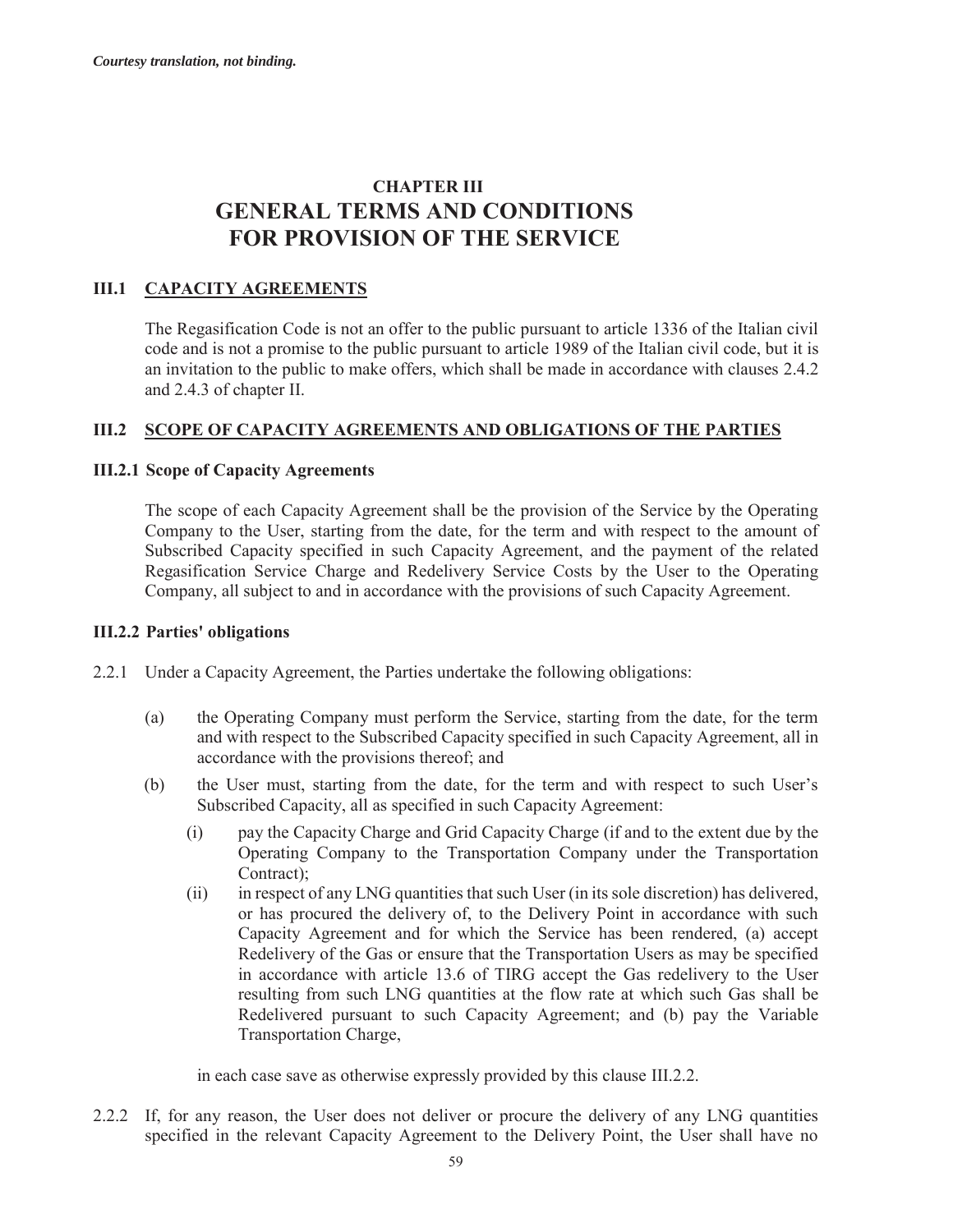liability whatsoever with respect to such non-delivery, but it shall remain obliged to pay or reimburse the Operating Company:

- (a) the related Capacity Charge, save where the User is relieved of such obligation in accordance with this clause III.2.2 and/or any other relevant provision of such Capacity Agreement;
- (b) the related Grid Capacity Charge if and to the extent due by the Operating Company to the Transportation Company under the Transportation Contract and not otherwise recovered by the Operating Company (including recovery through the reallocation of the relevant transportation capacity to any person other than such User), and in any case subject to clause 2.2.5 of chapter III;
- (c) any other related costs and/or expenses incurred by the Operating Company and charged by the Transportation Company under the Transportation Contract that is not caused by wilful misconduct or gross negligence of the Operating Company in the management of the Transportation Contract;; and
- (d) any scheduling variance charges due to the Operating Company in accordance with and subject to the provisions set forth in clauses III.8.11 and III.8.12, as applicable.
- 2.2.3 Subject to clause 2.2.4 of chapter III, the Capacity Charge payable by the User shall be reduced in accordance with clause 8.1.1 (a)(iii)(aa) of chapter III, if the Operating Company does not provide, or would not have been able to provide, in whole or in part, the Service to such User in accordance with the provisions of the relevant Capacity Agreement.
- 2.2.4 Should any circumstance or event (including a Force Majeure Event) occur which has the effect of making impossible and/or unlawful, in whole or in part:
	- (a) the production, transportation and/or delivery to the Delivery Point of LNG pursuant to any agreement or arrangement entered into between a User and its LNG supplier(s), LNG transporter(s) or shipowner(s); and/or
	- (b) the Unloading of LNG at the Delivery Point or the Redelivery of Gas at the Redelivery Point due to a reduction or interruption in or unavailability of the Grid (including for reasons due to any delay or failure by the Transportation Company under the Transportation Contract, Grid maintenance),

the User shall continue to be liable to pay the relevant Capacity Charge and Grid Capacity Charge as if such circumstance or event had not occurred.

It is understood that the above provisions of this clause 2.2.4 shall not apply to the payment of the Capacity Charge:

- (i) with respect to any such circumstance or event which is caused by any act or omission of the Operating Company or any employee, contractor, agent or other third party acting for it or on its behalf (it being understood that in no event shall the Transportation Company be considered as a "contractor" or a "third party acting for, or on behalf of, the Operating Company"); and
- (ii) if the Operating Company would not have been able to provide, in whole or in part, the Regasification Service to such User in accordance with the provisions of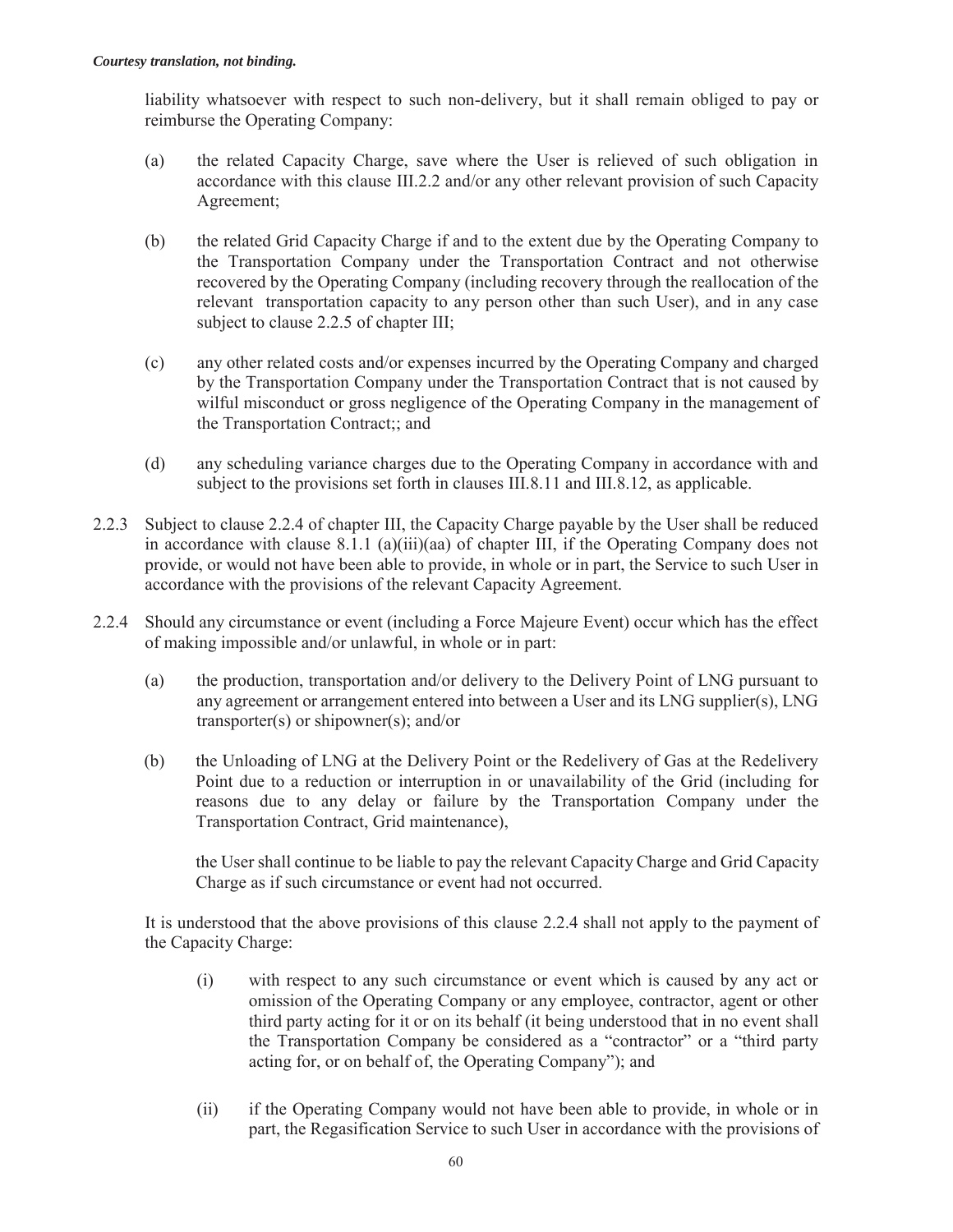the relevant Capacity Agreement even if such circumstance or event had not occurred.

2.2.5 It is understood that the amount of the Grid Capacity Charge payable by the User pursuant to clause 8.1.1(e) of chapter III shall be reduced only if, and to the extent that, the Operating Company does not provide, or would not have been able to provide, in whole or in part, the Service to such User as a result of a grossly negligent or wilful act or omission of the Operating Company or its employees, contractors, agents and/or other third parties acting for it or on its behalf (it being understood that in no event shall the Transportation Company be considered as a "contractor" or a "third party acting for, or on behalf of, the Operating Company").

## **III.2.3 Service Conditions**

Unless the Operating Company has waived or deferred compliance with any one or more of the following conditions (to the extent such waiver or deferment is allowed under the applicable Regulations), each User must satisfy and maintain all of the following conditions (**"Service Conditions"**):

- (a) the User has an unconditional sale and purchase agreement for the quantities of LNG that are the subject of the Capacity Agreement;
- (b) from the start date of the Service, the User (i) has a transportation agreement to transport downstream of the Redelivery Point the quantities of Gas that are the subject of the Capacity Agreement or (ii), in the event that the User is not part of a transportation contract for the quantities of gas which are the object of the Capacity Contract, indicates one or more Transportation Users and certifies to have an irrevocable commitment to withdraw the Gas according to the comma 1 e 6 of article 13 of TIRG;
- (c) the User has an agreement to transport to the Delivery Point the quantities of LNG that are the subject of the Capacity Agreement and the relevant LNG Tanker(s), its (their) crew(s) and captain(s) shall, from the start date of the Service, be in compliance with the Terminal Regulations, Maritime Regulations, the Marine Operations Manual and the LNG Tanker Vetting Procedure;
- (d) the User is in compliance with the provisions of clause III.10;
- (e) the User is in compliance with the provisions of clause III.11.2;
- (f) where any quantity of LNG that is the subject of the Capacity Agreement is to be imported from countries outside the European Union, the User has received authorisation granted by MAP for importation of such quantity of LNG pursuant to the provisions set forth in the decree of the Italian Ministry of Industry, Trade and Crafts of the 27th of March 2001 or, in the event of such User having a LNG import contract which has a duration of less than one year, the availability of strategic storage, in accordance with article 3, subsection II, letter (d), of the Decree, if and to the extent that such availability is required under article 3, sub-section VI of the Decree;
- (g) the User possesses all other concessions, authorisations, licences, declarations of no objection (*nulla osta*) and permits necessary for the performance of all activities under, connected with and ancillary to, the Capacity Agreement;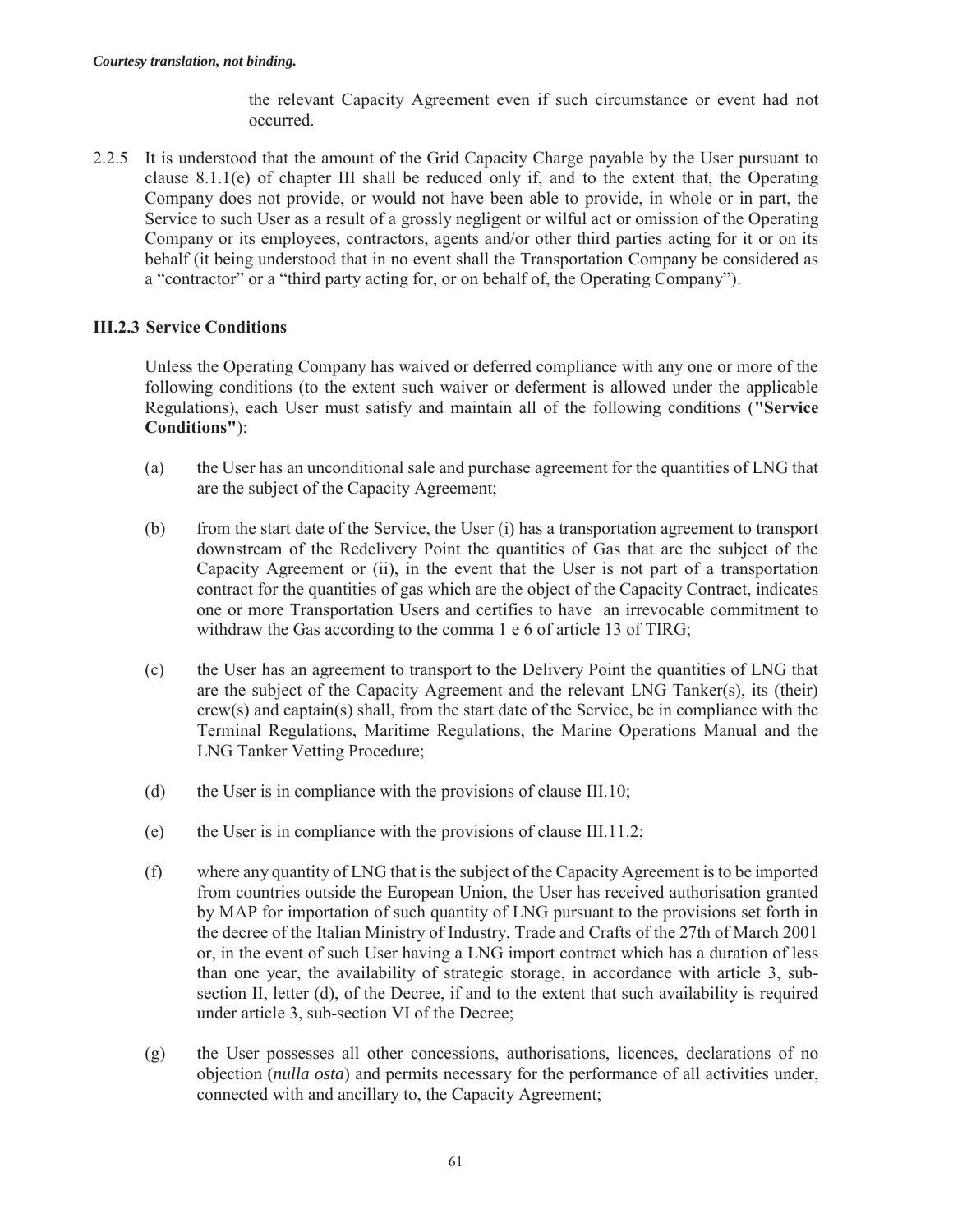- (h) the User is in compliance with its obligations under the agreements entered into by such User with third persons, which are referred to or which relate to the matters described in paragraphs (a) (b), (c), (d), and (e) above and holds the Operating Company harmless of any Transportation System User default indicated by the User as per article 13 of TIRG that can have direct or indirect consequences on the execution of the Capacity Agreement;
- (i) the User meets the requirements necessary in order to be granted the priority established under paragraph (iii) of clause 2.4.2 (a) of chapter II, as indicated in its Access Request; and
- (j) the User has provided the Operating Company with the authorisation to make requests of transactions at the Snam Rete Gas System which imply the automatic acceptance by the User and/or the Transportation System Users indicated by the User according to article 13 of TIRG, in accordance with the applicable provisions according to the Snam Rete Gas network code, as well as with any other documentation required by Snam Rete Gas or other entity in this respect, it being understood that the authorisation and the other documentation shall be provided by the User and/or the Transportation System Users indicated by the User according to article 13 of TIRG, in due time in order to allow the Operating Company to provide it to Snam Rete Gas or other entity before the start of the Service.

If at any time during the term of the Capacity Agreement any User ceases to satisfy or maintain one or more of the Service Conditions, or the Transport Service Users indicated by the User as per article 13 of TIRG cease to meet or maintain one or more of the transportation service access conditions, the User shall (i) notify the Operating Company within five (5) Business Days after becoming aware of such event and (ii) use reasonable endeavours to promptly comply with or satisfy the Service Conditions that are not being maintained or satisfied and, accordingly, take all measures to ensure that the Transportation System User reasonably strives to promptly meet unmet or unmaintained transportation service conditions.

# **III.2.4 User's representations and warranties**

- 2.4.1 Each User represents and warrants to the Operating Company that the following statements (**"Representations")** are true and accurate as of the date on which the Capacity Agreement is entered into:
	- (a) it is a company duly organised and validly existing under the laws of its country of incorporation;
	- (b) it has the corporate power and authority to enter into, exercise its rights and perform its obligations under such Capacity Agreement;
	- (c) if the Applicant is a company incorporated under the laws of Italy, the Access Request has been executed by representative(s) for such Applicant who is(are) duly empowered to execute it in the name and on behalf of such company. It is understood that in the case of attorneys in fact ("*rappresentanti negoziali*", such representatives shall have been authorised to specifically approve in writing the unfair terms ("*clausole vessatorie*") pursuant to and for the purpose of articles 1341 and 1342 of the Italian civil code and, in particular, the clause derogating the territorial competence referred to under clause I.4.2 of chapter I of this Regasification Code, which provides that *"any and all disputes arising out of or in connection with a Capacity Agreement between the Operating Company and*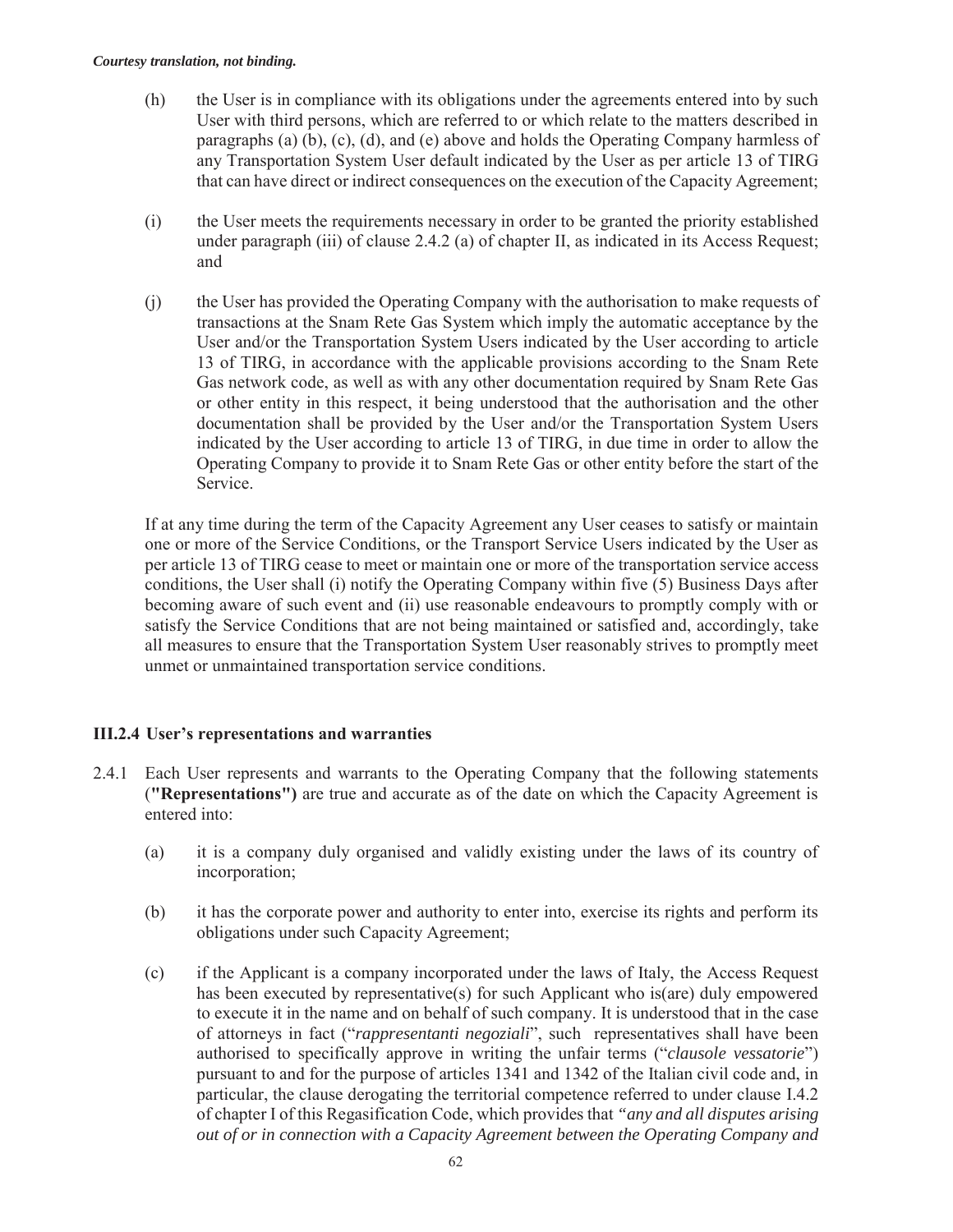*the User which is a Party to such Capacity Agreement and/or in connection with the*  Regasification Code*, other than Technical Disputes referred to in clause I.4.3, shall be subject to the Italian jurisdiction and to the exclusive competence of the Courts of Milan*";

- (d) the Applicant will timely act to be able to operate at the System, unless already able at the date of the Access Request and, will duly execute and timely provide the Operating Company with, the documentation required by Snam Rete Gas or any other entity managing the System, in order for the Operating Company to be authorised to operate at the System by making requests for transactions which imply the automatic acceptance by the Users and/or the Transportation System Users indicated by the User according to article 13 of TIRG;
- (e) there are no actions or proceedings pending, or to the best of such User's knowledge, threatened against or affecting such User which would have a material and adverse effect on its ability to perform its obligations under such Capacity Agreement; and
- (f) the execution and performance of such Capacity Agreement by such User does not conflict with (i) any Regulation or other applicable law, regulation, administrative or judicial provision or such like which apply to such User, or (ii) any other agreement to which such User is a party, or trigger a default under any such agreement.
- 2.4.2 Each User undertakes that the Representations set forth in clauses 2.4.1 (a) and 2.4.1 (b) of chapter III will remain true and accurate with respect to itself until the earlier of: (i) the expiration date of the Capacity Agreement; or (ii) the date on which the Capacity Agreement is terminated or otherwise becomes not effective for any reason including the withdrawal by one of the Parties. If any of the Representations set forth in clauses 2.4.1 (a) and 2.4.1 (b) of chapter III ceases to be true and accurate before the earlier of the dates specified under paragraphs (i) and (ii) above, such User must notify the Operating Company within ten (10) Business Days after becoming aware of such event.
- 2.4.3 Notwithstanding any provision to the contrary herein, in no event shall a User be deemed to have breached the undertaking given under clause 2.4.2 of chapter III as a consequence of such User being adjudicated in any insolvency proceedings other than (i) any of the insolvency proceedings specified under Annex B to the EC Council Regulation No. 1346/2000 of 29 May 2000; and/or (ii) any insolvency proceedings contemplated under the laws of any country that is not mentioned in such Annex B, the purpose of which is winding-up.

### **III.2.5 Operating Company's standard of performance**

The Operating Company shall at all times act in order to maximise the safe and efficient operation of the Terminal. In doing so, the Operating Company shall at all times act (a) in compliance with the provisions of the Regasification Code, (b) in compliance with the provisions of the Transportation Contract and (c) as a Reasonable and Prudent Operator.

#### **III.2.6 User's standard of performance**

Each User shall at all times, and shall procure that any Shipowner acting for or on behalf of such User, any person supplying LNG to or on behalf of such User and any Shipowner acting for or on behalf of such supplier, and each employee, contractor, agent and any other third party acting for or on behalf of any of them shall at all times, perform such User's obligations under each Capacity Agreement to which it is a Party (a) in compliance with the provisions of the Regasification Code and (b) as a Reasonable and Prudent Operator.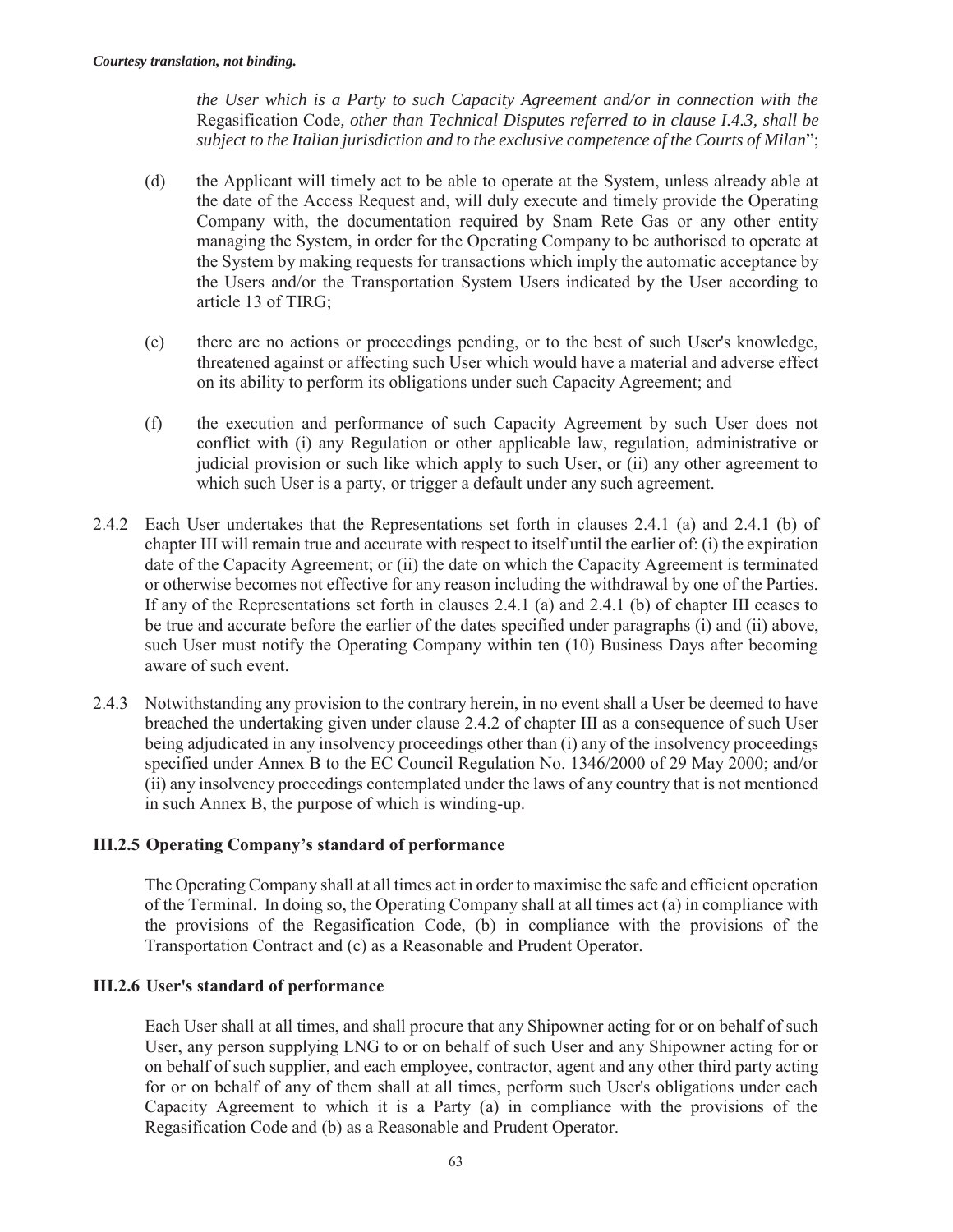### **III.2.7 Refusal of changes in the Service**

Notwithstanding article 1661 of the Italian civil code, but subject to the provisions of the Regasification Code, the Operating Company shall have the right to refuse any requests for changes in the performance of the Service by any User or any Applicant.

#### **III.2.8 Performance of the Regasification Service**

Subject to clause 5.1.5 and 6.1.8 of chapter III, the Operating Company shall perform the Regasification Service on the aggregate Net Unloaded LNG delivered during any given period by or on behalf of any User and shall be obligated to make available at the Cavarzere Entry Point a quantity of Gas containing an amount of energy equal to such aggregate Net Unloaded LNG less the Losses and Consumptions of the Regasification chain.

#### **III.2.9 Performance of the Redelivery Service**

- 2.9.1 Each User acknowledges that the Operating Company has entered into the Transportation Contract, as required by articles 3 and 6 of the ARERA Resolution no. 168 of 31 July 2006, in order to perform the Redelivery Service to the User, and/or to the Transportation System Users indicated by the User according to article 13 of TIRG.
- 2.9.2 In light of the above, each User (i) represents that it has reviewed the Network Codes of the relevant Transportation Companies and the form of the Transportation Contract; (ii) ratifies the execution of the Transportation Contract(s) by the Operating Company on its(their) behalf, and the Operating Company's specific written approval under articles 1341 and 1342 of the Italian civil code of the "unfair terms" ("*clausole vessatorie*") contained in the Transportation Contract, and, in particular, the provision derogating the territorial competence referred to under article 5.2.2 of chapter 19 of the network code of Snam Rete Gas and 18.6.2.2 of the network code of Infrastrutture Trasporto Gas SpA, which both provide for the exclusive competence of the Courts of Milan, and the performance of all the related activities, if any, that have been performed by the Operating Company prior to the execution of its Capacity Agreement; and (iii) irrevocably authorises the Operating Company to perform on its behalf all the further activities which are necessary or appropriate to execute under the Transportation Contract and to perform the Redelivery Service to the User, and/or to the Transportation System Users indicated by the User according to article 13 of TIRG.
- 2.9.3 The Operating Company shall have no liability whatsoever towards the Users with respect to the performance by the Transportation Company of its obligations under the Transportation Contract. Consequently, the Operating Company shall not be liable for any costs, losses, damages, claims and/or expenses of any kind that the Users should suffer or incur as a result of any act or omission of the Transportation Company that is not caused by wilful misconduct or gross negligence of the Operating Company in the management of the Transportation Contract.

# **III.3 RIGHT OF WITHDRAWAL**

### **III.3.1 Withdrawal by Users**

3.1.1 Each User shall have the right at any time to withdraw from any Capacity Agreement to which it is a Party, regardless of whether performance of the Service at that time has already started, upon giving sixty (60) Days prior written notice to the Operating Company. The withdrawal shall be effective upon the expiry of such notice period, it being understood, however, that such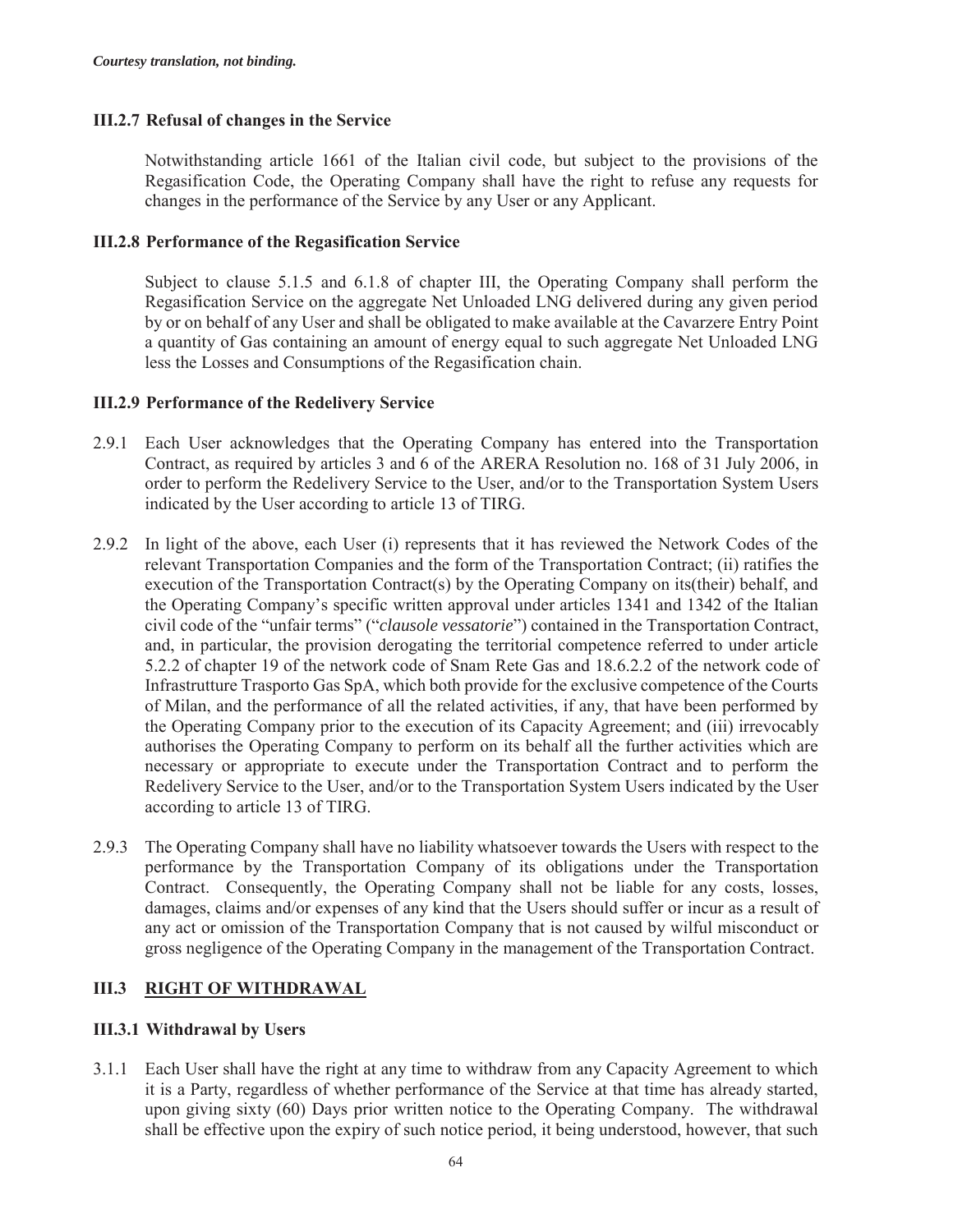withdrawal is subject to clause III.3.2 of chapter III and will be without prejudice to the accrued rights and obligations of the Parties in respect of the Service provided prior to, or which is being provided as at the effective date of such withdrawal.

3.1.2 The right to withdraw from a Capacity Agreement granted to a User pursuant to this clause III.3.1 shall be without prejudice to the right of a User to seek judicial termination (*risoluzione*) of a Capacity Agreement under Italian law in the event of a failure by the Operating Company to comply with its obligations thereunder.

## **III.3.2 Payment upon User withdrawal**

- 3.2.1 If a User exercises its right to withdraw from a Capacity Agreement to which it is a Party pursuant to clause III.3.1, then pursuant to and for the purposes of article 1671 of the Italian civil code and without prejudice to clauses 3.2.3 and 3.2.4 below, such User must pay to the Operating Company, on the effective date of the withdrawal,
	- (a) an amount equal to the Net Present Value (as at the effective date of the withdrawal) of the aggregate Capacity Charge that would have been payable by such User in the absence of such withdrawal, from the effective date of the withdrawal for the remaining term (being until the expiry date specified in such Capacity Agreement), calculated by reference to the aggregate quantity of LNG corresponding to the remaining Subscribed Capacity under such Capacity Agreement throughout such remaining term, plus
	- (b ) an amount equal to the Net Present Value (as at the effective date of the withdrawal) of the aggregate Grid Capacity Charge that would have been payable by such User in the absence of such withdrawal, from the effective date of withdrawal for the remaining term (being until the expiry date specified in such Capacity Agreement), calculated by reference to the remaining aggregate quantities of Gas which were to be Redelivered to such User, throughout the remaining term of such Capacity Agreement, net of any portion of such Grid Capacity Charge that is not and will not become due and payable to the Transportation Company following such withdrawal.
- 3.2.2 The amounts referred to in (a), (b) and (c) above will be calculated on the basis of the *Cqs*, CMr and Grid Capacity Charge respectively which are applicable to the withdrawing User as at the effective date of the withdrawal, regardless of the fact that any review or recalculation of the *Cqs*, CMr or Grid Capacity Charge would or may have taken place at any time during the remaining term of such Capacity Agreement. The Parties acknowledge that the determination of the amounts set out in this clause III.3.2 has been reasonably made with due regard given to: (i) the investment costs borne by the Operating Company for the construction of the Terminal; (ii) the obligations that the Operating Company has assumed under the Transportation Contract on behalf of and for the benefit of the User; and (iii) the effect of the User's withdrawal on the achievement of the Operating Company's economic interests.
- 3.2.3 Should the Subscribed Capacity which has become available as a result of the withdrawal of a User pursuant to clause III.3.1 above and in relation to which such User has made payments to the Operating Company pursuant to letters (a) and (b) of clause 3.2.1 above be subsequently reallocated to another User in whole or in part, the Operating Company shall reimburse the original User the discounted amounts that such User has paid the Operating Company with respect to such reallocated Foundation Capacity and/or Non-Foundation Capacity pursuant to letters (a) and (b) of clause 3.2.1 above, as soon as the Operating Company has reallocated such Foundation Capacity and/or Non Foundation Capacity to the new User.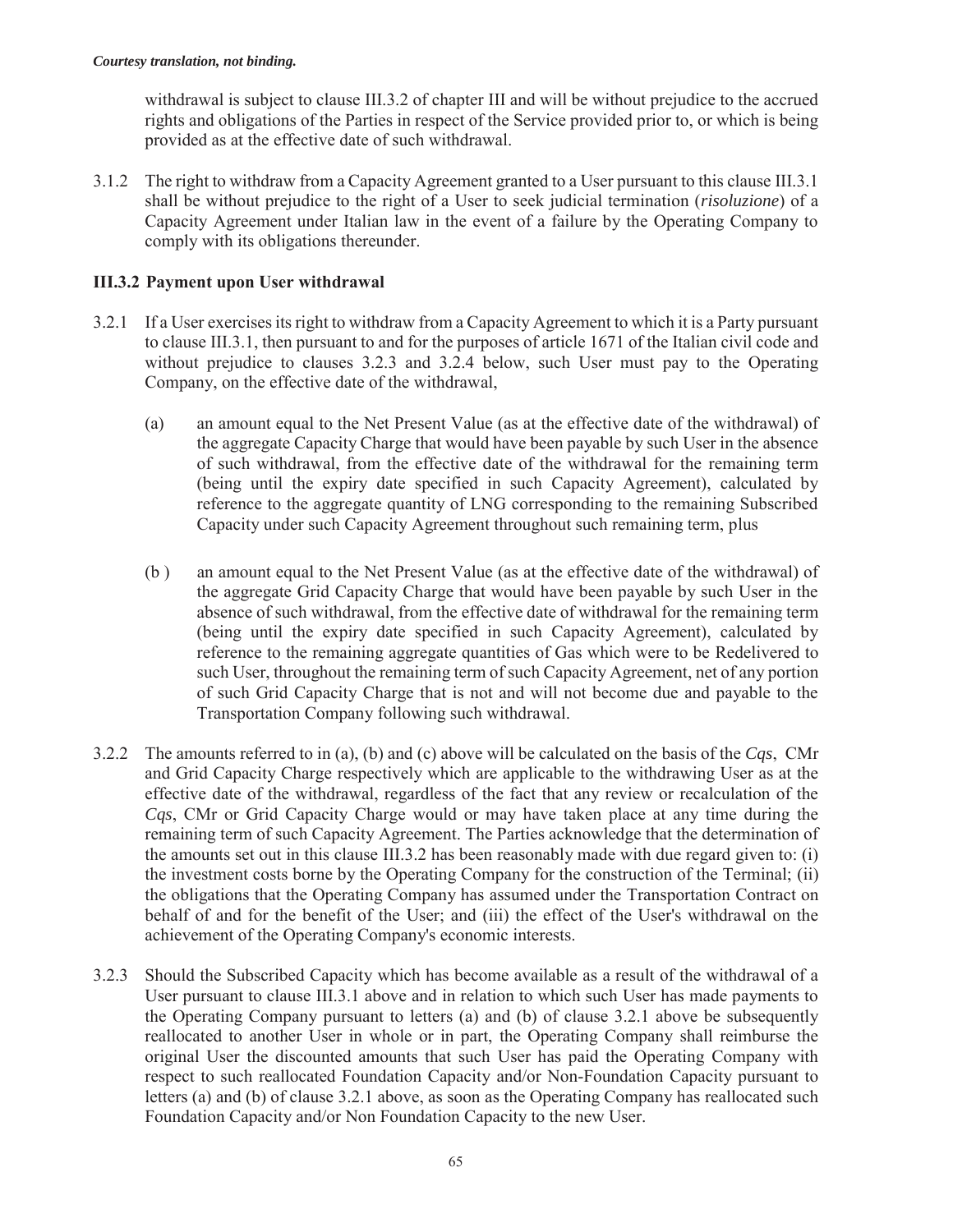#### *Courtesy translation, not binding.*

3.2.4 Should the transportation capacity which has become available as a result of the withdrawal of a User pursuant to clause III.3.1 above and in relation to which such User has made a payment to the Operating Company pursuant to letter (c) of clause 3.2.1 above be subsequently reallocated to another User in whole or in part, the Operating Company shall reimburse the original User the discounted amounts that such User has paid the Operating Company with respect to such reallocated transportation capacity, as soon as the Operating Company has reallocated such transportation capacity.

# **III.4 TITLE**

## **III.4.1 Title to LNG**

The Operating Company has no title to the LNG delivered by or on behalf of such User to the Delivery Point. The User agrees to indemnify, defend, and hold the Operating Company harmless in respect of any costs, losses, damages, claims and/or expenses of any kind suffered or incurred by the Operating Company and arising from any liens, charges, encumbrances and/or adverse claims which may be made by third persons for any reason in respect of such LNG.

### **III.4.2 No transfer of title in LNG or resultant Gas**

Subject to clause III.6.2, delivery of LNG to the Delivery Point by or on behalf of a User will not cause any transfer to the Operating Company of any title in such LNG or resultant Gas and the Operating Company shall have custody of such LNG or resultant Gas until the Cavarzere Entry Point only for the purpose of carrying out the Service.

#### **III.4.3 Right to co-mingle**

Each User authorises the Operating Company to co-mingle the LNG which is delivered to the Terminal by or on behalf of such User with the LNG of other Users in the storage tanks of the Terminal and to co-mingle the resultant Gas prior to the Redelivery Point.

### **III.5 QUANTITY AND QUALITY OF LNG**

### 5.1.1 Quantity and quality at the loading port

In order to facilitate the Unloading, each User shall furnish to the Operating Company, as soon as reasonably possible after each loading of an LNG cargo to be Unloaded, but in no event less than twenty-four (24) hours prior to issuance of the relevant Notice of Readiness, a certificate setting forth the quantities, the Gross Heating Value, mol composition analysis, Wobbe Index, and the loading temperature and pressure of the LNG to be Unloaded.

### 5.1.2 Quality at the Delivery Point

Subject to the following provisions of this clause 5, the quality of LNG delivered by or on behalf of a User to the Operating Company at the Delivery Point shall comply with the LNG Quality Specifications.

Notwithstanding the foregoing, if the Gross Heating Value of LNG to be Unloaded by any User is higher than the limits set forth in the LNG Quality Specifications by reason of Boil-off occurring during a delay in Unloading an LNG Tanker of more than forty-eight (48) hours after the Notice of Readiness has been tendered within its Scheduled Arrival Range in accordance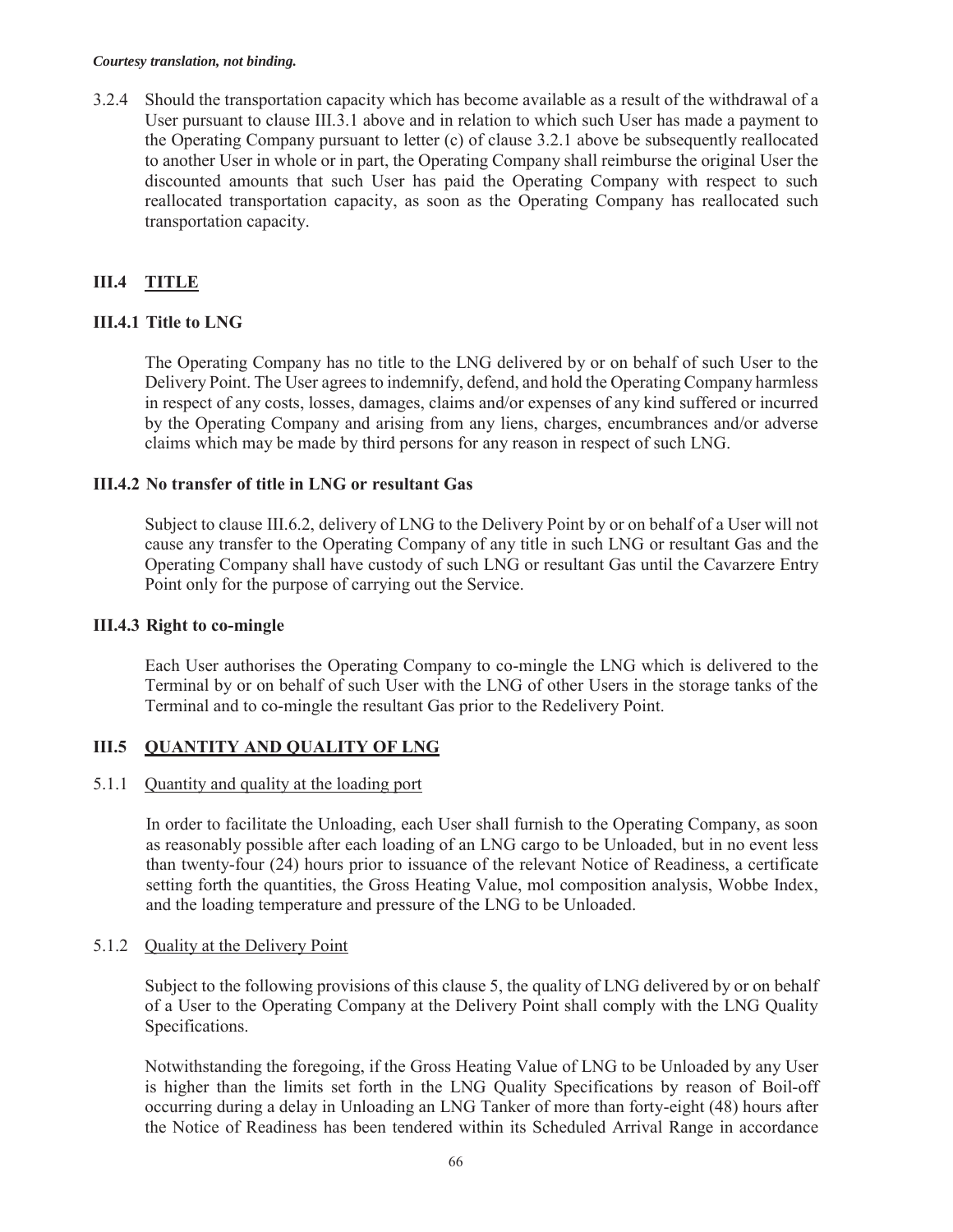with clause IV.2.5, which delay is due to any reason other than those specified in clause 3.8.1 of chapter IV, such LNG shall be deemed to have met the LNG Quality Specifications regarding the Gross Heating Value for all purposes of this Regasification Code. In particular, without limiting the generality of the foregoing, (i) the Operating Company shall endeavour to accept and Unload such LNG, it being understood that clause 5.1.5 of chapter III shall not apply with respect to the Unloading of such LNG and (ii) in the event that the Operating Company is unable to accept and Unload such LNG, the Operating Company shall indemnify and hold the User harmless from any costs and/or expenses directly incurred by such User as a result of its inability to accept and Unload the LNG.

### 5.1.3 Determination of quantity and quality of LNG at the Delivery Point

The quantity and quality of LNG delivered by or on behalf of a User to the Operating Company at the Delivery Point shall be determined in accordance with the following:

- (a) Tank gauge tables of LNG tankers: such User shall furnish to the Operating Company a certified copy of tank gauge tables for each tank of each LNG Tanker as described in Annex (j).
- (b) Gauging and measuring LNG volumes: the quantity of LNG Unloaded shall be determined by gauging the LNG in the tanks of the LNG Tanker immediately before and after Unloading net of any quantity of Boil-off used by the LNG Tanker during the Unloading as fuel in accordance with Directive 2005/33/EC. Gauging the liquid in the tanks of the LNG Tanker and the measuring of liquid temperature, vapour temperature and vapour pressure in each LNG tank, any quantity of Boil-off used by the LNG Tanker and the trim and list of the LNG Tanker shall be performed, or caused to be performed, by such User before and after Unloading. The Operating Company shall have the right to witness and verify such gauging and measuring. Copies of gauging and measurement records shall be furnished to the Operating Company and, in the absence of manifest error, shall be conclusive. Gauging devices shall be selected, and measurements shall be effected, in accordance with Annex (j).
- (c) Samples for quality analysis: representative samples of the LNG shall be obtained by the Operating Company as provided in Annex (j), with one sample being provided to such User.
- (d) Quality analysis: the samples referred to in paragraph (c) above shall be analysed by the Operating Company in accordance with Annex (j), in order to determine the molar fraction of the hydrocarbons and other components in the sample.
- (e) Operating procedures: such User, at no cost to the Operating Company, may procure that all measurement, gauging and analysis conducted pursuant to paragraphs (b), (c) and (d) above are witnessed and verified by an independent surveyor approved by the Operating Company. The Operating Company shall maintain and publish on the Electronic Communication System a list of its approved independent surveyors. For this purpose, the Operating Company shall provide such User the analysis schedule with respect to paragraph (d) above. If such surveyor is not present at the time the measurements, gauging and analysis are to be conducted, such operations and computations will nevertheless be carried out without delay. The results of such surveyor's verifications shall be made available promptly to the Operating Company.

All records of measurement, gauging and analysis and the related computation results shall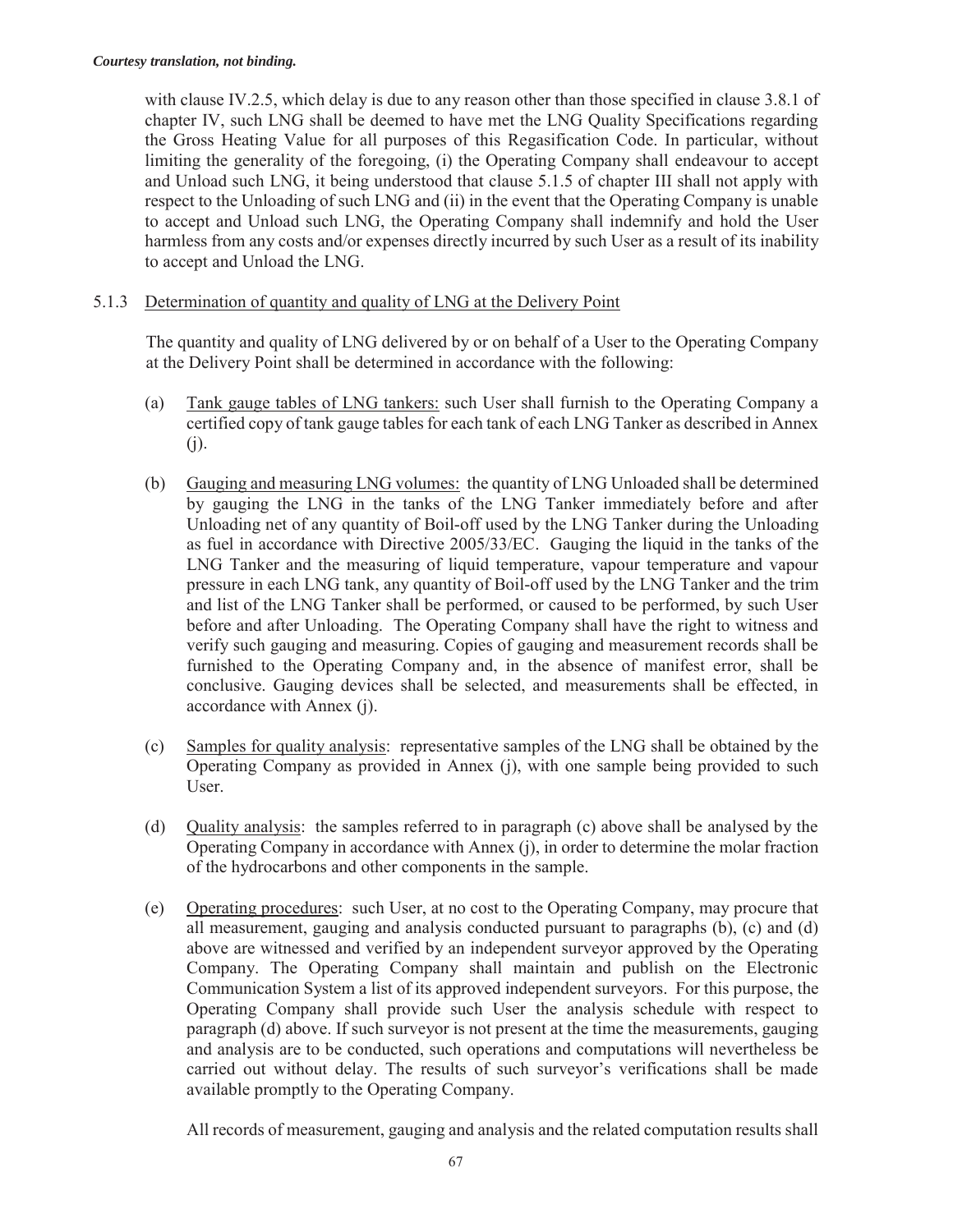be preserved by the Operating Company and kept available to such User for a period of no less than three (3) years after such operations and computations have been completed.

- (f) LNG energy quantity: the Net Unloaded LNG shall be calculated by the Operating Company according to the procedure set forth in Annex (j) and may be verified by the independent surveyor appointed in accordance with paragraph (e) above.
- (g) Verification of tank measurement system: such User shall provide to the Operating Company a copy of an independently certified certificate of accuracy with respect to all cargo measurement devices on such LNG Tanker which has been issued within five (5) years prior to the commencement of Unloading.
- (h) Verification of accuracy and correction of errors: permissible tolerances of measuring devices shall be as described in Annex (j). The inaccuracy of any such measuring device exceeding such permissible tolerances shall require (x) the correction of recordings and computations made on the basis of those recordings, as required to correct all errors which occurred during the period in which the inaccuracy of such device exceeded such permissible tolerances or, if such period cannot be determined, the period conventionally agreed by such Parties, and (y) the adjustment of such device. In the event that the period mentioned under point  $(x)$  above is not agreed by the relevant Parties, the related correction shall be made for each Unloading of LNG made during the last half of the period from the date of the most recent calibration of the inaccurate device to the date on which such inaccuracy is detected.

### 5.1.4 Unloading of Off-Spec LNG

If the quality features of any LNG to be Unloaded, which are notified or procured to be notified by a User to the Operating Company in any notice served pursuant to clause IV.2.1:

- (a) do not comply with the LNG Quality Specifications, the Operating Company shall use all reasonable endeavours to accept and Unload such Off-Spec LNG. If, notwithstanding the use of all reasonable endeavours by the Operating Company, the Operating Company reasonably believes that it will be unable to perform the Service, then the Operating Company may refuse such Off-Spec LNG and instruct that the relevant LNG Tanker not be Unloaded, by giving notice to such User within twelve (12) hours after receipt of the above notice; or
- (b) comply with the LNG Quality Specifications, but upon Unloading and testing of such LNG at the Terminal such LNG does not comply with the LNG Quality Specifications, the Operating Company shall (i) promptly give notice thereof to the User; and (ii) use all reasonable endeavours to accept and continue Unloading of such Off-Spec LNG. If, notwithstanding the use of all reasonable endeavours by the Operating Company, the Operating Company reasonably believes that it will be unable to perform the Service, then the Operating Company may refuse such Off-Spec LNG and stop the Unloading by giving notice to such User. In addition, the User shall have the right to stop at any time the Unloading of such Off-Spec LNG by giving notice to the Operating Company.

#### 5.1.5 User's liability in relation to Unloading of Off-Spec LNG

Subject to clause 5.1.2, second paragraph, point (i) of chapter III, in the event that any Off-Spec LNG is Unloaded by or on behalf of a User with or without the acceptance of the Operating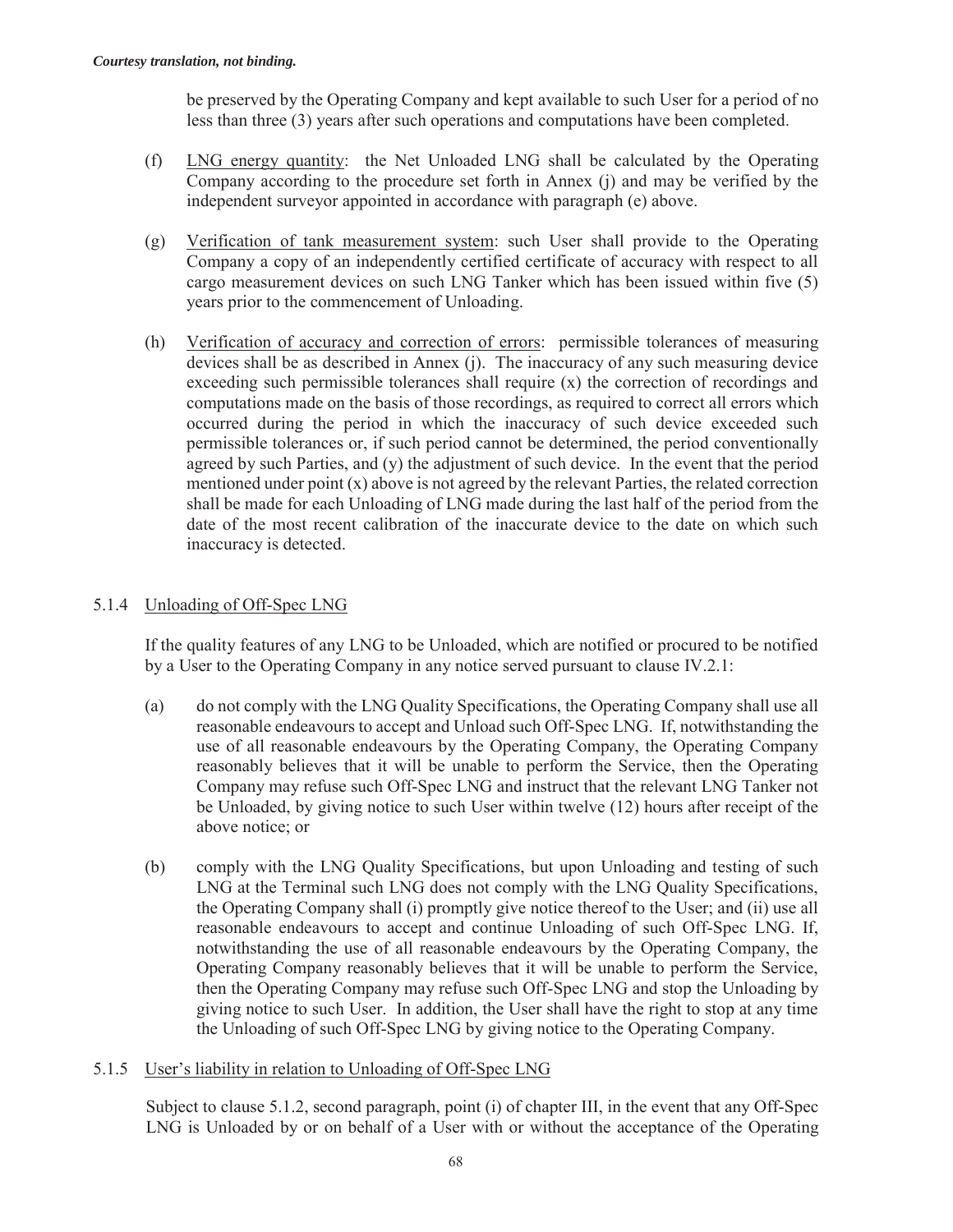Company, such User shall indemnify and hold the Operating Company harmless from any costs and/or expenses directly incurred by the Operating Company to:

- (a) restore, repair, or replace any part of the Terminal that is damaged as a result of the Unloading of such Off-Spec LNG; and
- (b) satisfy or settle valid third party claims that are brought against the Operating Company as a result of the Unloading of such Off-Spec LNG, provided that the Operating Company, before satisfying or settling any such claim, shall consult with such User and shall take into due consideration any comments of such User in relation to the defence of any such claim.

The Operating Company shall use all reasonable endeavours to minimize the costs and expenses referred to in this clause 5.1.5. Save as expressly described in this clause 5.1.5, the User shall incur no further liability to the Operating Company with respect to such Off-Spec LNG.

If any Off-Spec LNG is refused by the Operating Company in the circumstances described in this clause 5.1.5, the User shall continue to be liable to pay to the Operating Company the Capacity Charge and the Grid Capacity Charge in respect of such Off-Spec LNG.

## **III.6 QUANTITY, QUALITY AND PRESSURE OF GAS**

### **III.6.1 Redelivery of Gas**

6.1.1 Making Gas available at the Cavarzere Entry Point

Pursuant to clause III.2.2, the Operating Company undertakes to make available at the Cavarzere Entry Point, in accordance with the Gas Redelivery Procedure, Gas that complies with the Gas Quality Specifications.

#### 6.1.2 Acceptance of Gas

Considering that the Gas will be injected by the Operating Company into the Grid at the Cavarzere Entry Point on behalf of the Users, the Parties agree that the Gas transmitted by the Operating Company to the Cavarzere Entry Point shall be deemed to be (a) accepted by and in the custody of the User for all purposes of the law and the Regasification Code if such Gas is accepted by the Transportation Company, or (b) rejected by the User for all purposes of the law and the Regasification Code if such Gas is rejected by the Transportation Company. For the purposes of this Regasification Code, Gas shall be deemed to be accepted by the Transportation Company if it has crossed the Cavarzere Entry Point.

#### 6.1.3 Gas Redelivery Procedure

The Operating Company shall Redeliver and the User shall take the Redelivery of Gas, or ensure that the Transportation Users indicated according to article 13 of TIRG accept the Redelivery of Gas, in accordance with the Gas Redelivery principles below and the Transportation Contract and as specified in the applicable Capacity Agreement, of one hundred per cent (100%) of the quantity of Gas determined pursuant to clause III.2.8.

Gas Redelivery principles shall comply with the provisions contained in the TIRG and the guidelines of the "Technical Relation" of the ARERA Resolution no. 167 of 1 August 2005, which provides that "the gas redelivery rules among users shall provide a flat redelivery profile in the month, so as to ensure continuity of supply to continuous users, who have capacity for a single unloading per month "and the Transportation Contract.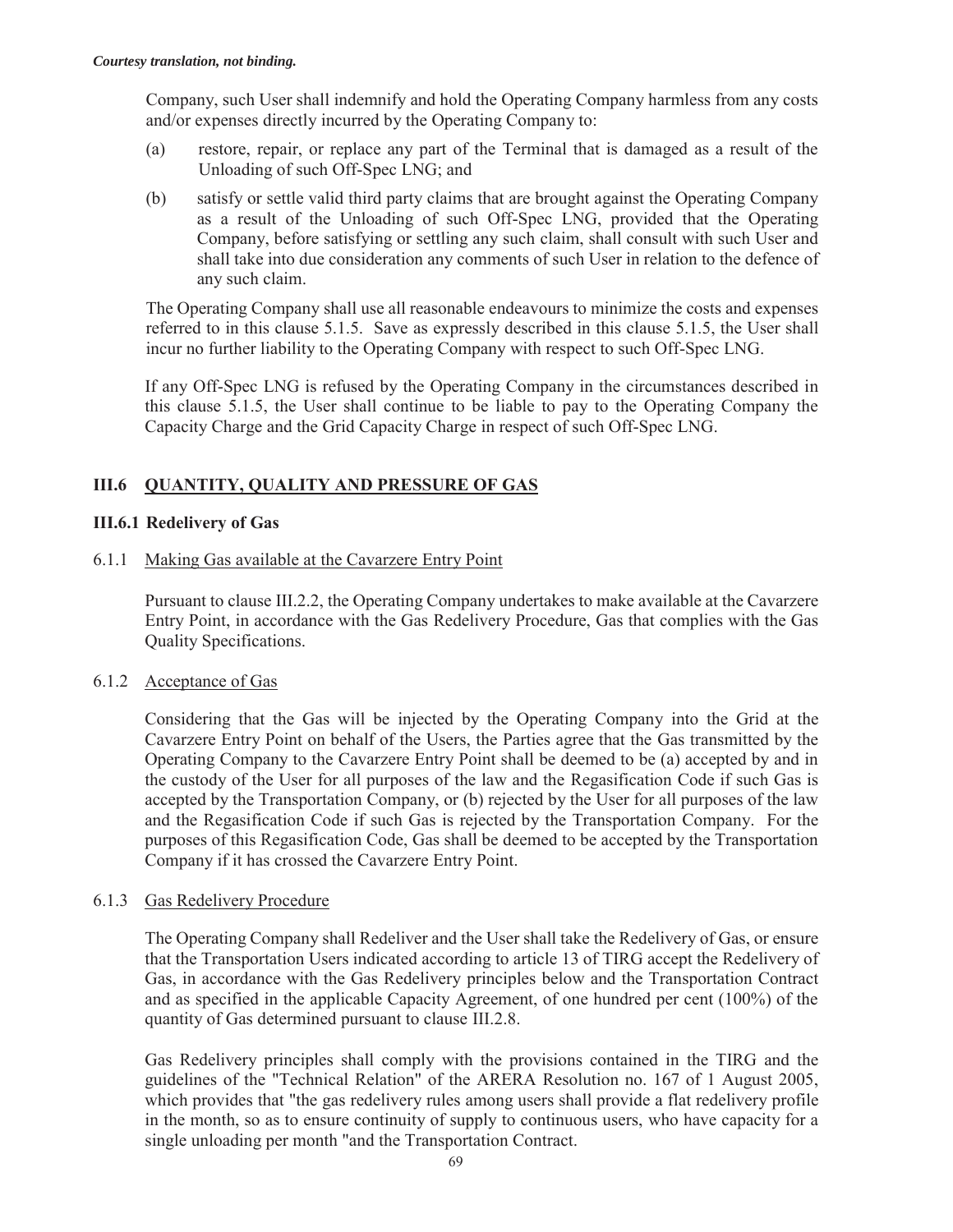The Redelivery Service consists of two main activities: scheduling the quantity of Gas to be Redelivered to the User at the Redelivery Point and determine the final amount of Gas Redelivered to the User each Day for the previous Day.

The provisional and final amount of Gas Redelivered to the Users (or to the Transportation Service Users indicated by the User in accordance with article 13.6 of the TIRG as applicable), shall be determined as follows.

- a) Continuous User and Transportation Service Users
	- i) Redelivery Program Proposal determination

By  $23<sup>rd</sup>$  (twenty-third) Day, or the following Business Day if the  $23<sup>rd</sup>$  (twentythird) is not a Business Day, of the Month M previous to the start of Month M+1, the Operating Company will provide each Continuous User with the Redelivery Program Proposal according to a Redelivery profile as flat as possible.

To Redelivery Programme Proposal will be applied provisions of Annex (k) ("Procedure for the definition of the Redelivery Program Proposal").

The Redelivery Program Proposals, based on applicable Three-Months Schedule, highlight the quantity of Gas (expressed in energy, GJ and/or kWh) the Operating Company plans to make available at the Redelivery Point to that User or to the Transportation Service Users indicated by the User, in favour of which allocate the related Gas quantities in accordance with article 13.6 of the TIRG every Day of the Month M+1, M+2 and M+3.

The same provisions provided for in this paragraph shall apply mutatis mutandis if the User has expressed his preference for the Bimonthly Redelivery Program.

ii) Redelivery Program determination

The User may request changes to the Redelivery Program Proposal related to the Month M+1 or to the Bimonthly Redelivery Period no later than the fourth Business Day prior to the Month M according to the article 11.4 of TIRG.

To the amendments of the Redelivery Programme Proposal requested within the fourth Business Day prior to the Month M will be applied the provisions as set forth in article 6.1.4 of chapter III.

Such requests, if accepted by the Operating Company, will constitute the Redelivery Programs that will be the basis for the nominations to the Transportation Company for each User for each Day D of the Month M+1.

Within the third Business Day prior to the beginning of the month  $M+1$ , the Operating Company shall communicate to each User their Redelivery Programs.

iii) Adjusted Redelivery Program determination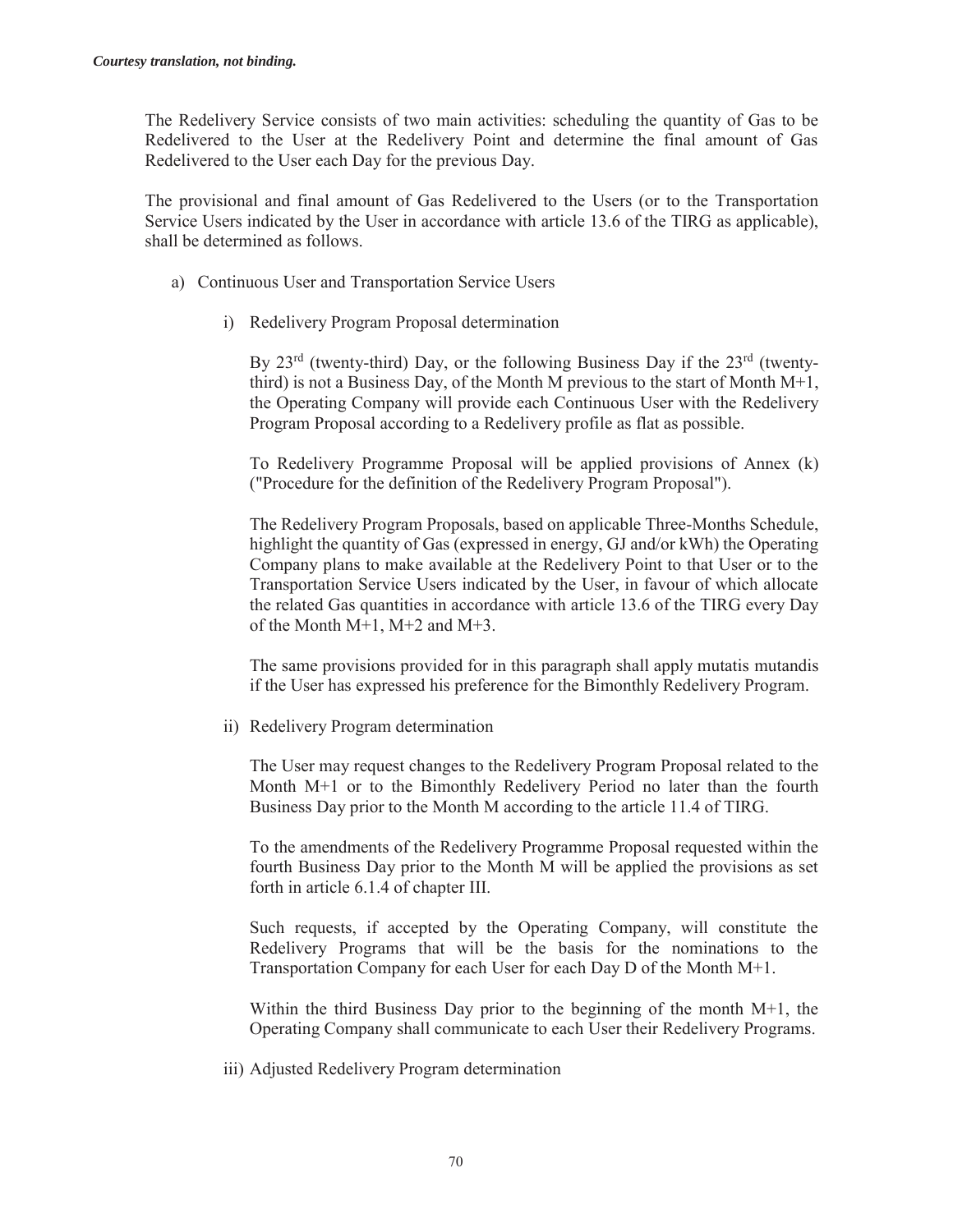The Redelivery Program is subject to be changed on a daily basis by the Operating Company (and will be indicated as "Adjusted Redelivery Program"), to take into account all the events mentioned in the Regasification Code, including:

- Early or late arrivals of LNG Tankers;
- Rescheduling of planned Discharges;
- Differences between the quantities of LNG expected to be Unloaded during the Month and the actual quantities Unloaded;
- Scheduling of Spot cargoes during the Month;
- Terminal and/or Grid capacity reductions;
- The need for a sufficient inventory in the Terminal tanks to receive the next LNG Tanker;
- Changes in the expected quantities of Terminal Use Gas and Lost Gas;
- Any operational requirement resulting from the offer of the Temporary Storage Service for the Peak Shaving Service.

To the Adjusted Redelivery Program shall apply the provisions of the next article 6.1.4 chapter III.

The Adjusted Redelivery Program will be the basis for nomination to the Transportation Company.

The Operating Company will communicate the Adjusted Redelivery Programme:

- $\bullet$  due to changes related to the exercise of the option under article 6.1.4 letter (g) of chapter III, no later than 17:00 hours of each Day D-2 for the Day D;
- $\bullet$  due to changes related to the exercise of the option under article 6.1.4 letter (g) of chapter III in the case of Spot Capacity allocation, no later than the fourth Day before the start of the Scheduled Arrival Range of the relevant Slot.
- iv) Adjusted Redelivery Programme following requests for Additional Services determination

The Redelivery Programs/Adjusted Redelivery Programs shall be modified following the request of Additional Services by the User and its confirmation by the Operating Company in accordance with article 3.7.1 of chapter II and Annex (o).

To the Adjusted Redelivery Programme following requests for Additional Services will be applied the provisions referred to in article 6.1.4. letter n) chapter III and Annex (o).

b) Spot Capacity Users

The Operating Company will propose a Spot Redelivery Programme, indicating the quantity of Gas that will be Redelivered each Day D of the related Spot Redelivery Period, as defined in the relevant Spot Capacity Contract, to each Spot User (or to Transportation Contract Users indicated by the Spot User to which Redeliver the amount of Gas in accordance with article 13.6 of the TIRG) taking into account all relevant factors (including those listed in the Spot Capacity Agreement). The Spot Capacity Users shall provide the Operating Company their preferences in time to send the nominations to the Transportation Company. If such preferences are not compatible with the technical, operational and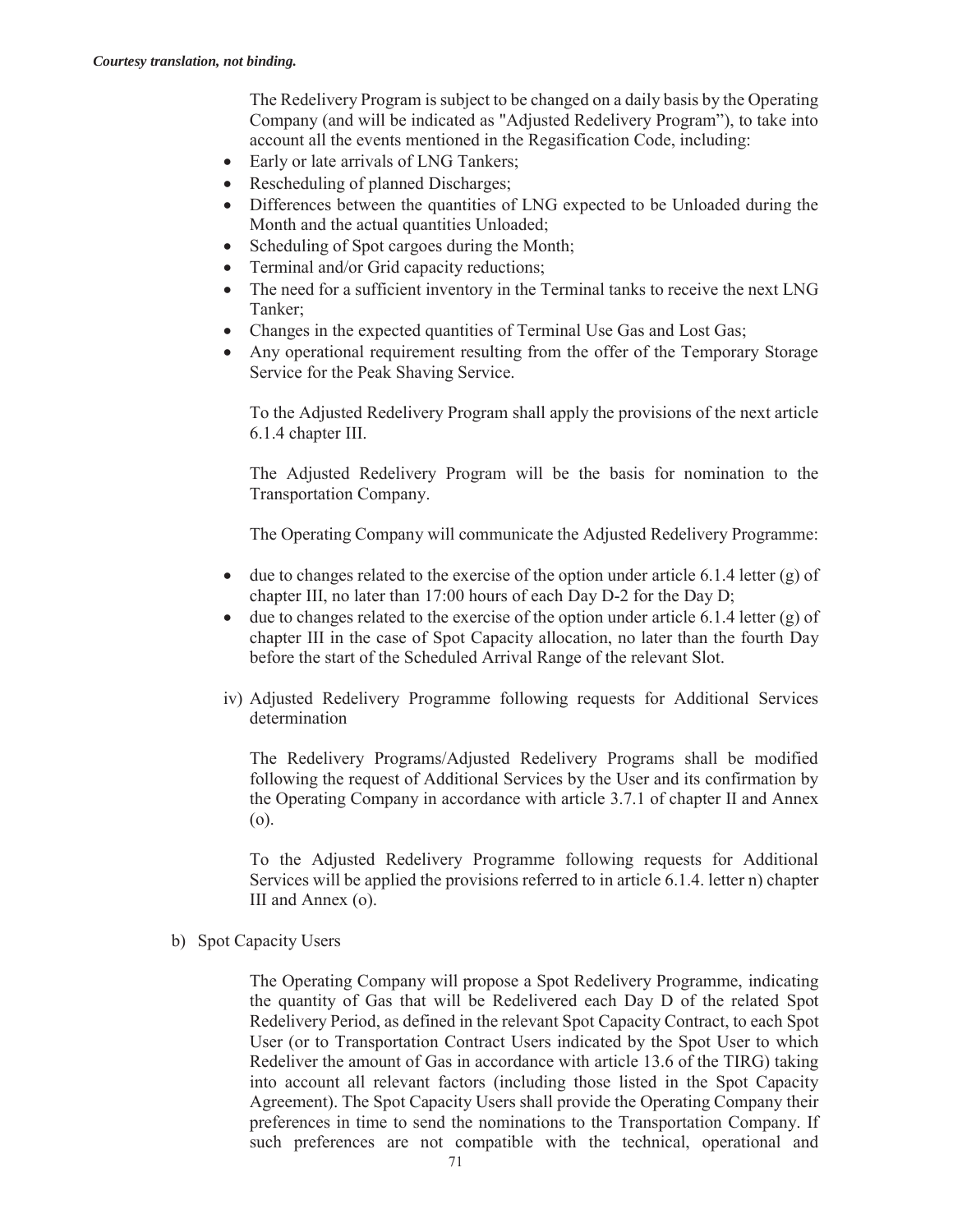commercial constraints under the Regasification Code, the Operating Company will consider the initial Spot Redelivery Programme Proposal for the nominations to the Transportation Company.

The Spot Redelivery Programme will be changed on a daily basis by the Operating Company (and it will be indicated as "Adjusted Spot Redelivery Programme") to take into account these events are referred to in the Regasification Code, including:

- Early or late arrivals of LNG Tankers;
- Rescheduling of planned Discharges;
- Differences between the quantities of LNG expected to be Unloaded during the Month and the actual quantities Unloaded;
- Scheduling of Spot cargoes during the Month, if the Spot Redelivery Programme foresees the Redelivery also in the Month following the Spot Capacity allocation;
- $\bullet$  Terminal and/or Grid capacity reductions;
- The need for a sufficient inventory in the Terminal tanks to receive the next LNG Tanker;
- Changes in the expected quantities of Terminal Use Gas and Lost Gas;
- Any operational requirement resulting from the offer of the Temporary Storage Service for the Peak Shaving Service.

To the Adjusted Spot Redelivery Programme shall apply the provisions referred to in next article 6.1.4. of chapter III.

The Adjusted Spot Redelivery Programme will be the basis for nomination to the Transportation Company.

The Operating will communicate the Adjusted Spot Redelivery Programme due to changes related to the exercise of the option under article 6.1.4 letter (g) of chapter III:

- no later than the fourth Day before the start of the Scheduled Arrival Range of the Spot Capacity, in case of Spot Capacity allocation;
- no later than 17:00 of each Day D-2 for the Day D, in all other cases.

The Spot Redelivery Programme/Adjusted Spot Redelivery Programme shall be modified following the request for Additional Services by the Spot Capacity and its confirmation by the Operating Company in accordance with article 3.7.1 of chapter II and Annex (o).

To the Adjusted Spot Redelivery Programme following the requests for Additional Services will be applied the provisions referred to in article 6.1.4. of chapter III.

**c)** Final Daily Redelivery Profile determination

If there are differences between the total quantity of Gas expected to be Redelivered for all Users and the total amount of Gas Redelivered by the Operating Company for the Day D, the Operating Company determines the Final Daily Redelivery Profile for each User in accordance with art. 6.3 of ARERA Resolution n. 297/2012 as pro-rata on the respective Redelivery Programs/Adjusted Redelivery Programs/Adjusted Redelivery Programs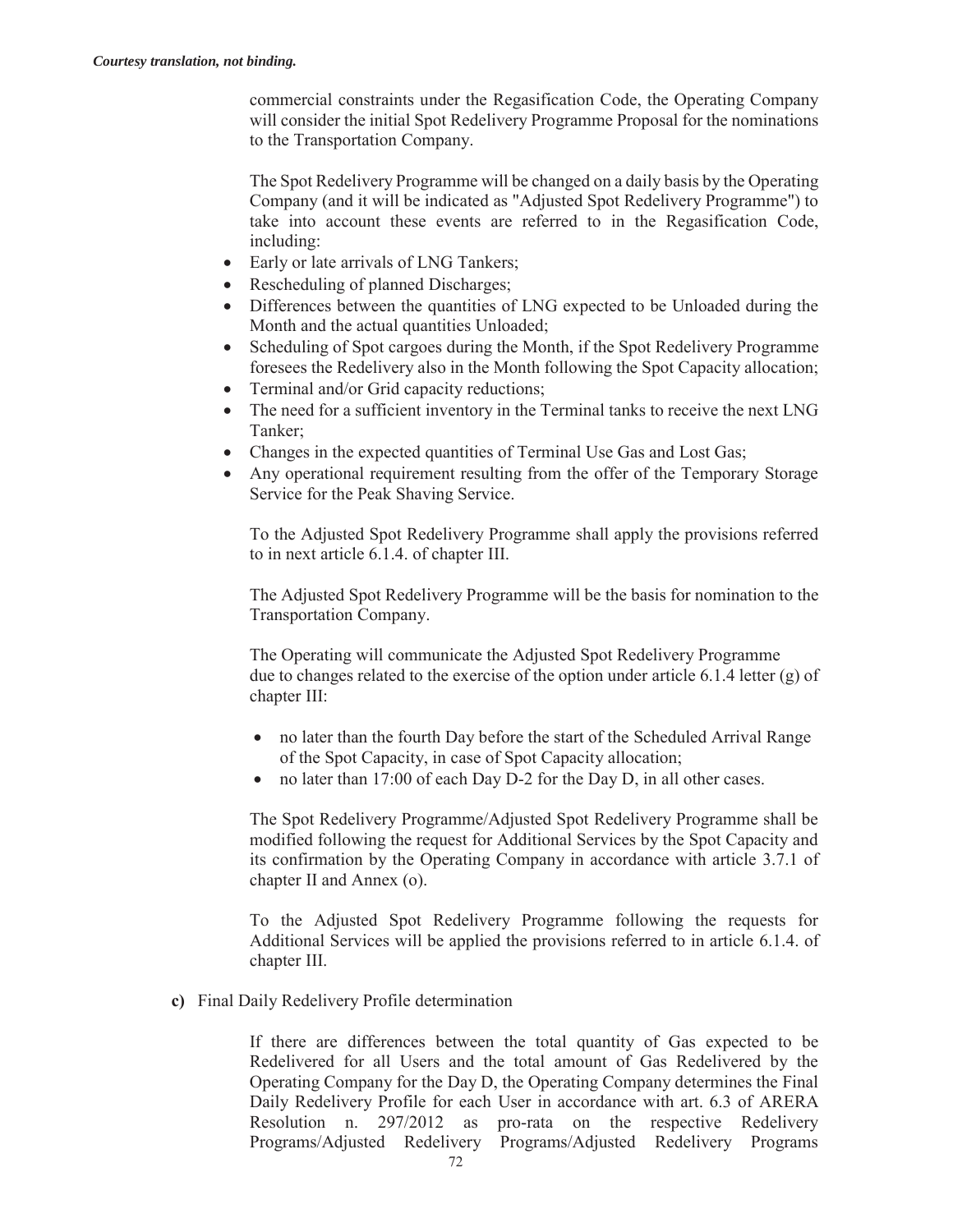following requests for Additional Services/Spot Redelivery Programs/Adjusted Spot Redelivery Programme /Adjusted Spot Redelivery Programs following requests for Additional Services, in compliance with the specific operational agreements between the Operating Company and the Balancing Operator, in accordance with article 4 of the Integrated Balancing Text (Testo Integrato del Bilanciamento) referred to in ARERA Resolution n. 312/2016/R/gas.

The Final Daily Redelivery Profile is binding for the User and corresponds to the amount of Gas used by Snam Rete Gas for the preparation of the balancing equations under chapter 9 of the Snam Rete Gas' Network Code.

#### 6.1.4 Principles of the Gas Redelivery Procedure

The Gas Redelivery Procedure is based upon the following principles:

- (a) subject to subparagraphs (i) and (j) below, the Operating Company shall Redeliver Gas, and each Continuous User shall take Redelivery of Gas, or ensure that the Transportation Users indicated according to article 13.6 of TIRG accept the Redelivery of Gas each Day on as constant a basis as possible ("*con un profilo quanto più regolare possibile*") over the duration of any given Month, save for the case where the relevant Users request otherwise in the presence of operational flexibilities in the Redelivery ("*in presenza di flessibilità operative nella Riconsegna*") according to the comma 4 of article 11 of TIRG.
- (b) The Operating Company, in order to activate the Gas Advance Operation, on the basis of the Three-Months Schedule for the next month M+1 and of the Spot Program, proceeds as follows:

1. Sort the Users in Compensated or Compensator Users for each Day of the Month M+1;

2. Calculate for each User classified as Compensated User, the total amount of the Gas Advance Operation converting to GJ and/or kWh the quantity of Gas to be advanced increased of the Gas quantity to be Redelivered in the 3 (three) Days following the ETA of the LNG Tanker scheduled to be discharged.

The Operating Company, in the name and on behalf of its Compensated and Compensator Users, will provide to the Balancing Operator, through the registration of sale transactions at PSV from the Compensated User to the Compensator User, the breakdown of the quantities of Gas to be Redelivered for the Gas Advance Operation in favor of:

- i) The Continuous Users by  $21<sup>st</sup>$  (twenty-first) Day of each Month, or the following Business Day if the 21 (twenty-one) of the Month is not a Working day;
- ii) Spot Capacity Users in time for the Gas Redelivery

if they have adequate guarantees according to the article III.10.5, by the deadline for the communication of the Three-Months preferences or, for Spot Users, by the signature date of the Spot Capacity Contract.

In case the Compensated User does not have the adequate financial guarantees referred to in article III.10.5 as reported by PSV, the Gas Redelivery Period for the same User will start from the completion of the Discharge.

In case of changes to the scheduled arrival of the LNG Tankers during the Month M+1 that modify the quantity of Gas Advance Operation, the Operating Company will change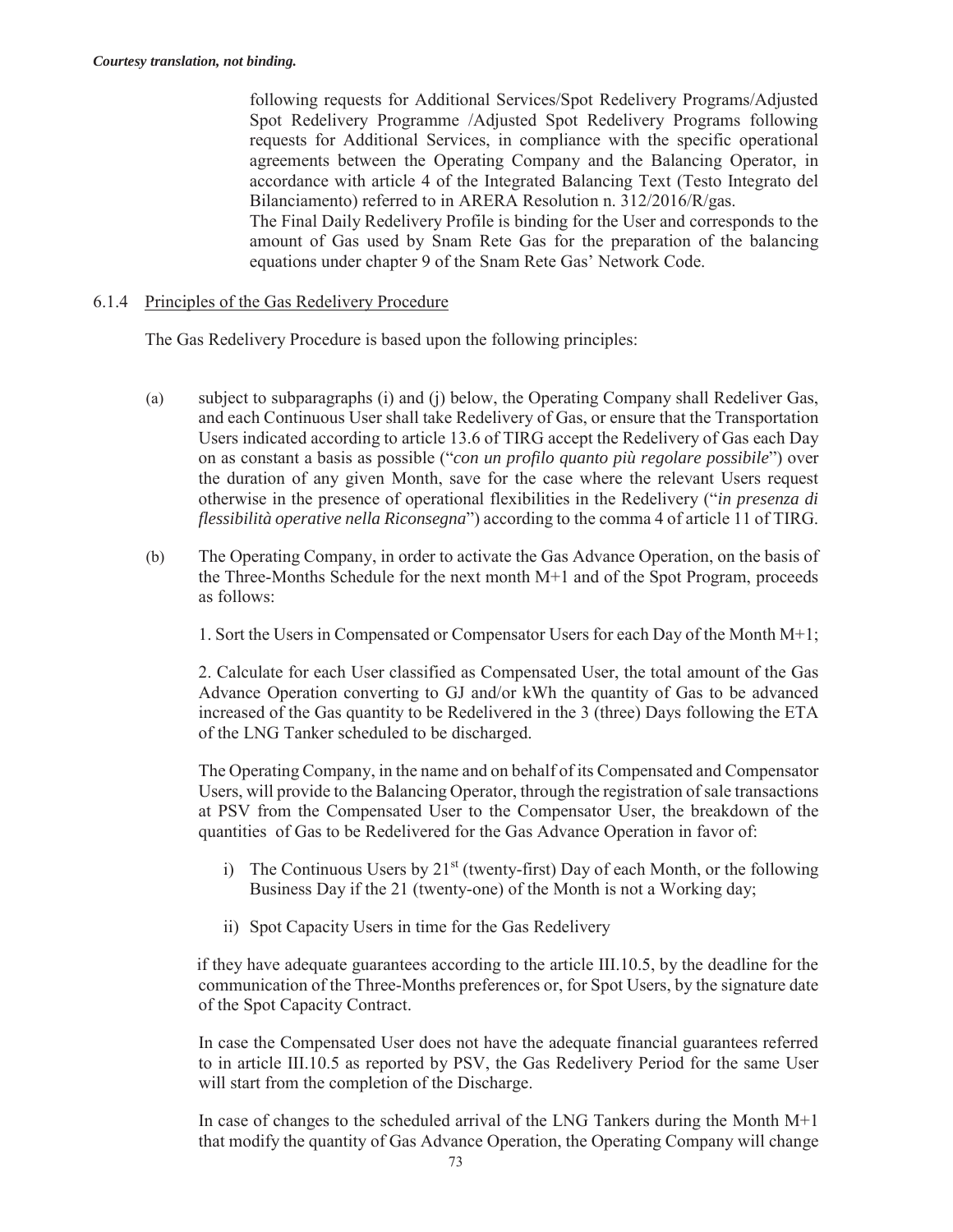the sales transactions previously registered at the PSV. In case the User does not have the adequate financial guarantees referred to in article III.10.5, the Gas Redelivery Program will be amended accordingly and, if necessary, the Redelivery will be done by the completion of the Discharge.

In the event that the Compensated User does not return all or part of the Gas received in advance by the Compensator User, the Operating Company will partially cancel or not cancel as the case may be the previously recorded transactions at the PSV in order to ensure the return of the Gas is received in advance,.

Except for information disclosed by PSV, it is intended that the Operating Company guarantees the confidentiality of commercially sensitive information (such as, for example, the identity of the involved Users) relating to the Gas Advance Operation.

- (c) It is understood that should the Operating Company allocate Spot Capacity, it may change the Monthly Redelivery Program or Adjusted Monthly Redelivery Program for Continuous Users and define a new Adjusted Monthly Redelivery Program. Except for cases of wilful misconduct or gross negligence, the Operating Company shall not be liable for the definition of the Adjusted Redelivery Program.
- (d) To the changes required by the User to the Redelivery Program Proposal for the Month M+1 or to the Bimonthly Redelivery Period no later than the fourth last Business Day of the Month M, the following provisions shall apply:
	- i) the Operating Company will implement the requested changes only in case an agreement with all Users requesting these changes is found; and
	- ii) each Party shall use all reasonable endeavors to reach an agreement pursuant to and for the purposes of paragraph (i);
- (e) the volumes Redelivered to the Continuous Users or, if applicable, to the Transportation User/s indicated according to article 13.6 of TIRG during or a given Bimonthly Redelivery Period shall be based upon: (i) the inventory of LNG in the Terminal tanks at the beginning of the Month; (ii) the minimum level of LNG to be maintained in the Terminal tanks at the end of that Month and (iii) the volumes of LNG Unloaded by the relevant Continuous User in that Month, taking into account the maintenance requirements of the Terminal and of the Grid and (iv) the qualification, if applicable, of Compensated User;
- (f) the Operating Company shall Redeliver to Spot Users, and Spot Users shall take Redelivery, or ensure that the Transportation System User/s indicated according to article 13.6 of TIRG accept the Redelivery of Gas, in accordance with the Spot Redelivery Programme and over the duration of the Spot Redelivery Period. The Spot Redelivery Period shall start, subject to the operational constraints of the Operating Company (i) during the Day after the Day when Unloading commences or (ii) in advance of the Scheduled Arrival Range of Discharge if the Spot Capacity Users shall require and have adequate guarantees under article III.10.5;
- (g) the Operating Company shall have the option to change the quantity of Gas to be Redelivered to the User or, if applicable, to the Transportation System User/s indicated according to article 13.6 of TIRG if necessary to effectively manage the volume of LNG in the Terminal, taking into account expected Unloadings of LNG and expected rates of Redelivery of Gas. In the exercise of such option, Operating Company shall use all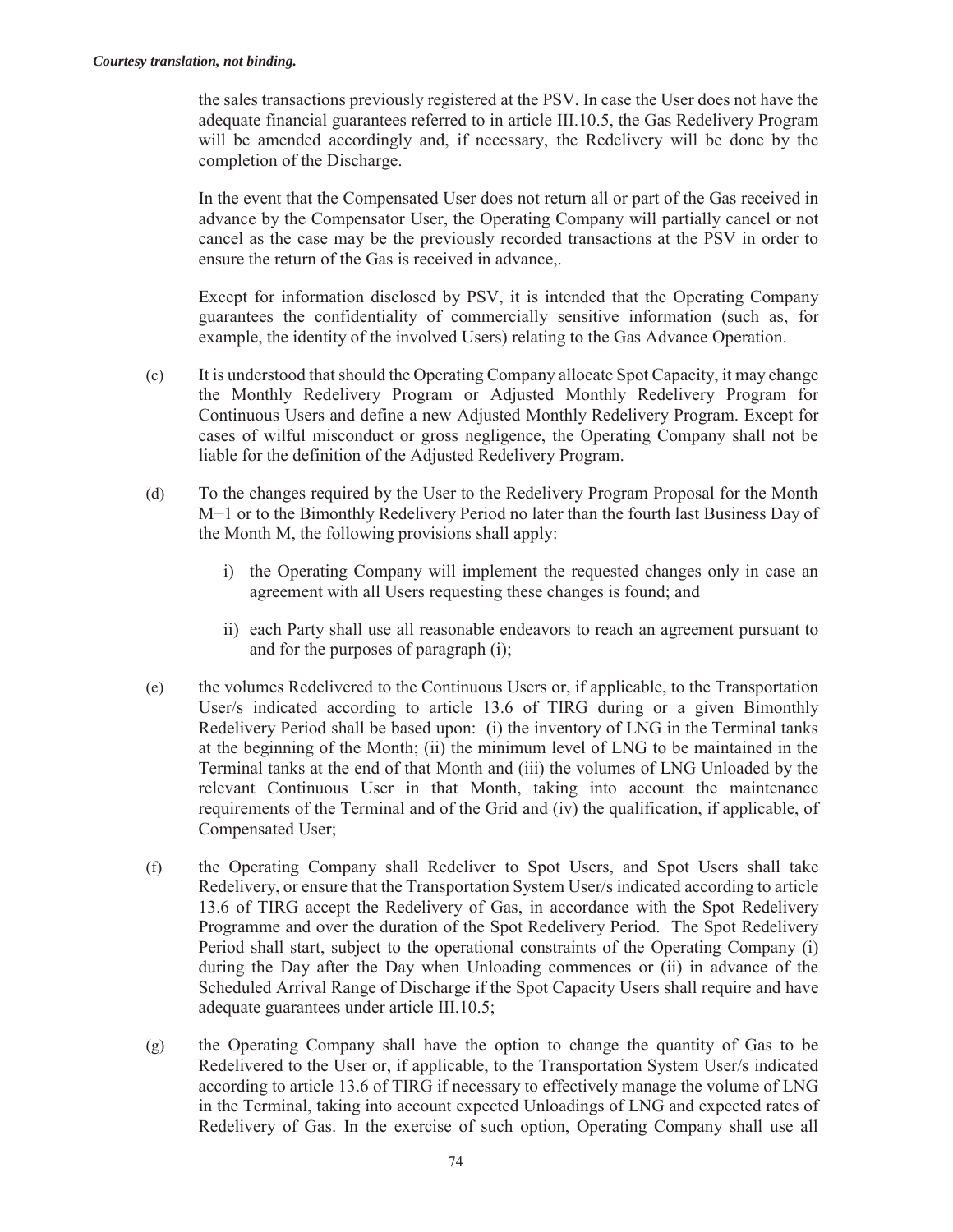reasonable endeavours to limit such changes and meet, as much as possible, the Users' requests. If Users have conflicting preferences, the Operating Company will change the quantity of Gas to be Redelivered according to the pro rata allocation of the respective Redelivery Programs. The Operating Company will communicate to each User any potential modification to the Redelivery Programs by17:00 hours of each Day d-2 for Day d, giving an indication of reasons for which the Redelivery Programme has been modified, in accordance with article 6.1.3 of Chapter III;

- (h) The Operating Company is entitled to modify the amount of Gas to be Redelivered to a User or, if applicable, to the User or to the Transportation Service Users as specified under article 13.6 of the TIRG in the cases which, for any reason not dependent on the Operating Company, and except for the force majeure cases under article III.7 of Chapter III, reductions of regasification capacity shall occur. If doing so, the Operating Company shall promptly give notice to each User. Without prejudice to the responsibilities and obligations provided in the Regasification Code, in case of changes to the Users' Redelivery Programs or, if applicable, to the Transportation Service Users as indicated in accordance to article 13.6 of the TIRG, the Operating Company will Redeliver the Gas quantities related to these reductions in a non-discriminatory way, provided that the Operating Company will use all reasonable effort in order to satisfy, as much as possible, the Users requests. If Users have conflicting preferences, the Operating Company will modify the Gas quantity to be Redelivered according to the *pro rata* allocation on the respective Redelivery Programs;
- (i) according to the provisions in the relevant Capacity Agreement, Transportation Contract and any other applicable regulation or provision published by Snam Rete Gas in the network code, the Operating Company shall communicate, through daily or multi-daily transactions with the System, the Gas quantities that will be injected on a daily basis at the Cavarzere Entry Point on behalf of each User or, if applicable, of the Transportation User/s indicated as per article 13.6 of TIRG and shall inform the User or, when applicable, the Transportation User/s indicated according to article 13.6 of TIRG of the Redelivered Gas volumes to that User on each Day;
- (j) the User shall be responsible and shall hold the Operating Company harmless in respect of any costs, losses, damages, claims and/or expenses of any kind incurred by the Operating Company and charged by the Transportation Company under the Transportation Contract, unless such costs, losses damages claims and/or expenses are the consequence of a grossly negligent or wilful act or omission of the Operating Company;
- (k) to the extent that any User's actual Unloaded volumes of LNG differ, in terms of timing and/or quantity, from those expected to be Unloaded according to the most recent Three (3) Month Schedule, including for reasons of late or early arrivals of LNG Tankers, each User shall have its Redelivery of Gas adjusted, as specified at point g) of this paragraph. The Operating Company will make any reasonable effort in order to minimize the impact for other Users and satisfy, as much as possible, its Users' requests. If Users have conflicting preferences, the Operating Company will modify the quantity of Gas to be Redelivered according to the pro rata allocation on their respective Redelivery Programme/Adjusted Redelivery Programme/Adjusted Redelivery Programme following requests for Additional Services /Spot Redelivery Programme/Adjusted Spot Redelivery Programme/Adjusted Spot Redelivery Programme following requests for Additional Services as the case may be. In the event that the User has indicated the Transportation System Users in accordance with article 13.6 of TIRG the provisions of this paragraph shall apply *mutatis mutandis* to the latter;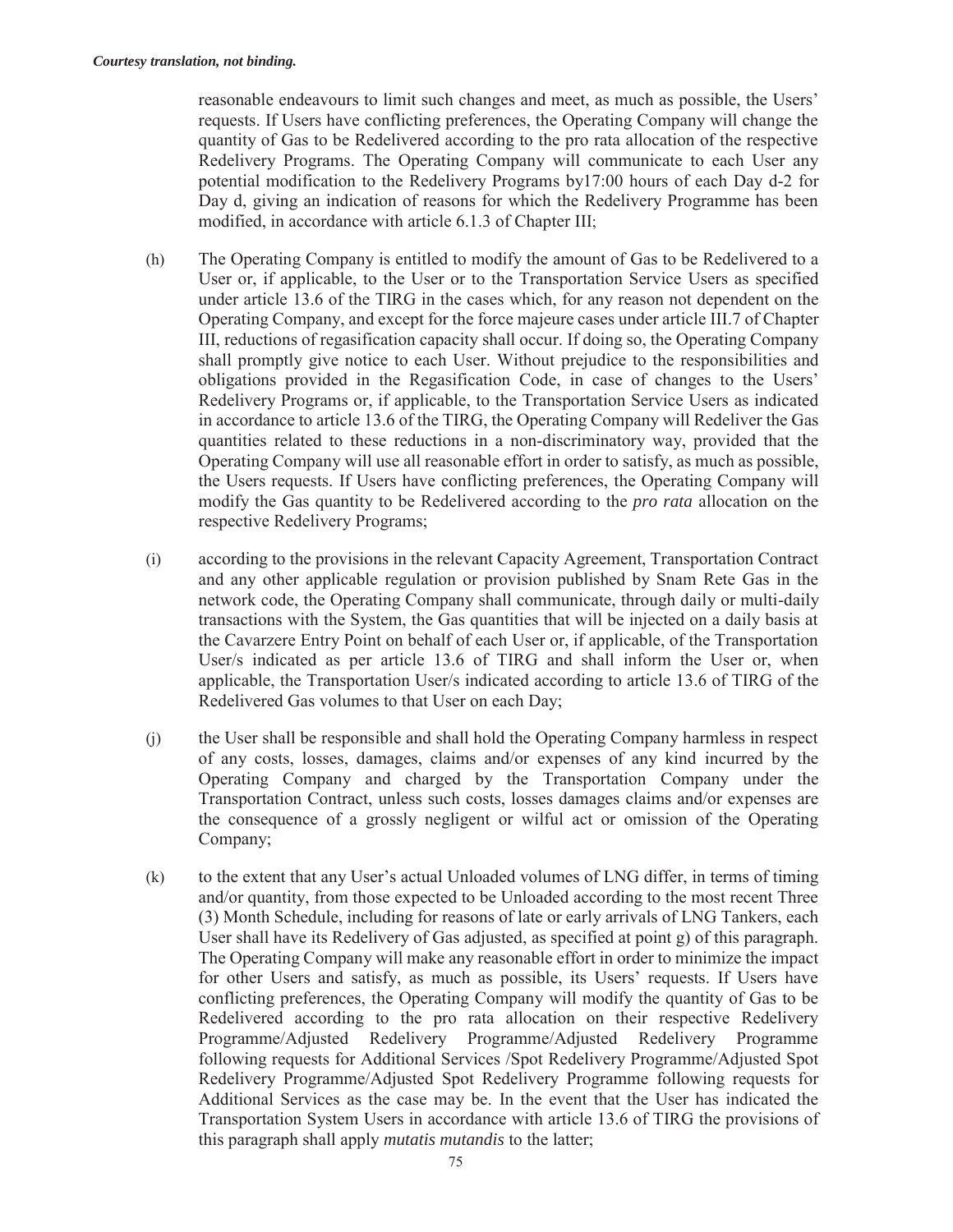#### *Courtesy translation, not binding.*

- (l) in the case of a reduction in the ability of the Operating Company to Redeliver Gas as a consequence of an action of a User or a failure by a User to perform any of its obligations under the relevant Capacity Agreement, such User shall have its Redelivery of Gas curtailed first, and then, if still necessary after the quantity of Gas to be Redelivered to such User has been reduced to zero (0), the other Users shall have their Redelivery of Gas curtailed pro-rata based upon the volume of Gas of the Redelivery Programme/Adjusted Redelivery Programme of the User for the Day, as advised pursuant to clause 6.1.4 (f) and (g) of chapter III. In the case of a reduction in the ability of Operating Company to Redeliver Gas for reasons other than those described above, the quantity of Gas Redelivered for each User will be adjusted as indicated at points (g) and (h) of this paragraph. The Operating Company will try to satisfy, as much as possible, the Users' requests. If Users have conflicting preferences, the Operating Company will modify the quantities of Gas to be Redelivered according to the pro rata allocation on the respective Redelivery Programs. In the event that the User has indicated the Transportation System Users in accordance with article 13.6 of TIRG the provisions of this paragraph shall apply mutatis mutandis to the latter;
- (m) should any User's actual Unloaded volumes of LNG differ, in terms of timing and/or quantity, from those expected to be Unloaded according to the most recent Three (3) Month Schedule, including for reasons of late or early arrivals of LNG Tankers or of failure to deliver, the Operating Company shall not be responsible for any costs, losses, damages, claims and/or expenses of any kind which are suffered or incurred by Users and Transportation System Users if indicated by the User according to article 13.6 of TIRG, or third parties, including any claims made by other Users for penalties charged by the Transportation Company or storage companies for Gas nomination adjustments, except for the case where such costs, losses, damages claims and/or expenses are directly referable to the wilful or grossly negligent failure by the Operating Company to timely operate during the sessions at the System in accordance with clause 6.1.4 (f) of chapter III;
- (n) In case of request of Additional Services by a User and the Operating Company confirmation pursuant to article 3.7.1 of Chapter II and Annex (o), the User Redelivery Programme will be consequently modified in the same day D and/or in the following Days as a result of the use of the Flexibility Service and/or Temporary Storage Service, and such modification will be reported in the "Adjusted Redelivery Programme following requests for Additional Services/Spot Adjusted Redelivery Programme following requests for Additional Services". In no case the "Adjusted Redelivery Programme following requests for Additional Services"/Spot Adjusted Redelivery Programme following requests for Additional Services" can modify the Redelivery Programme of the User/s who do not have requested the Additional Services.

### 6.1.5 Redelivery of the Gas quantities related to the Peak Shaving Service

The Redelivery of the Gas quantities related to the Peak Shaving Service is done by the Operating Company in favour of the following subjects:

(a) to the Balancing Operator, in the period between 1 January and 31 March each Year, if the latter requests in writing to the Operating Company, pursuant of any Regulation, the Redelivery of Gas made available by the User for the purpose the Peak Shaving Service. The Operating Company will ensure the Redelivery to the Balancing Operator of a quantity of Gas equal to (i) the minimum quantity fixed by the Operating Company on the basis of the technical - operational conditions of the Terminal as posted on the Electronic Communication System of the Operating Company, or (ii) the amount of Gas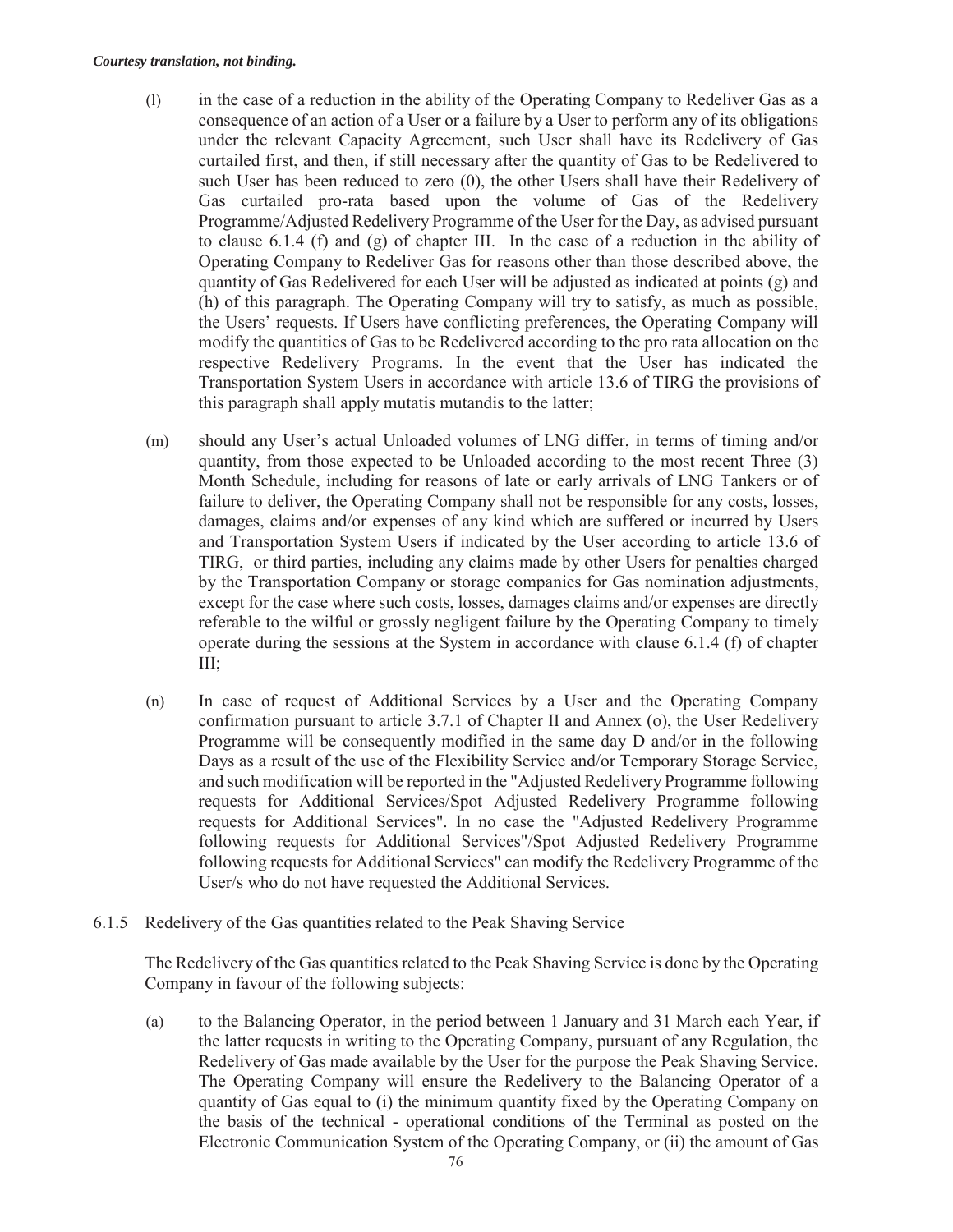indicated by the Balancing Operator in its request as long as it is less than the minimum quantity referred to in (i). If the Balancing Operator requires the Redelivery of a quantity of Gas higher than the minimum quantity above, the Operating Company will assess from time to time its request on the basis of the technical – operational conditions of the terminal; and

(b) to the User in accordance with the terms of the Gas Redelivery referred to in articles 6.1.3 and 6.1.4 of Chapter III as of April 1 of each Year, for a quantity of Gas equal to that made available by the User for the purposes of the Peak Shaving Service net of (i) the quantities of Gas Redelivered to the Balancing Operator according to the previous paragraph and (ii) the quantities of Gas related to the Losses and Consumptions of the Regasification chain according to article III.6.2.

It's understood that the Redelivery of the quantities of Gas related to the Peak Shaving Service can not affect or change the amount of Gas planned for the Redelivery to each Continuous and/or Spot User.

- 6.1.6 Determination of quantity, quality and pressure of Gas
	- (a) The quantity, quality and pressure of Gas Redelivered to the Users shall be determined in accordance with the procedures established by the Transportation Company for the Grid, which are reflected in Annex (h).
	- (b) Upon request of a User, the Operating Company shall allow such User to have access to:
		- (i) the Gas metering equipment owned, operated and maintained by the Operating Company, at reasonable hours and at a frequency consistent with the testing and inspection program of the Transportation Company, and at such User's sole risk and expense, for the purposes of: inspection; taking samples of Gas; being present during tests for determining the quantity, quality and pressure of the Gas Redelivered and during the cleaning, installing, changing, repairing, inspecting, calibrating or adjusting of such metering equipment; and
		- (ii) the records and charts relating to the measurement of the quantity, quality and pressure of Gas Redelivered, together with any related calculations.
	- (c) All measurement records made by the Operating Company pursuant to this clause 6.1.5 and the related computation results shall be preserved by the Operating Company and kept available to the relevant User for a period of no less than one (1) year after such measurement and computations have been completed. All measurement records made by the Transportation Company and the related computation results shall be preserved by the Transportation Company and kept available to the relevant User as set forth in the Transportation Contract.
	- (d) Permissible tolerances of measuring devices owned, operated and maintained by the Operating Company shall be as described in Annex (j). The inaccuracy of any such measuring device exceeding such permissible tolerances shall require (x) the correction of recordings and computations made on the basis of those recordings, as required to correct all errors occurred during the period in which the inaccuracy of such device exceeded such permissible tolerances or, if such period cannot be determined, the period conventionally agreed by such Parties, and (y) the adjustment of such device. In the event that the period mentioned under point  $(x)$  above is not agreed by the relevant Parties, the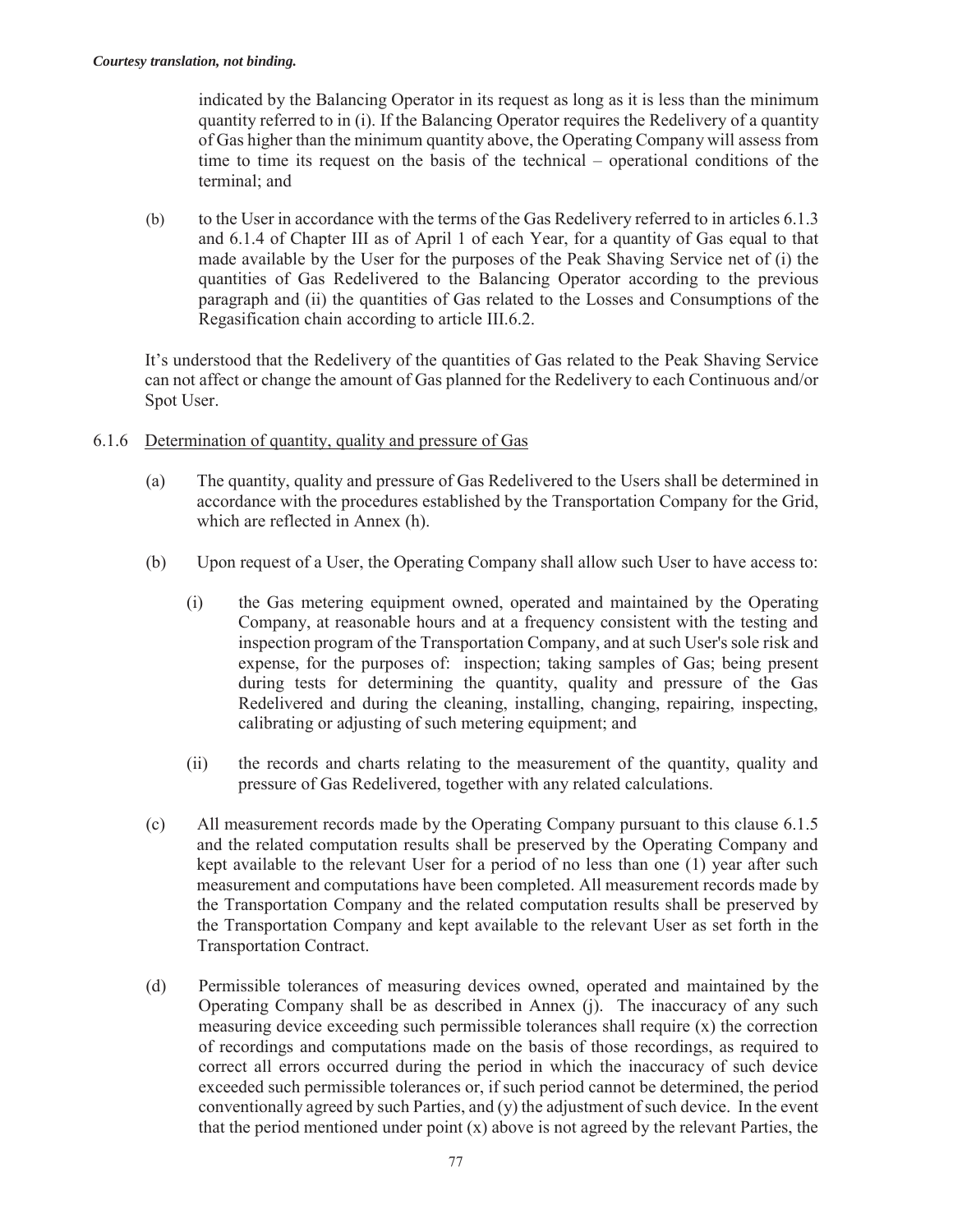related correction shall be made with respect to the Gas Redelivered during the last half of the period from the date of the most recent calibration of the inaccurate device to the date on which such inaccuracy is detected. Permissible tolerances of measurement devices under the operation and control of the Transportation Company shall be as described in the Transportation Contract.

- (e) In the event of inaccuracies of the Gas metering equipment which give rise to reconciliations to the definitive balance of the Users made by the Transportation Company, pursuant to the applicable provisions of the relevant Network Code, unless such inaccuracies are due to the gross negligence or wilful misconduct of the Operating Company, the Operating Company shall not have any liability towards the Users, or the Transportation System Users if indicated by the User according to article 13.6 of TIRG, and shall only be required to perform the activities mentioned under letter (d) above and make the necessary invoicing adjustments pursuant to clause 8.1.4of chapter III.
- (f) All Gas measuring equipment that is used at the Terminal pursuant to this clause 6.1.5 shall be owned, operated and maintained by the Operating Company, unless otherwise required or imposed by any Regulation.
- (g) The Operating Company shall estimate the gain or loss associated with measurement uncertainty on a regular basis and such gains or losses shall be considered as gains or losses in the quantity of Gas and/or LNG specified in clause II.1.1 (n).

# 6.1.7 Off-Spec Gas

If, for any reason, the Operating Company makes available Off-Spec Gas at the Cavarzere Entry Point for Redelivery to a User:

- (a) the Operating Company must promptly notify such User and the Transportation Company; and
- (b) if any quantity of such Off-Spec Gas is rejected by the Transportation Company:
	- (i) the Capacity Charge payable by such User will be reduced pursuant to clauses 8.1.1 (a)(iii)(bb) of chapter III; and
	- (ii) the Grid Capacity Charge payable by the User pursuant to clause 8.1.1 (d) of chapter III shall be reduced if, and to the extent that, the Off-Spec Gas was made available at Cavarzere Entry Point as a result of a grossly negligent or wilful act or omission of the Operating Company or its employees, contractors, agents and/or other third parties acting for it or on its behalf.

# 6.1.8 Limitation of liability for Off-Spec Gas

Except in the case of gross negligence or wilful misconduct on the part of the Operating Company, the Parties agree that the Operating Company's sole and exclusive liability in relation to Off-Spec Gas shall be the remedies given pursuant to clause 6.1.6 (b)(i) of chapter III.

The Operating Company shall have no liability whatsoever with respect to Gas that is lost downstream of the Cavarzere Entry Point and User shall only have recourse to those remedies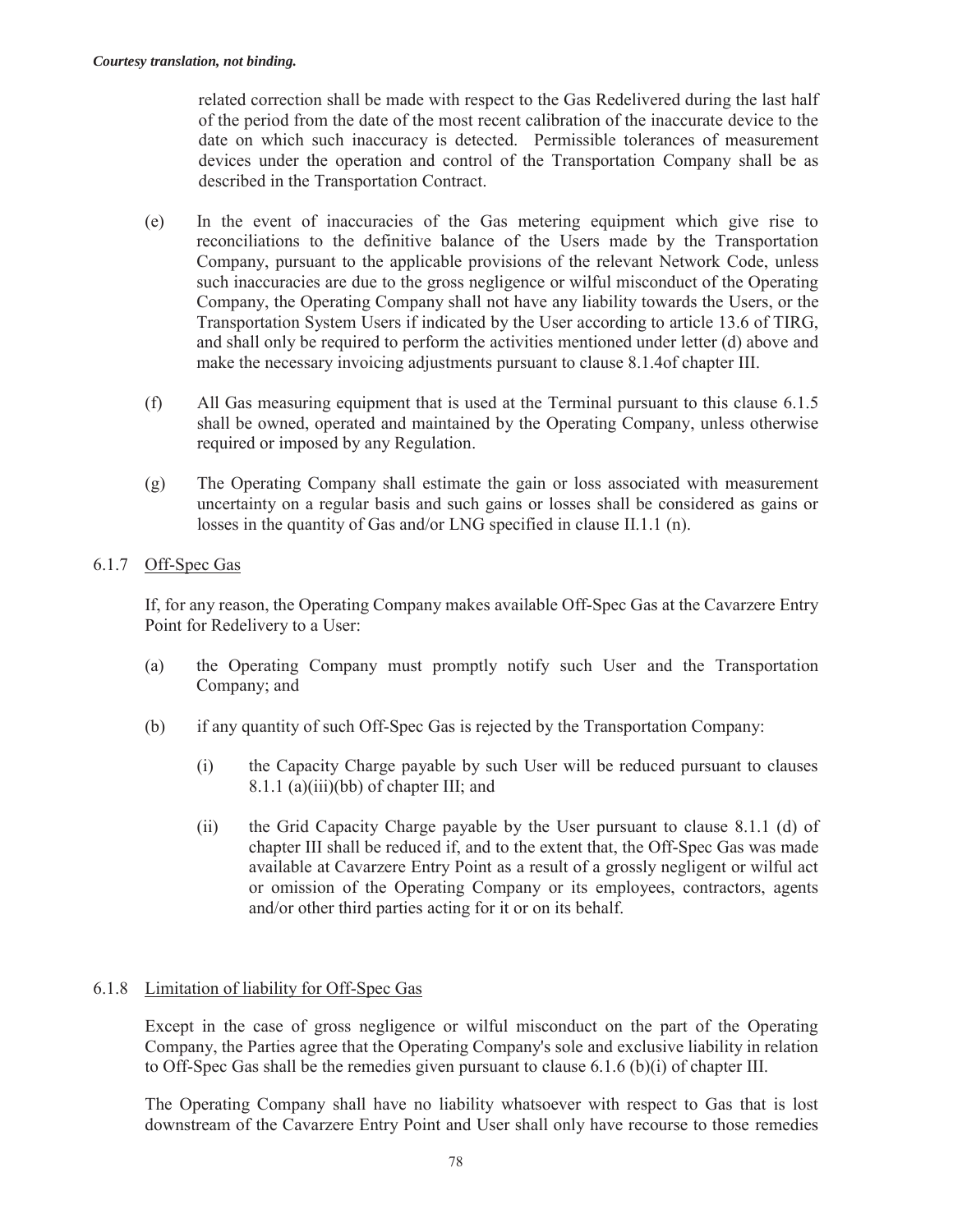set forth in the transportation agreement of the relevant User and/or deriving from the Transportation Contract with a possible direct action against the Transportation Company.

#### **III.6.2 Losses and Consumption of the Regasification chain**

- (a) Losses and Consumption of the Regasification chain means the quantity of LNG and/or Gas used by the Operating Company as fuel and for other purposes necessary for maintaining base Terminal operations and for the provision of the Regasification Service, including the quantities of Gas which are typically lost (i) through valves within the Terminal during normal operations and (ii) during maintenance of the Terminal, but excluding the quantity of Gas and/or LNG provided in clause II.1.1(i) of chapter II
- (b) To cover Losses and Consumption of the Regasification chain a contribution in kind, equal to a percentage value of the Net Unloaded LNG delivered, shall be paid by the Users; such percentage value is defined by the ARERA during the approval process of the tariff proposal of the Terminal Operator as from time to time updated according to article 9 comma 2 of Annex A of the ARERA Resolution n. 653/2017/R/Gas and shall be published in the Electronic Communication System.
- (c) Each User shall transfer to the Operating Company title to such part of its LNG that is required to be used to cover Losses and Consumption of the Regasification chain at no cost to the Operating Company and in the quantities determined by the ARERA pursuant to clause III.6.2 (b).

### **III.7 FORCE MAJEURE**

#### **III.7.1 Meaning of Force Majeure**

Force Majeure means any event or circumstance beyond the reasonable control of the Party claiming such Force Majeure, which could not be prevented by due care of a Reasonable and Prudent Operator and reasonable expense, which has the effect of making performance by such Party of its obligations under its Capacity Agreement, in whole or in part, impossible and/or unlawful ("**Force Majeure**" or "**Force Majeure Event**").

### **III.7.2 List of Force Majeure Events**

Subject to clause III.7.1, Force Majeure shall include the following:

- (a) war (whether declared or undeclared), civil war, acts of terrorism, riot, civil disturbance, blockade, insurrection;
- (b) acts of God, explosion, fire, flood, atmospheric disturbance, lightning, storm, typhoon, tornado, earthquake, landslide, soil erosion, subsidence, washout or epidemic;
- (c) any change in a Regulation or other applicable laws, regulations, administrative or judicial provisions or such like, or coming into effect of a new Regulation or other applicable laws, regulations, administrative or judicial provisions or such like, excluding any that concern tax;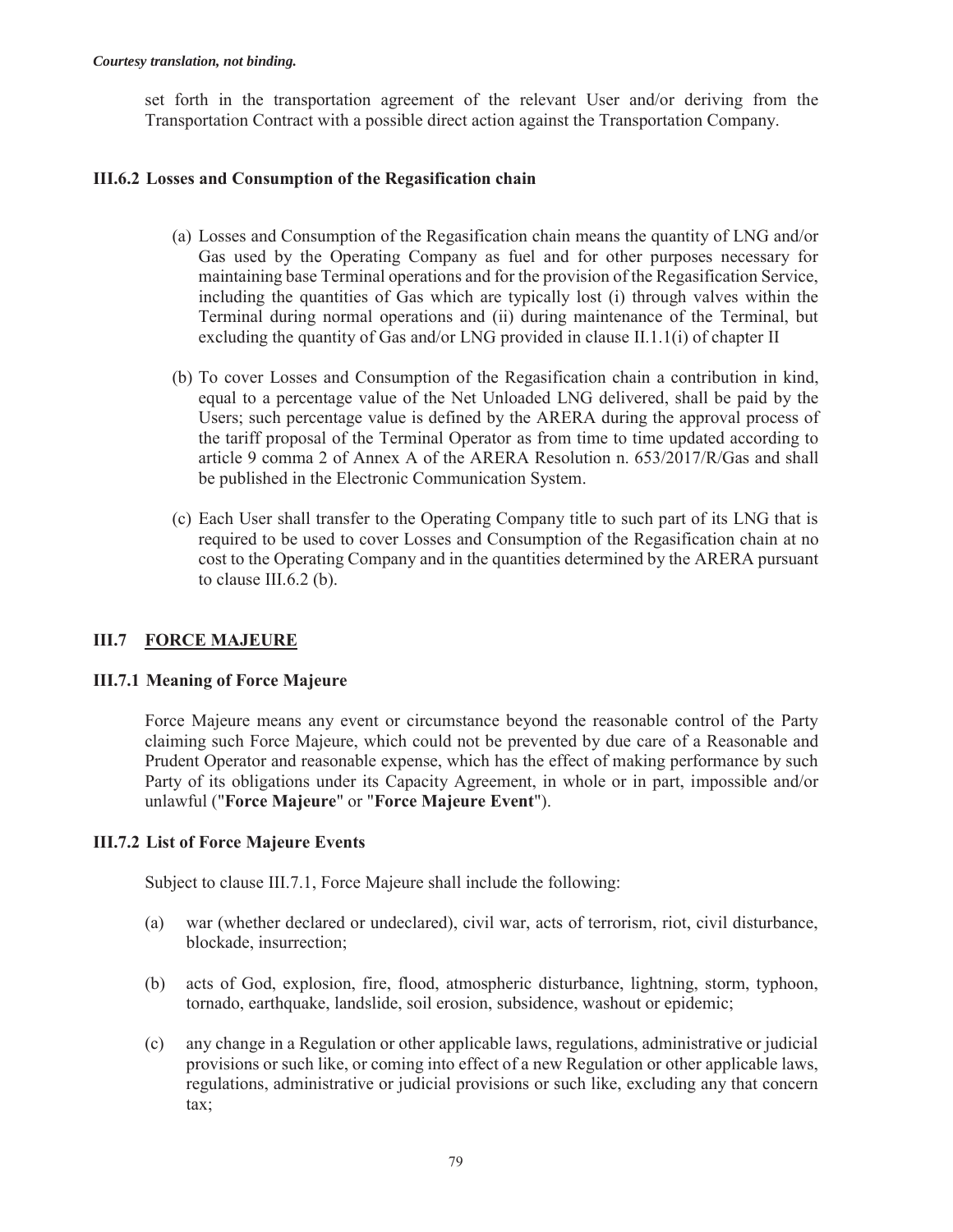- (d) any refusal, revocation, cancellation, or non-renewal of any authorisation, permit, licence and/or concession required by the Affected Party to perform its obligations under the relevant Capacity Agreement;
- (e) loss of, damage to, or any failure of all or part of the Terminal or of the Grid;
- (f) strikes lockouts and other forms of industrial action, except in cases of conflict within the company, declared on occasions which are not the negotiation of collective agreement; and
- (g) any condition or situation which presents an imminent threat of loss or damage to any property, or of danger to the life or health of any person.

### **III.7.3 Relief for Force Majeure**

- 7.3.1 Should a Force Majeure Event occur, the Party affected by such Force Majeure Event (the "**Affected Party**") shall be relieved of its obligations under the Capacity Agreement to which it is a Party other than: (i) the obligation to make payments when due; (ii) subject to clause III.2.2, the obligation of the User to pay the Capacity Charge, the Grid Capacity Charge and any other related costs and/or expenses charged by the Transportation Company under the Transportation Contract; and (iii) the obligations set out in clause III.7.4, for as long as and to the extent that the performance of its obligations is rendered impossible and/or unlawful by such Force Majeure Event, and the other Party shall be relieved of its corresponding obligations under the Capacity Agreement to the same extent.
- 7.3.2 If, as a consequence of a Force Majeure Event that gives rise to a reduction in the Capacity Charge payable by a User pursuant to clause III.2.2, Laytime for an LNG Tanker used by or on behalf of such User exceeds a total duration of forty-eight (48) hours, then such User shall be (i) entitled in its sole discretion to stop Unloading and/or to divert such LNG Tanker, provided that this can be done safely, and (ii) relieved from the payment of the Capacity Charge with respect to the quantity of LNG that was scheduled to be Unloaded but was not Unloaded by such LNG Tanker.

#### **III.7.4 Action to be taken on Force Majeure**

Should any Force Majeure Event occur, the Affected Party shall:

- (a) promptly give notice to the other Party, by stating:
	- (i) the date, hour and place where the claimed Force Majeure Event has occurred;
	- (ii) a detailed description of the claimed Force Majeure Event;
	- (iii) the effects of the claimed Force Majeure Event; and
	- (iv) the programme that the Affected Party intends to implement to remedy the Force Majeure Event and resume normal performance of its obligations under the relevant Capacity Agreement; and

in addition to paragraphs (i) through (iv) above, where the Affected Party is the Operating Company:

(aa) the estimated period during which performance of the Service will be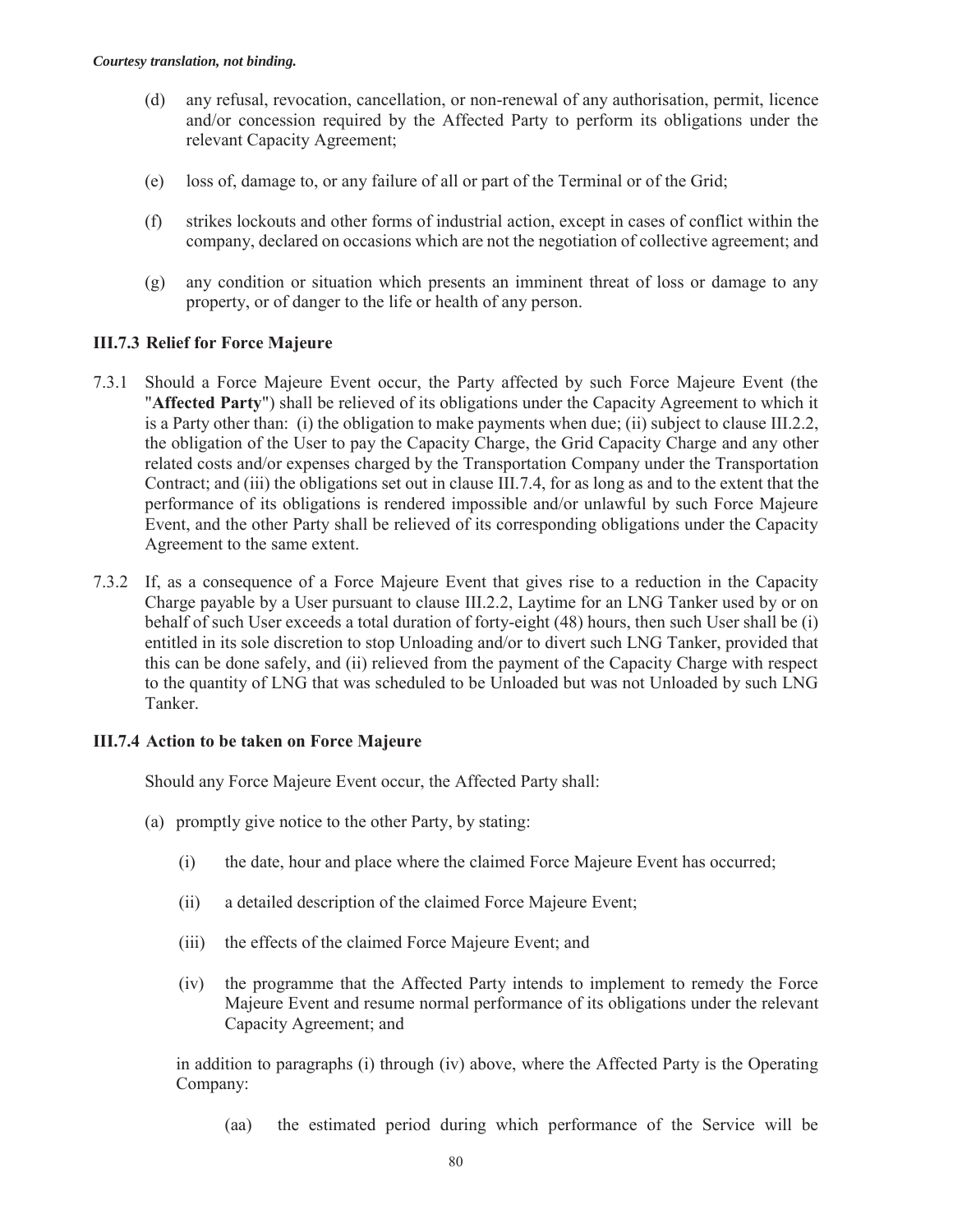suspended or reduced due to the Force Majeure Event;

- (bb) the Service that the Operating Company reasonably expects will not be performed or will only be partially performed during the period for which the Force Majeure Event and its effects are estimated to last; and
- (cc) the list of Unloading Slots that the Operating Company reasonably expects it will be able to accommodate during the period for which the Force Majeure Event and its effects are estimated to last, established in accordance with clause 3.7.1 of chapter II;
- (b) upon the expiry of each consecutive thirty (30) Day period following service of the notice pursuant to paragraph (a) above, update the information described in paragraph (a) above by notifying the other Party the following:
	- (i) the developments in the situation;
	- (ii) the actions being taken to remedy the Force Majeure Event and its effects; and
	- (iii) the date on which it is reasonably expected that such Force Majeure Event and its effects will end;
- (c) use all reasonable endeavours (including the incurrence of reasonable expenditure) to overcome the Force Majeure Event and minimise where possible its effects on the performance of such Affected Party's obligations;
- (d) allow or procure the other Party, its employees, contractors, agents and/or other third party representatives (each acting for or on behalf of such other Party and with its specific approval), upon giving reasonable prior notice and at such other Party's sole risk and expense, to have access to the Terminal and/or any other place where the Force Majeure Event has occurred (to the extent that it is within the reasonable control of the Affected Party to do so), in order to check and assess the duration and effects of the Force Majeure Event, provided that such access would not present a danger to the life or health of any person; and
- (e) promptly give written notice to the other Party when the Affected Party is again able to perform its obligations under the relevant Capacity Agreements and shall thereupon promptly resume performance of its obligations thereunder.

### **III.7.5 Termination for extended Force Majeure**

- 7.5.1 If any single Force Majeure Event substantially or totally impairs performance by the Affected Party of its obligations under its Capacity Agreement for a continuous period of time equal to: (i) thirty-six (36) months or more in the case of a Foundation Capacity Agreement with a Total Term equal to or greater than twenty (20) Years; or (ii) twelve percent (12%) of the Total Term in the case of a Capacity Agreement then either Party shall have the right to terminate the Capacity Agreement by giving written notice to the other Party.
- 7.5.2 If the termination right granted pursuant to clause 7.5.1 of chapter III is exercised by a User, then such User shall pay:
	- (a) an amount equal to the Net Present Value (as at the effective date of termination) of the aggregate Grid Capacity Charge that would have been payable by such User in the absence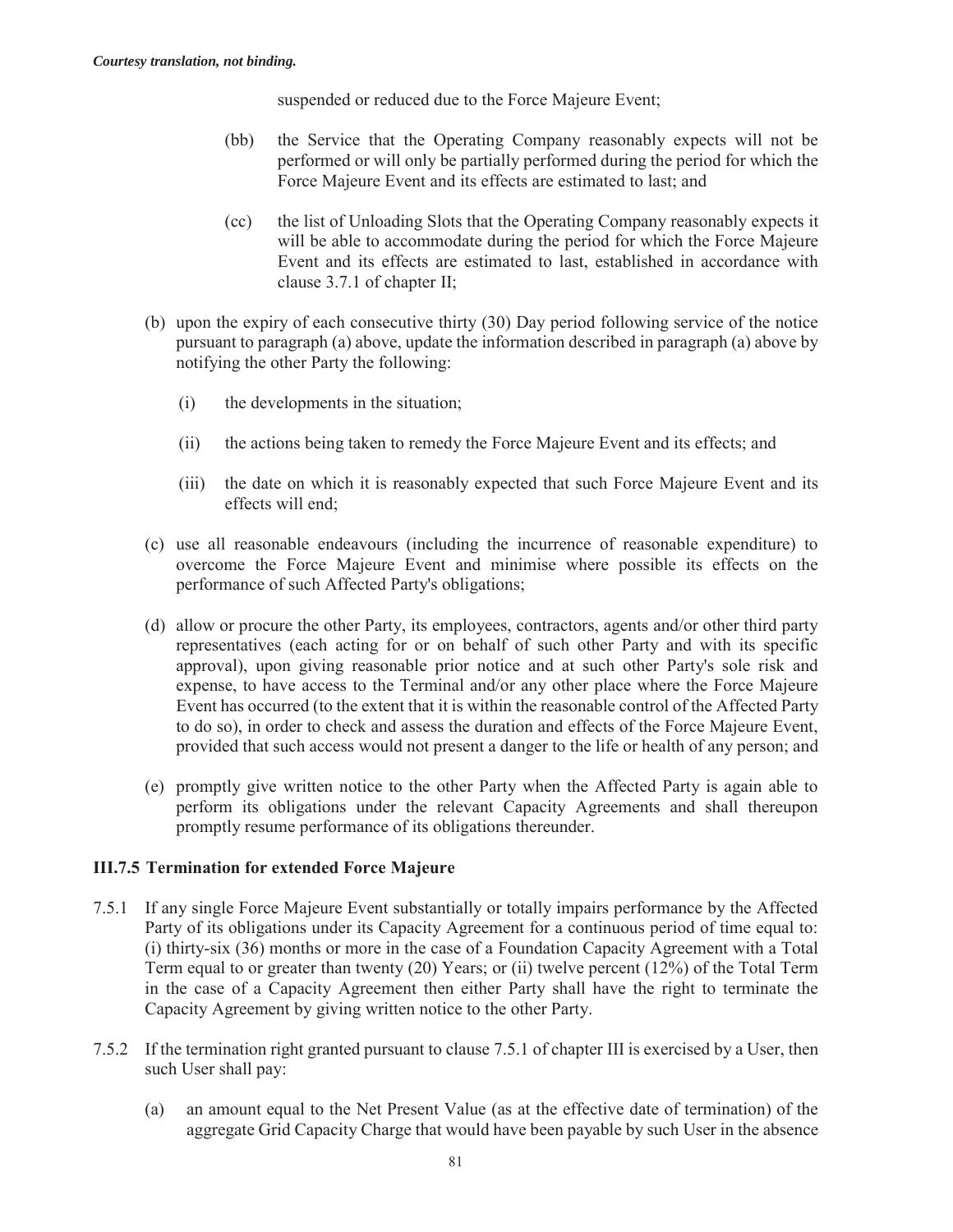of such termination, from the effective date of termination for the remaining term (being until the expiry date specified in such Capacity Agreement), calculated by reference to the remaining aggregate quantities of Gas which were to be Redelivered to such User, throughout the remaining term of such Capacity Agreement, net of any portion of such Grid Capacity Charge that is not and will not become due and payable to the Transportation Company following such termination. Should the transportation capacity relating to the quantities of Gas which were to be Redelivered to such User and for which such User has made a payment to the Operating Company pursuant to this clause 7.5.2 (a) be subsequently reallocated to another User in whole or in part, the Operating Company shall reimburse the original User the discounted amounts that such User has paid the Operating Company with respect to such reallocated transportation capacity as soon as the Operating Company has reallocated such transportation capacity and the related Grid Capacity Charge to a new User ; and

- (b) in the event that the termination right is exercised on account of a Force Majeure Event which, in accordance with clause 2.2.4 of chapter III, does not reduce the Capacity Charge payable by such User
	- (i) an amount equal to the Net Present Value (as of the effective date of the termination) of the aggregate Capacity Charge that would have been payable by such User in the absence of such termination, from the effective date of termination for the remaining term (being until the expiry date specified in such Capacity Agreement), calculated by reference to the remaining aggregate quantities of LNG which were to be Unloaded under such Capacity Agreement throughout such remaining term and, if it is a Foundation Capacity User

The amounts referred to in (a) and (b) above will be calculated on the basis of the *Cqs*, the CMr and the Grid Capacity Charge respectively which are applicable to the terminating User as at the effective date of the termination, regardless of the fact that any review or recalculation of the *Cqs*, the CMr or the Grid Capacity Charge would or may have taken place at any time during the remaining term of such Capacity Agreement. The Parties acknowledge that the determination of the amounts set out in this clause 7.5.2 has been reasonably made with due regard given to (i) the investment costs borne by the Operating Company for the construction of the Terminal; (ii) the obligations that the Operating Company has assumed under the Transportation Contract; and (iii) the effect of the User's termination on the achievement of the Operating Company's economic interests.

- 7.5.3 Should the Subscribed Capacity which has become available as a result of the exercise by a User of the termination right granted pursuant to clause 7.5.1 above and in relation to which such User has made payments to the Operating Company pursuant to point (i) of letter (b) of clause 7.5.2 be subsequently reallocated to another User in whole or in part, the Operating Company shall reimburse the original User the discounted amounts of Capacity Charge that such User has paid the Operating Company with respect to such reallocated Foundation Capacity and/or Non-Foundation Capacity pursuant to point (i) of letter (b) of clause 7.5.2 above as soon as the Operating Company has reallocated to a new User such Foundation Capacity and/or Non Foundation Capacity.
- 7.5.4 In the event that the Operating Company exercise the right to terminate the Capacity Agreement under Article 7.5.1 above, the Operating Company shall not pay any damages to the Users and / or any third party.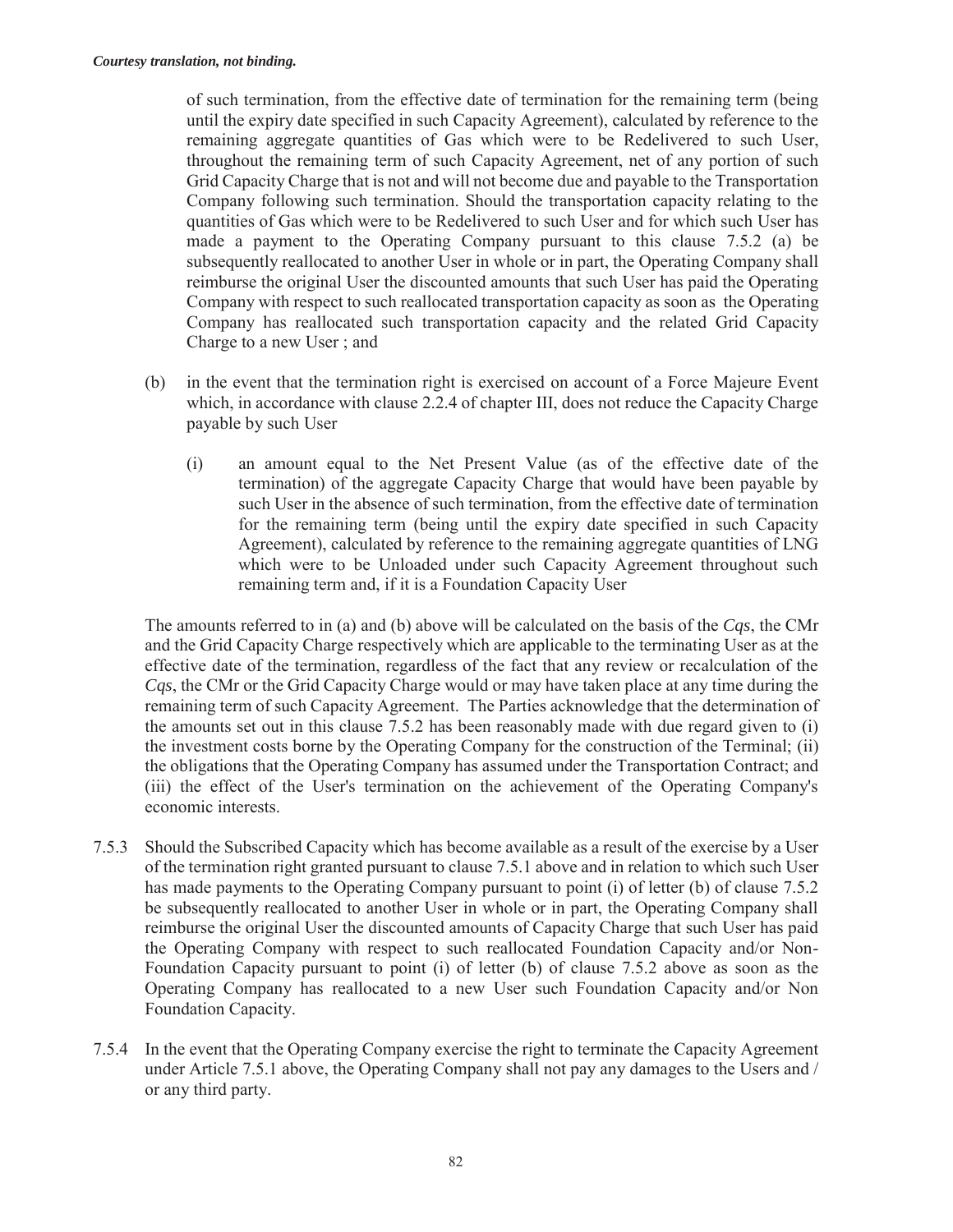## **III.7.6 Exclusivity of Force Majeure provisions**

The Parties acknowledge and agree that this Regasification Code contains a complete regulation of all aspects relating to Force Majeure and that therefore articles 1463, 1464, and 1672 of the Italian civil code shall not apply to any Capacity Agreement.

#### **III.7.7 Force majeure declared by the counterparties of import contracts**

- 7.7.1 In accordance with the provisions of article 14, comma 2, of TIRG, by "events which have led to force majeure declarations by the counterparties of import contracts" it is intended any event, act, fact or circumstance – not attributable to party declaring such force majeure – which renders totally or partially impossible the Unloading of LNG by or on behalf of the User at the Terminal, and which was not possible to prevent or overcome using the diligence of a Reasonable and Prudent Operator.
- 7.7.2 As soon as a User becomes aware of the occurrence of a force majeure event indicated under clause 7.7.1 above, it shall promptly give notice to the Operating Company and to the Regulatory Authority for for Energy Networks and Environment by sending a self-certification, in the form available on the Electronic Communication System, containing an indication of:
	- (a) the expected reduction of LNG quantities;
	- (b) the expected duration of the event;
	- (c) the actions undertaken to limit the effects of the event on the LNG Unloadings;
	- (d) the actions undertaken to make available to other Users the Subscribed Non-Foundation Capacity which would not be used.
- 7.7.3 It is understood that the preceding clauses 7.7.1 and 7.7.2 are set forth for the sole purposes of clause II.2.7.

# **III.8 INVOICES, PAYMENT AND CAPACITY MAKE-UP**

### **III.8.1 Invoicing by the Operating Company**

- 8.1.1 After the expiry of each Month (the "**Invoice Month**"), the Operating Company will deliver to each User invoice(s) as soon as the elements that allow its/their determination are available, the amounts of which shall be determined as follows:
	- (a) *Cqs Charge*. As *Cqs* charge, the product of *Cqs* and the monthly invoiced quantity ("**Monthly Invoiced Quantity**") less any reductions for Capacity Make-Up pursuant to clause 8.10.2 of chapter III. The Monthly Invoiced Quantity shall be the greater of the Quantity Unloaded and the Quantity Scheduled or Released, less the Monthly Adjustment, where:
		- (i) the **"Quantity Unloaded"** means the aggregate Net Unloaded LNG that was Unloaded by or on behalf of such User for all Unloading Slots ending within the Invoice Month as determined by the most current User's Three (3) Month Schedule (independent of whether such LNG was Unloaded before, during or after the Invoice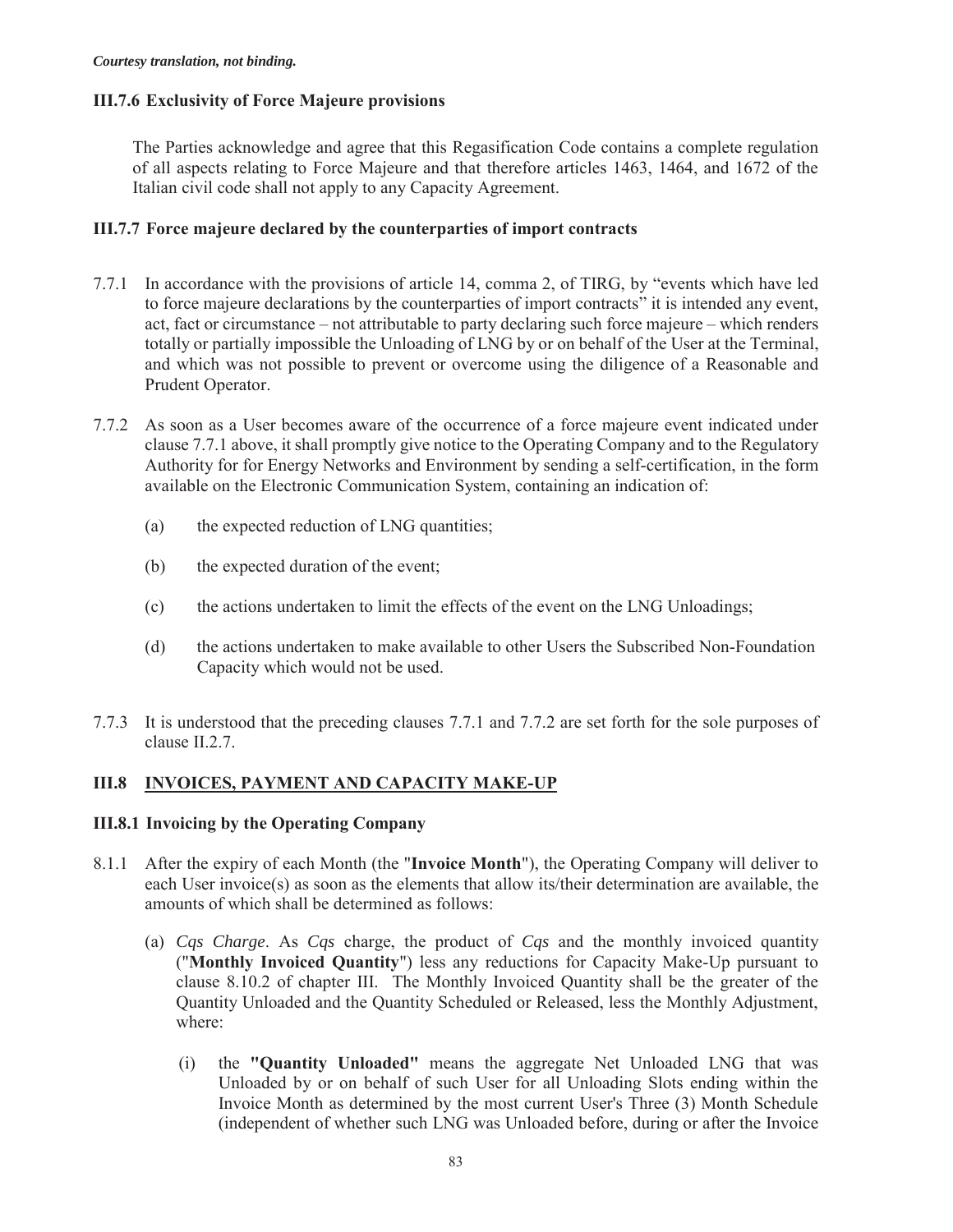Month);

- (ii) the **"Quantity Scheduled or Released"** shall mean the sum of:
	- the quantity of LNG that was scheduled to be Unloaded by or on behalf of such User during all Unloading Slots ending within the Invoice Month as determined by the most current User's Three (3) Month Schedule; and
	- the quantity of LNG, if any, corresponding to such User's Released Capacity in the Invoice Month based upon the relevant Release Declaration, to the extent such Released Capacity has not been subscribed by any other User or has not been reclaimed by such releasing User pursuant to clause II.2.6 (c).
- (iii) the **"Monthly Adjustment"** shall mean the sum of:
	- (aa) pursuant to clause 2.2.3 and subject to 2.2.4 of chapter III, any quantity of LNG that was scheduled for Unloading during an Unloading Slot ending in the Invoice Month for which the Operating Company did not provide, or would not have been able to provide, in whole or in part, the Service in accordance with the provisions of the relevant Capacity Agreement;
	- (bb) any quantity of LNG corresponding to the quantity of Off-Spec Gas made available at the Cavarzere Entry Point pursuant to clause 6.1.6 (b) of chapter III and the Losses and Consumption of the Regasification chain associated with such off Spec Gas;
	- (cc) any quantity of Excess Boil-off determined pursuant to clause IV.3.9;
	- (dd) any quantity of LNG that was scheduled to be Unloaded during an Unloading Slot ending within the Invoice Month but that was not Unloaded by or on behalf of such User under the circumstances specified in clause 7.3.2 of chapter III; and
	- (ee) any portion of Subscribed Capacity for which an Unloading Slot was cancelled by such User following an Unloading Slot Unavailability Period pursuant to clause 3.7.3 of chapter II.

In case of Infra-Annual Capacity subscription through auction procedures pursuant to article 2.4.2. (b)  $\alpha$ ) the Cqs is replaced by the *pay as bid* allocation price offered by the User.

- (b) *CMr Charge*. As *CMr* charge, the product of *CMr* and the monthly invoiced quantity ("**Monthly Invoiced Quantity**"). The Monthly Invoiced Quantity shall be equal to the difference between: (i) the greater of the Quantity Unloaded and the Quantity Scheduled or Released and (ii) the Monthly Adjustment as defined in clause 8.1.1(a);
- (c) *Bimonthly Redelivery Program Charge*: The charge for the storage in the Month M of the volume of Gas expected to be Redelivered in the Month M+1 of the Bimonthly Redelivery Period will be calculated on the basis of the following formula:

CBOUltra =  $Cgs \times 0.05\%$  x (Volumes of the Bimonthly Redelivery Programme in M+1 x (number of Days in storage in M)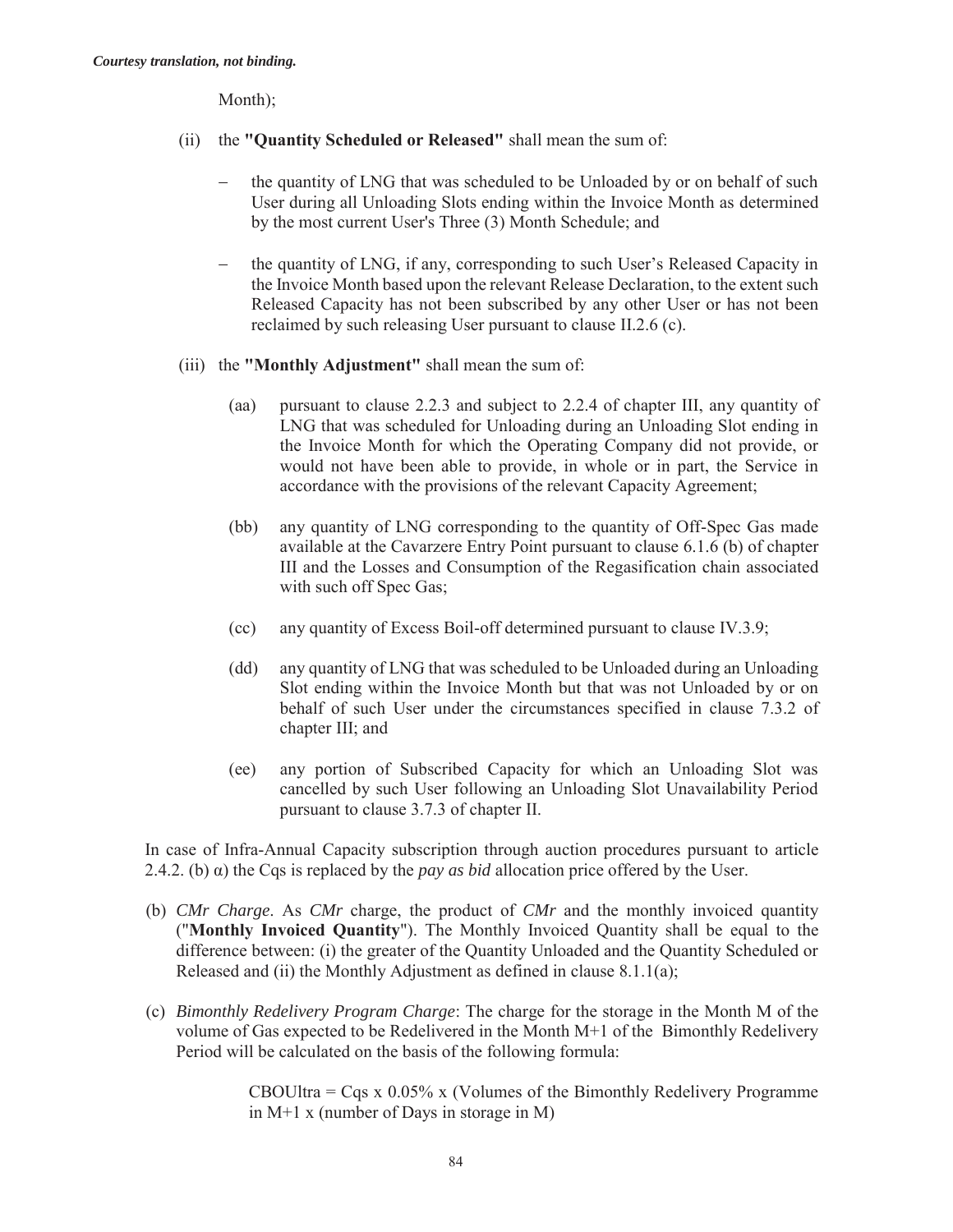- (d) *Demurrage*. Any Demurrage that: (i) has been paid by the Operating Company to any User(s) during the Invoice Month; and (ii) such User is obliged to repay to the Operating Company pursuant to clause 3.8.2 (b) of chapter IV;
- (e) *Grid Capacity Charge*. The Grid Capacity Charge charged by the Transportation Company to the Operating Company with respect to the Invoice Month m, defined as the amount of transportation capacity attributable to each User k for the Month m, will be calculated according to the following formulas:

Grid Capacity Charge  $k_m = \alpha * CP^E_{GNL} * \beta^k - Quota^k_{ADD}$ 

$$
Quota^{k} \text{ }_{ADD} = \max(0; \Sigma^{k} \beta^{k} - SO^{MAX}) * \alpha * CP^{E} \text{ }_{GNL} * \quad \frac{\beta^{k}}{\Sigma^{k} \beta^{k}}
$$

Where:

α represents the multiplier coefficient applicable by Snam Rete Gas in case of transportation capacity booked on a less than one year basis.

 $CP^{E}_{GNL}$  = Monthly Capacity fee charged by the Transportation Company with reference to the Redelivery Point.

 $\beta_k$  = the maximum between [SO<sup>MAX</sup> \* (Subscribed Capacity <sup>k</sup> / Terminal Capacity)] and the transportation capacity allocated according to AEEG Resolution n. 168/06 and Resolution ARG/gas 2/10 for the Redelivery Service to the same User

 $\Sigma^k$  β<sup>k</sup> represents the sum, during the Month m, of all k Users' $\beta^k$ 

 $SO<sub>MAX</sub> = Maximum Daily Send Out as published on the Operating Company's Electronic$ Communication System (www.adriaticlng.it)

If a User becomes owner of Released Capacity or not used capacity as of paragraph II.2.6, in the calculation of the Grid Capacity Charge it will be considered the relevant multiplier coefficient consistent with the duration of the Released Capacity or not planned capacity.

Without prejudice to the obligations referred to in article 8.1.1 of chapter III, in the event that a User of Non-Foundation Subscribed Capacity releases all or part of such Subscribed Capacity as part of the Annual Subscription Process referred to in article 2.4.2 a) of chapter II, the transportation capacity allocated pursuant to art. 8.4 of the TIRG for the Redelivery Service to the same User will be consequently redefined to an extent equal to the send out corresponding to the Capacity Released by that User.

In the event that the transportation capacity charge charged by the Transportation Company with respect to the Invoice Month is reduced for any reason, the Operating Company shall make adjustments to the Grid Capacity Charge payable by the respective Users based on the facts and circumstances related to such reduction of capacity charge. Furthermore, the Grid Capacity Charge payable by the User shall be reduced in the cases contemplated under, and pursuant to, clauses 2.2.5, 6.1.6 (b) and 6.1.7 (a) of chapter III and IV.3.9.

(f) *Variable Transportation Charge*. As Variable Transportation Charge, the variable transportation charge charged by the Transportation Company to the Operating Company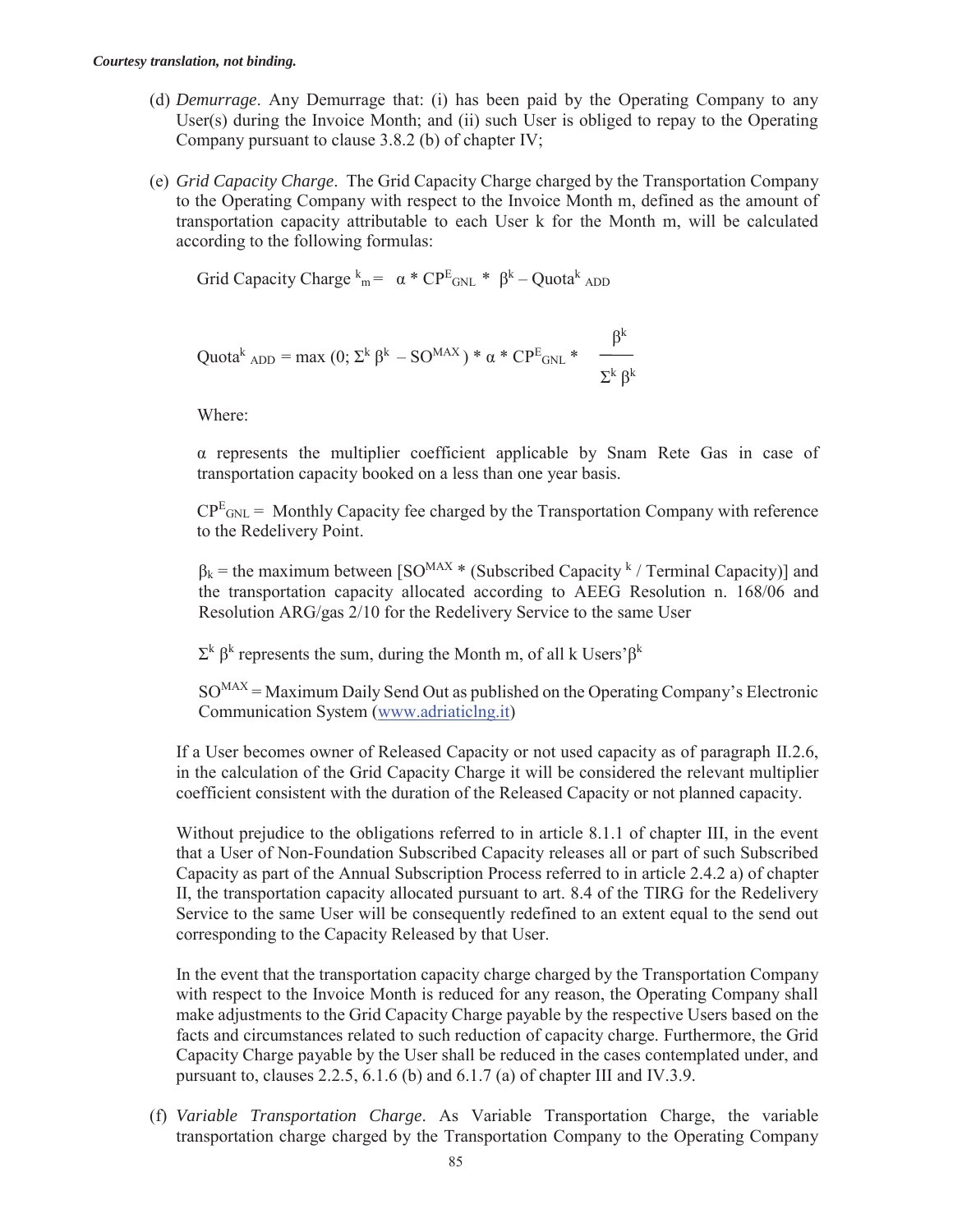with respect to the Invoice Month, it being understood that the determination of the share of the overall variable transportation charge attributable to each User shall be determined on the basis of the Gas quantities injected into the Grid at the Cavarzere Entry Point on behalf of the User in the Invoice Month, as resulting from the procedure for the Redelivery of Gas established under clause III.6.1, compared to the overall quantity of Gas injected into the Grid at the Cavarzere Entry Point by the Operating Company during the same month.

- (g) *Cost of bank guarantees*. Any substantiated costs and/or expenses incurred by the Operating Company to set-up any bank guarantees required under, or to enter into, the Transportation Contract, it being understood that each User shall be charged only a pro-rata portion of such costs and/or expenses determined on the basis of its Subscribed Capacity compared to the total Subscribed Capacity of all Users.
- (h) *Other charges*. Any other substantiated costs and/or expenses, attributable to the User and charged by the Transportation Company to the Operating Company under the Transportation Contract that are not caused by wilful misconduct or gross negligence of the Operating Company in the management of the Transportation Contract.
- (i) *Additional service fees.* If the User request additional services as per article II.3.7. Fees for additional services are listed below:
	- x Service subscription fee (CSS) on an annual, semiannual or monthly basis, that provides access to Flexibility Services and Temporary Storage Services; and
	- x Activation fee (CAS and CBO) for the selected service, Flexibility Service or Temporary Storage Service accordingly; and
	- Fee for the erogation (CRF e CRS) for the selected service, Flexibility Service or Temporary Storage Service accordingly.

Specifically:

Flexibility service fees =  $CSS + CAS + CRF$ 

Temporary Storage Service fees =  $CSS + CAS + CBO + CRS$ 

Where:

- CSS = Flexibility and/or Temporary Storage Service subscription fee, expressed in Euro as published by the Operating Company on the Electronic Communication System.
- $CAS =$  Service activation fee as published by the Operating Company on the Electronic Communication Systems, expressed in Euro/n with n equal to the number of selected service activation days, Flexibility or Temporary Storage Service accordingly.

Activation day means:

- for Flexibility Service, the day the service is provided meaning the day in which the Redelivery Program is changed.
- for Temporary Storage Service, each day in which the Redelivery of temporarily stored GNL quantities are requested.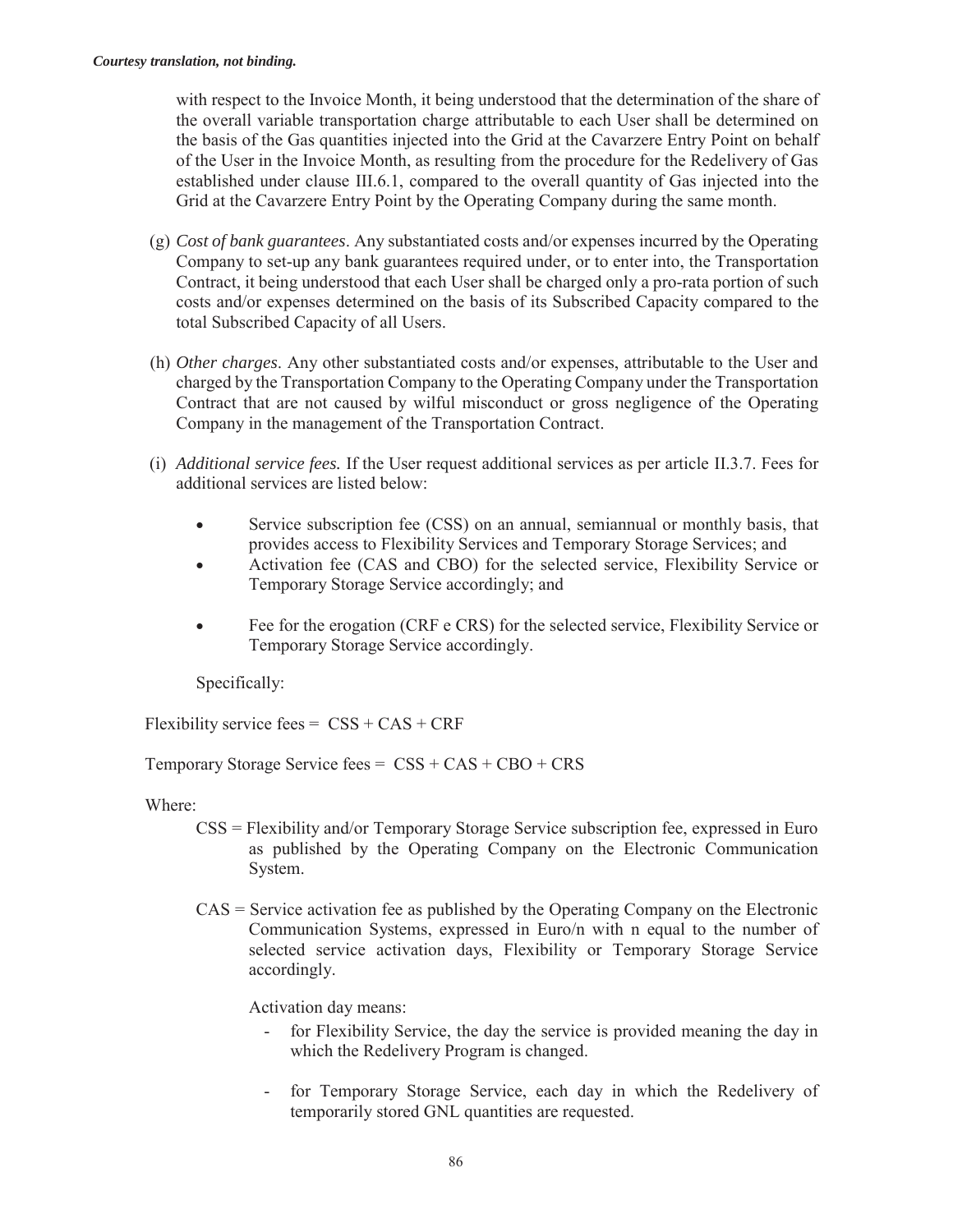CRF= Redelivery fee for flexibility determined *ex-ante*, expressed in Euro and calculated on the absolute value of the Redelivery Program Variation of the Flexibility volumes effectively rendered on the Day D, as published by the Operating Company on the Electronic Communication System.

It is understood that the Operating Company will invoice the CSS in any case and thus this fee will not be reimbursed if the Flexibility Service is not rendered, due to Terminal technical operating and/or commercial constraints as better described in Annex (o).

 $CBO = Cgs \times 0.05\% \times (Volumes in Temperature Storage) \times (number of Temperature$ Storage Days)

The CBO fee will be paid by the User following a request for Temporary Storage Service.

CRS = Redelivery fee for temporary storage determined *ex-ante*, expressed in Euro and calculated on the absolute value of the Redelivery Program Variation of the volumes requested in Redelivery from temporary storage on the Day D, as published by the Operating Company on the Electronic Communication System.

It is understood that if the User who was allocated Temporary Storage Service does not request Redelivery (and consequently LNG will be regassified at the end of Temporary Storage Service according to Annex k in the Regasification Code) the Operating Company will not invoice the CAS and CRS Flexibility fees.

- 8.1.2 The invoice shall show detailed calculations with respect to each of the amounts invoiced pursuant to clause 8.1.1 above. In addition, the invoice shall specify the following:
	- (a) **"Monthly Make-Up Quantity"**, which shall be equal to (i) the Quantity Scheduled or Released, less the Monthly Adjustment, less the Quantity Unloaded, if the result of such operation is greater than zero, or (ii) zero if such result is not greater than zero;
	- (b) **"Monthly Make-Up Euro"**, which shall be the Monthly Make-Up Quantity multiplied by the *Cqs* applicable in that Invoice Month;
	- (c) the updated Capacity Make-Up Balance which shall be the Capacity Make-Up Balance from the prior Invoice Month, if any, plus the Monthly Make-Up Euro from the current Invoice Month less any invoice reductions for Capacity Make-Up in the current Invoice Month pursuant to clause 8.10.2 of chapter III.
- 8.1.3 The Operating Company shall have the option to issue one or more separate invoices for the various components referred to in letters (a) through (i) of clause 8.1.1 of this chapter.
- 8.1.4 With specific reference to the Grid Capacity Charge and the Variable Transportation Charge, should the Operating Company, in accordance with the terms of the Transportation Contract, receive invoices from the Transportation Company associated with the correction of errors contained in previously issued invoices which have already been charged back by the Operating Company to one or more Users pursuant to clause 8.1.1 of chapter III, the Operating Company will issue additional invoices to the relevant Users, in the form of credit notes or additional invoices.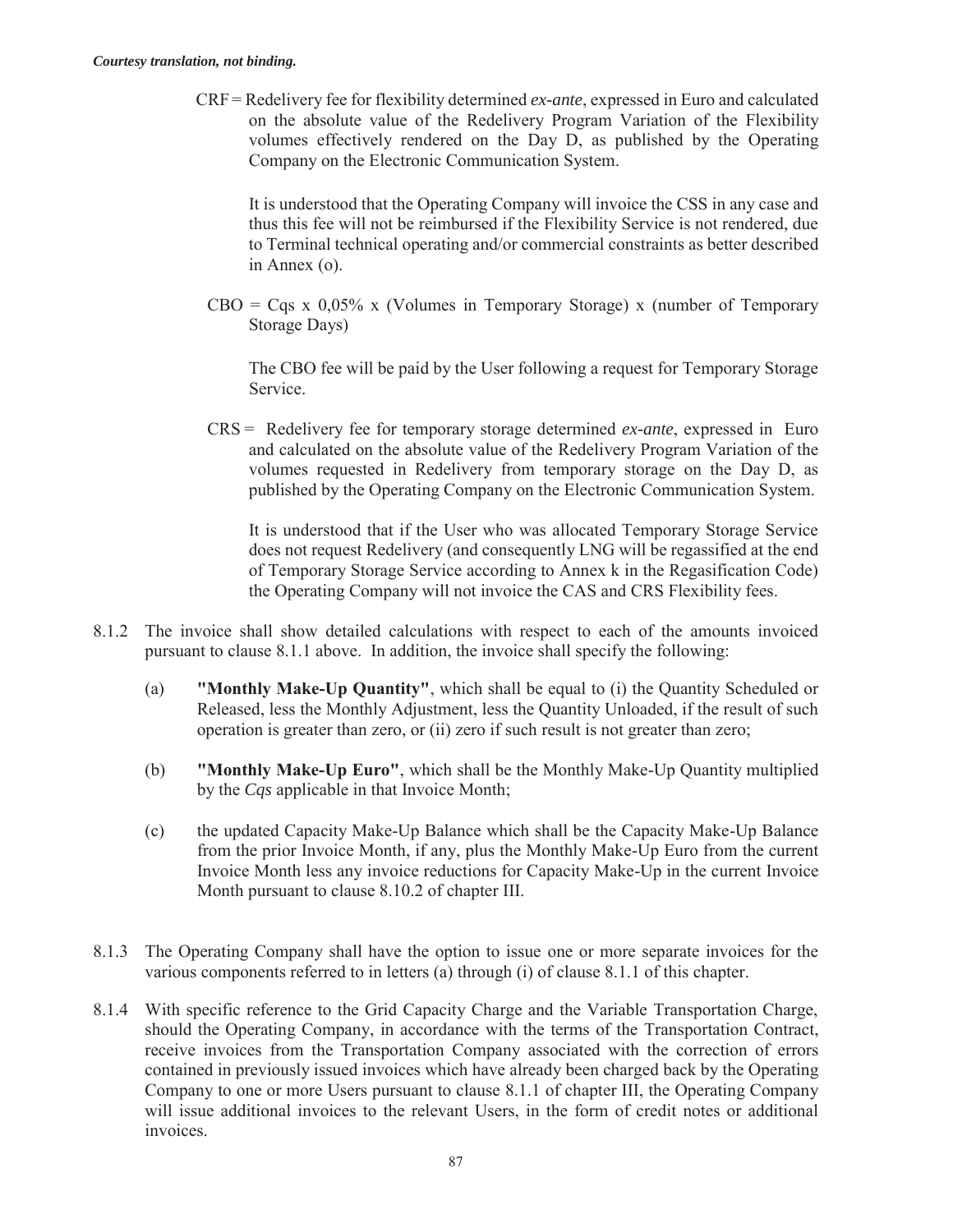#### **III.8.2 Due date for invoices**

Each invoice delivered pursuant to clause 8.1.1 of chapter III shall become due and payable by the User twenty (20) Days after the date on which such User receives the invoice.

#### **III.8.3 Payment Instructions**

- 8.3.1 All payments pursuant to a Capacity Agreement shall be made in Euro save for payments of any Demurrage, which will be made in USD.
- 8.3.2 Any payments shall be credited by the appropriate due dates by wire transfer to the bank accounts as designated by the Operating Company without any discount associated with the transfer of moneys and at the expense of the User, except that any expenses charged by the Operating Company's bank with respect to such payments shall be borne by the Operating Company.
- 8.3.3 The bank account shall be nominated by Operating Company in a notice to the User. Such nomination shall remain in effect unless changed by notice signed by a duly authorized representative of the Operating Company.

#### **III.8.4 Suspension of payment of invoices**

Except in the case of any material manifest error in an invoice, pursuant to and for the purposes of article 1462 of the Italian civil code, a Party shall not be entitled to postpone or suspend the payment of any invoice by reason of any claims, complaints or objections against the other Party or by reason of any pending dispute with the other Party.

#### **III.8.5 Default interest**

If payment of any invoiced amount is delayed beyond the due date, then default interest must be paid by the relevant Party to the other Party for every Day of delay from and including the Day following the payment due date up to and including the Day on which payment is actually made, at an interest rate of EURIBOR (as in effect on the Day following the payment due date and as in effect on the first Day of every Month thereafter) plus two per cent  $(2\%)$ . If the default interest so determined exceeds the limit determined by the *Ministero dell'Economia e delle Finanze*  pursuant to law no. 108 of 7 March 1996, such default interest shall be payable at the maximum rate permitted by Italian law.

#### **III.8.6 Adjustment of Errors**

- 8.6.1 If an error is found by either Party in the amount shown due in any invoice delivered pursuant to clause 8.1.1 of chapter III, and a notice of claim in respect of that error is given to the other Party within one hundred and ten (110) Days following the date of issuance of such invoice, the Operating Company shall issue a statement of adjustment as soon as reasonably practicable after the error is detected. Any adjustment between the User and the Operating Company in respect of the error, together with interest on the amount of such adjustment from and including the Day following the payment due date of the original invoice up to and including the Day on which payment of the amount of such adjustment is actually made, at an interest rate of EURIBOR (as in effect on the Day following such payment due date and as in effect on the first Day of every Month thereafter) plus one per cent  $(1\%)$ , shall be paid:
	- (a) in the case of an error that would result in an adjustment in favour of the Operating Company, within ten (10) Days of the User receiving the statement of adjustment; and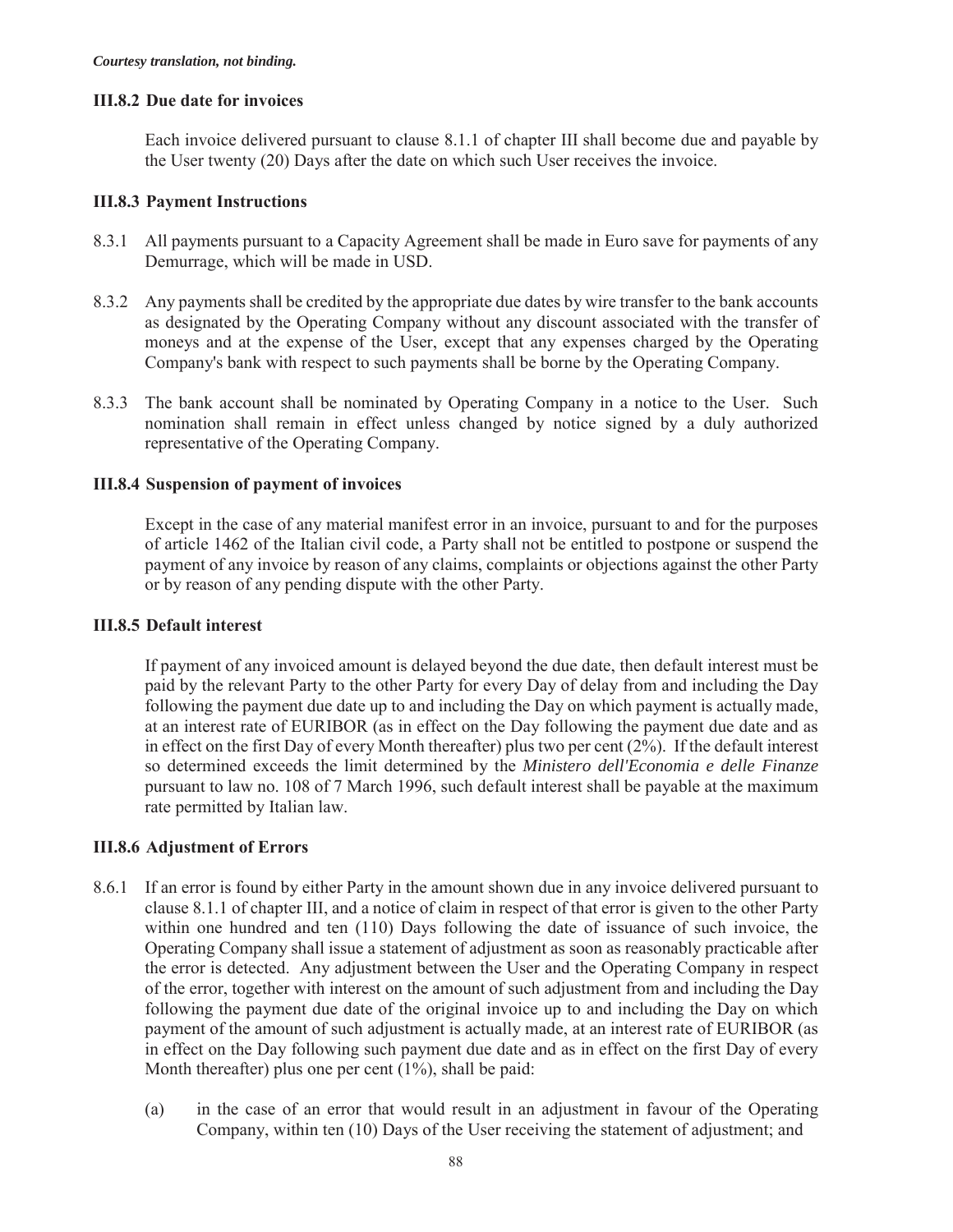- (b) in the case of an error that would result in an adjustment in favour of the User, within ten (10) Days after Operating Company has sent the statement of adjustment.
- 8.6.2 Any invoice delivered pursuant to clause 8.1.1 of chapter III which is not disputed in accordance with clause 8.6.1 of chapter III shall be deemed as finally accepted by the Parties except as provided for in clauses 5.1.3 (h) and 6.1.5 (d) of chapter III.
- 8.6.3 If an error in the amount of the Grid Capacity Charge and / or Variable Transportation Charge provided on the invoice is caused by the Transportation Company, the User or Users involved may act directly against the Transportation Company.

#### **III.8.7 No deduction of taxes; liability for Maritime Charges**

Each User shall procure that the Operating Company receives the Regasification Service Charge, the Redelivery Service Costs and the Additional Charges payable by such User and any other payments which may be payable by such User under its Capacity Agreement, free of any deductions on account of any taxes and charges of any kind whatsoever, including Maritime Charges for which such User shall be liable. Any Maritime Charges paid by the Operating Company, in respect of the LNG delivered by or on behalf of a User, will increase the amount of the Additional Charges payable by such User and, therefore, shall be invoiced to such User following the incurrence of such Maritime Charges.

#### **III.8.8 Adjustments to the applicable tariffs**

Any adjustments to payments of the Regasification Service Charge provided for by any Regulation shall be made in an invoice submitted following the effective date of such Regulation, subject to and in accordance with the terms of such Regulation.

### **III.8.9 Annual Reconciliation Calculation**

8.9.1 The Operating Company shall deliver to each User, as soon as practical (a) after the end of each Thermal Year and (b) upon the expiry of the relevant Capacity Agreement, a statement which shall specify the annual reconciliation amount of Capacity Charge and of CMr charge, if any, due by such User to the Operating Company as determined pursuant to the following formula (**"Reconciliation Statement"**):

$$
SQ = SC - AIQ - AA + RU
$$

Where:

- SQ **=** the shortfall quantity of LNG from which the amount due by such User to the Operating Company shall be calculated;
- SC **=** the amount of Subscribed Capacity under the relevant Capacity Agreement with respect to the relevant Thermal Year or period, as may have been modified pursuant to any provision of the relevant Capacity Agreement;
- AIQ **=** the sum of the Monthly Invoiced Quantities for the relevant Thermal Year or period;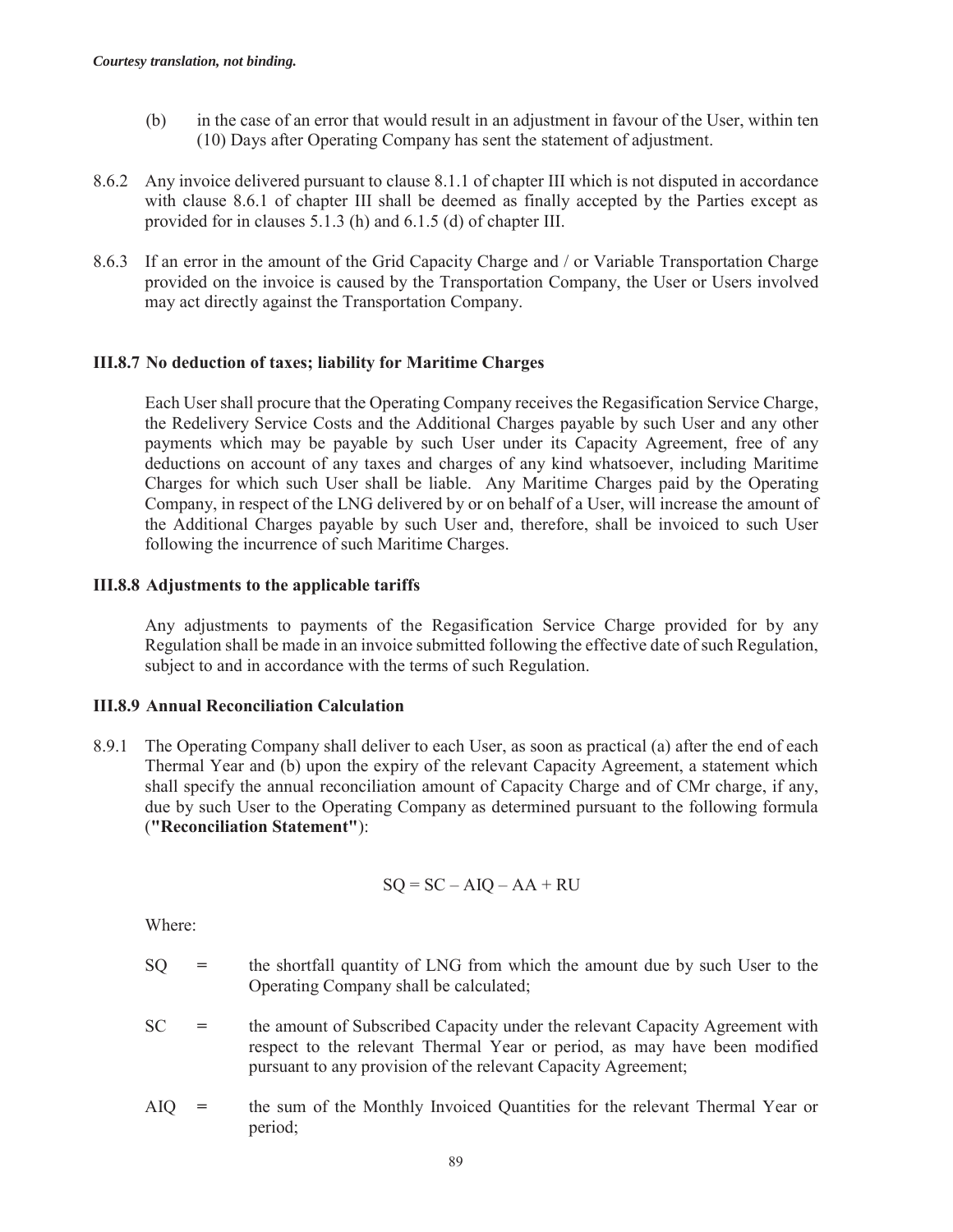- AA **=** the sum of the Monthly Adjustments for the relevant Thermal Year or period plus any quantity of LNG associated with an Unloading Slot for which the Operating Company failed to schedule within the period of time specified in clause 3.3.2 of chapter II or clause 3.2.3 of chapter II;
- $RU =$  the round-up carried over from the previous Reconciliation Statement, if any, as determined in accordance with this clause III.8.9.

If, after applying the formula above, SQ is a negative number, SQ shall be deemed to be zero (0) for the purpose of the Reconciliation Statement.

If, after applying the formula above, SQ is a positive number but is less than the largest quantity of Net Unloaded LNG from any LNG Tanker of such User in such Thermal Year, then SQ shall be considered as round-up (in accordance with the formula above) and carried forward to the Reconciliation Statement for the following Thermal Year or period. In such case, SQ shall be deemed to be zero (0) for the purpose of the then current Reconciliation Statement. This paragraph shall not apply to the Reconciliation Statement associated with the expiry of a Capacity Agreement.

Following calculation of SQ pursuant to the formula above, the amount due by such User to the Operating Company pursuant to the Reconciliation Statement shall be determined pursuant to the following formula:

$$
SP = (Cqs + CMr) \times MSQ
$$

Where:

 $SP =$  the amount due by such User to the Operating Company;

MSQ = the quantity of LNG determined in accordance with the first formula set out in this clause III.8.9 unless deemed to be zero (0) pursuant to the provisions of this clause 8.9.1.

The Reconciliation Statement shall show detailed calculations (in accordance with the formulae above) with respect to the amount specified therein. If SP is a positive amount, the Operating Company will also send to such User, together with the Reconciliation Statement, an invoice for the annual reconciliation amount of Capacity Charge (Cqs) specified in such Reconciliation Statement.

8.9.2 Prior to sending an invoice to a User pursuant to clause 8.9.1 of chapter III, the Operating Company shall update the Capacity Make-Up Balance of such User, by adding to it the amount specified in such invoice.

### **III.8.10 Capacity Make-Up**

If, at any time, the Capacity Make-Up Balance of a User is greater than zero (0), such User may submit a request to the Operating Company to apply all or part of such Capacity Make-Up Balance against utilisation of Terminal Capacity according to the process described below (**"Capacity Make-Up"**).

8.10.1 Subscription for Capacity Make-Up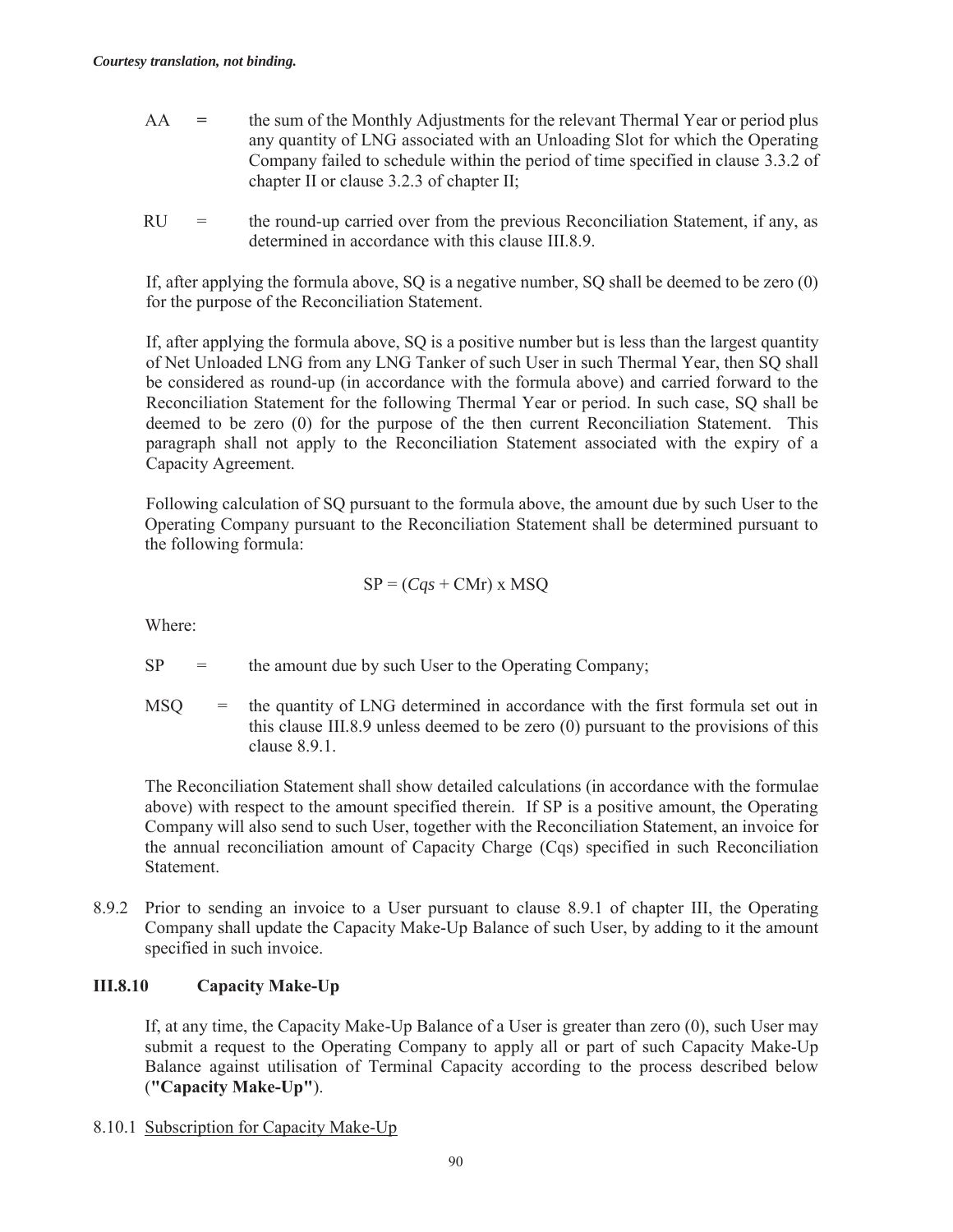Any User may request as Capacity Make-Up (i) Available Capacity or Spot Capacity by submitting an Access Request in accordance with the procedures set forth by clauses 2.4.2 and 2.4.3 of chapter II and (ii) Unsubscribed Foundation Capacity or Released Foundation Capacity by submitting a written request to the Operating Company, provided that such User has scheduled all of its Subscribed Capacity and has not released any of such Subscribed Capacity under the relevant Capacity Agreement for the Year for which it is submitting such request.

The Operating Company shall process any Access Request for Available Capacity or Spot Capacity as Capacity Make-Up in accordance with the procedures set forth by clauses 2.4.2 and 2.4.3 of chapter II. The Operating Company will use reasonable endeavours to accommodate any request to use Unsubscribed Foundation Capacity as Capacity Make-Up, subject to such request being received by the Operating Company no more than sixty (60) days prior to the beginning of the Unloading Slot(s) associated with such Unsubscribed Foundation Capacity.

### 8.10.2 Capacity Make-Up invoices

In the event that a User has been granted any Capacity Make-Up:

- (a) the amount for the Capacity Charge in the invoice issued pursuant to clause 8.1.1 of chapter III shall be reduced by the lesser of  $(i)$  the then current Capacity Make-Up Balance and  $(ii)$ the Capacity Charge related to the quantity of LNG which is the object of such Capacity Make-Up;
- (b) the amount for the Redelivery Service Costs in the invoice issued pursuant to clause 8.1.1 of chapter III shall not be adjusted;
- (c) subject to clause 8.10.3 of chapter III, the Capacity Make-Up Balance will be adjusted by deducting the part of the Capacity Make-Up Balance applied against the amount for the Capacity Charge pursuant to paragraph (a).

### 8.10.3 Failure to Unload Capacity Make-Up LNG

If a User does not Unload any quantity of LNG which is the object of Capacity Make-Up, then the Capacity Make-Up Balance will not be adjusted pursuant to clause 8.10.2 (c) of chapter III, provided that such User has used all reasonable endeavours to Unload such quantity of LNG.

### 8.10.4 No Capacity Make-Up following the end of a Capacity Agreement

If at the expiry of, withdrawal by either Party from, or termination of a User's Capacity Agreement the Capacity Make-Up Balance with respect to such Capacity Agreement is greater than zero (0), such User will not be entitled to any extension of such Capacity Agreement for the purpose of recovering the related outstanding Capacity Make-Up, nor will it be entitled to claim or recover any compensation for loss of such outstanding Capacity Make-Up.

# **III.8.11 Charges for scheduling variance applicable to Continuous Users**

### 8.11.1 Scheduling variance charges with respect to the LNG volumes scheduled during Month *M-1* and Unloaded during Month *M*

Should a User's aggregate Net Unloaded LNG during a Thermal Year be lower than the aggregate LNG volumes scheduled for Unloading during such Thermal Year, the Operating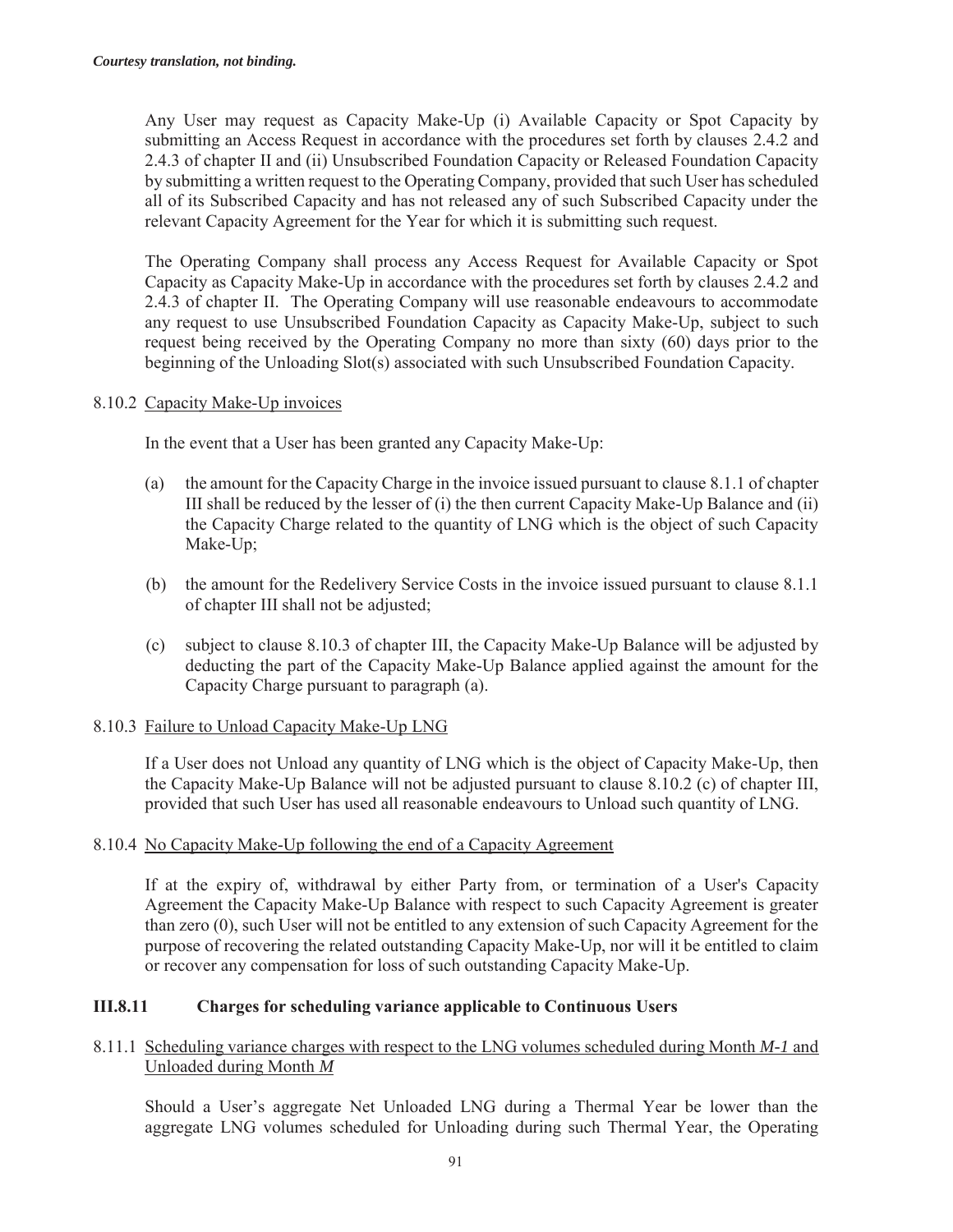Company will apply and the User shall pay a charge for scheduling variance as determined in accordance with the formulas below, it being understood that such charge shall be payable by such User only if and to the extent it is due to the Operating Company under applicable Regulations. Formula 1 determines whether a charge for scheduling variance is due and Formula 2 determines the amount of such charge, if applicable.

*Formula 1* 

$$
IF:(PQ-AQ)>(0.10*PQ),
$$

Where:

 $PQ =$  Aggregate annual scheduled quantities of LNG (m<sup>3</sup>) set forth in Month *M-1* in each of the Three (3) Month Schedules applicable during the relevant Thermal Year;

 $AQ =$  Aggregate Net Unloaded LNG  $(m^3)$  during the relevant Thermal Year,

then Formula 2 shall apply.

*Formula 2* 

$$
SVC(\epsilon) = 4.5 \times [(PQ - AQ) - (0.10 \times PQ)],
$$

Where:

 $SVC(\epsilon) =$  Scheduling Variance Charge (Euro).

### 8.11.2 Failure to Unload due to Force Majeure Events

Should any non-delivery of LNG that was scheduled to be Unloaded by or on behalf of the relevant Continuous User be caused by a Force Majeure Event or any failure by the Operating Company to provide in whole or in part the Service, then, provided that such User has complied with its obligations pursuant to clause III.7.4 (if applicable), the volume of LNG which was not Unloaded due to the above circumstances shall not be taken into account in calculating the annual variance charges of such User pursuant to the two formulas in clause 8.11.1 above.

# **III.8.12 Charges for scheduling variance applicable to Spot Capacity**

### 8.12.1 Calculation of scheduling variance charges

- (a) Should the Net Unloaded LNG by a Spot User be lower than the volume of LNG corresponding to the Spot Capacity subscribed under the relevant Spot Capacity Agreement by more than ten percent (10%), the User shall pay a scheduling variance charge. Such charge shall be equal to  $4.5 \text{ Euro/m}^3$  of LNG multiplied by the difference between the variance and ten percent (10%) of the volume of LNG subscribed under the Spot Capacity Agreement.
- (b) Should the Net Unloaded LNG of a Spot User be higher by more than ten percent (10%)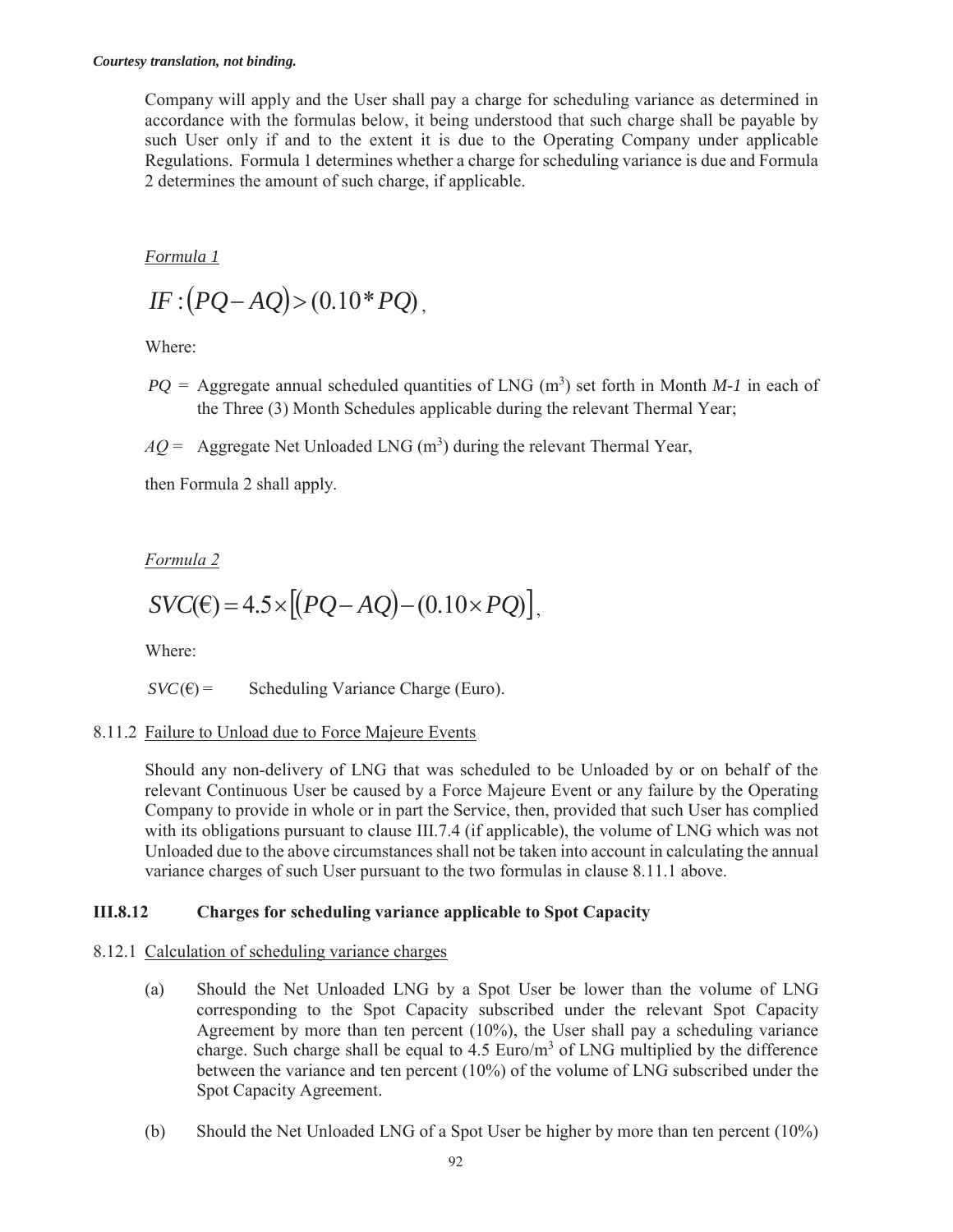of the volume of LNG corresponding to the Spot Capacity subscribed under the relevant Spot Capacity Agreement such Spot User shall pay, in addition to the Regasification Service Charge payable on the additional volumes of Net Unloaded LNG, a charge equal to ten percent (10%) of the *Cqs*, calculated on such difference.

### 8.12.2 Failure to Unload due to Force Majeure Events

Should any non-delivery of LNG that was scheduled to be Unloaded by or on behalf of the relevant Spot User be caused by a Force Majeure Event or any failure by the Operating Company to provide in whole or in part the Service, then, provided that such Spot User has complied with its obligations pursuant to clause III.7.4 (if applicable), it shall be relieved of its obligation to pay the variance charges envisaged under clause 8.1.2 (a) above.

### **III.8.13 Invoicing of scheduling variance charges**

The Operating Company shall issue an invoice with respect to any scheduling variance charges due by a User pursuant to clauses 8.11.1 and 8.12.1 above. Such invoice shall be paid by the relevant User in accordance with the provisions applicable to the payment of invoices as set forth in this Regasification Code.

### **III.8.14 Invoicing of Losses and Consumption of the Regasification chain**

With regard to the amounts of Gas to cover the Losses and Consumption of the regasification chain, pursuant to letter b) of article III.6.2, the User shall issue each Month an invoice subject to VAT debiting the Operating Company for a conventional price for the transfer of Gas equal to the arithmetic average of the Average Remuneration Price of each Day D of the Month preceding the invoicing Month, valued in Euro/Kwh and rounded to the sixth decimal place. The Operating Company shall debit back the User by issuing an invoice subject to VAT for the same amount indicated in the above mentioned User's invoice

#### **III.8.15 Invoicing of quantities of gas to be paid in kind to the transportation company to cover the needs of consumption, network and gas losses.**

In compliance with ARERA Resolution ARG/gas 184/09 e 192/09 each User is required to pay in kind to the Transportation Company through the Operating Company, the quantities of gas (expressed in GJ and/or e/o kWh) to cover the needs of consumption, network and Gas losses.

The share of the User (in GJ and/or e/o kWh) for the Month M shall be notified by the Operating Company to the Users at the same time as the Final Daily Redelivery Profile within the 2nd (second) Business Day of month M+1. Differences on the amounts paid to the Transportation Company, if any, will be subject to adjustments through issuance of invoices and / or credit notes. The User must issue a VAT invoice to the Operating Company for the portion for the month M, by the  $3<sup>rd</sup>$  (third) working day of the month M+2 for the assignment of gas withdrawn by the Transportation Company, determined on the basis of value of Gas as foreseen by the Transportation Company procedure for the same month M according to the Resolution 181/2012/R/Gas. The User shall send the invoice to the Operating Company in "pdf" format at the following e-mail address which may be updated from time to time: amministrazione.clienti@adriaticlng.it

The Operating Company will charge the User for the same amounts through a VAT invoice in PDF format sent , to email address provided in the Capacity Agreement.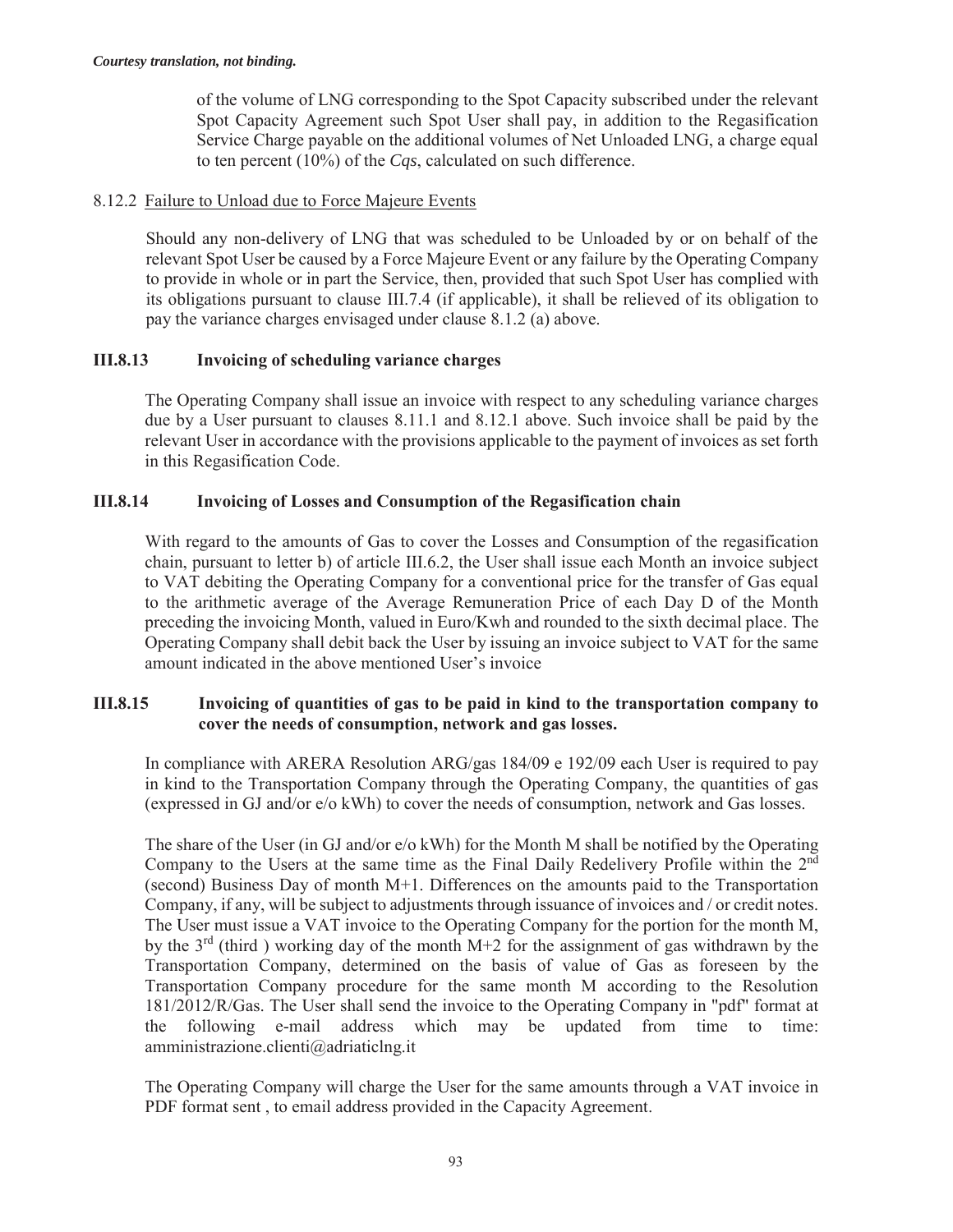### **III.9 TAXES, DUTIES AND CHARGES ON THE GAS**

#### **III.9.1 Fiscal Compliance**

Except as otherwise provided for by the Regulations or by any other applicable laws, regulations, administrative or judicial provisions or such like, all tax returns, filings and/or other formalities of a fiscal or administrative nature required to be made pursuant to any Regulation (including any returns, filings and/or formalities concerning the importation of LNG and/or the injection of the Gas into the Grid) or pursuant to any other applicable law, regulation, administrative or judicial provision of such like, will be borne by and be the responsibility of each User.

#### **III.9.2 Liability for tax obligations**

The Operating Company has the right to seek compensation against the User for any and all tax and/or administrative liability deriving from omitted, late and/or untrue declarations, returns and/or failure to fulfill administrative or fiscal obligations that are under the responsibility of the User.

The Operating Company shall not be liable for any delays in the execution of the scheduled Unloading and the following caused by a delay in the performance of customs fulfillments.

No Party will be liable (either as principal debtor or as jointly liable debtor) for any fiscal liability of the other Party.

#### **III.9.3 Payment of duties, and taxes (including VAT)**

Any duty and/or tax arising or imposed under Italian law, laws of the European Union or under any law of any other state (including VAT) in relation to (a) any LNG of a User, (b) the Service (but excluding, for the avoidance of doubt, any corporation or similar taxes on the revenues or profits of the Operating Company), (c) any LNG regasified for or on behalf of a User, and/or (d) any Gas resulting from Regasification which is transmitted to the Redelivery Point, will be borne by such User, which will keep the Operating Company indemnified in respect of any such duties and taxes.

#### 9.3.1 Value Added Tax

To any compensation relating to and/or resulting from the application of this Regasification Code, the Operating Company will apply VAT in accordance with the rules in force at the time.

#### 9.3.2 Excise duty on natural gas

The consumptions of natural gas on the Terminal are not considered subject to excise duty, being outside the scope of excise duty .

#### 9.3.3 Additional Regional tax on natural gas

The additional regional duty (or the substitute tax) on natural gas does not apply as consumptions of natural gas are outside the scope of excise duty.

#### **III.9.4 Administrative Documentation**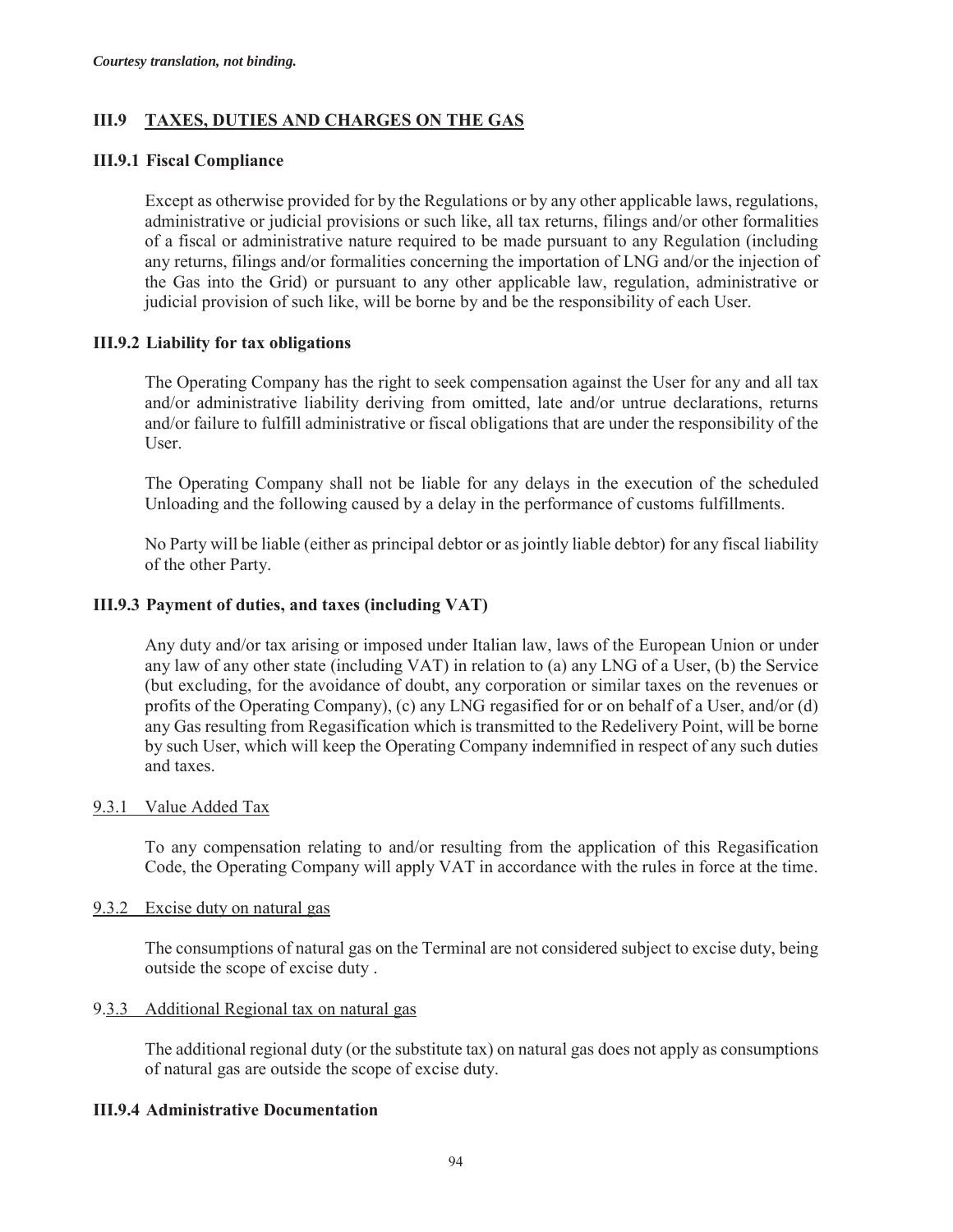In compliance with current legal requirements the results of the qualitative analyses on natural gas, carried out on the Terminal, are available to the competent Customs Offices.

All the documentary evidence related to the import of User's natural gas, including the filing of documents, shall be the exclusive responsibility of the User.

# **III.10 GUARANTEES**

### **III.10.1 Financial security for User's obligations**

In accordance with the terms of this Regasification Code, the Operating Company will provide the Service only to Users that provide and maintain adequate financial security for their respective obligations under the Capacity Agreement to which they are a Party for the term of such Capacity Agreement. For this purpose, upon submission of an Access Request (or, as the context may require, in clauses III.10.1 (b), III.10.1 (c) and III.10.1 (d), and in cases of participation to the Infra-Annual Capacity subscription procedure referred to in chapter II paragraph 2.4.2 b), prior to entering into a Capacity Agreement with the Operating Company), the Applicant must provide to the Operating Company:

- (a) written evidence in a form and substance satisfactory to the Operating Company that the credit rating of the Applicant with reference to its long term unsecured and unguaranteed debt is equal to or higher than:
	- (i) Baa3 if provided by Moody's; or
	- (ii) BBB- if provided by S&P; or
- (b) if the requirements of clause III.10.1 (a) are not met by the Applicant (or were met by the Applicant at the time of submission of its Access Request but subsequently ceased to be met prior to such Applicant entering into a Capacity Agreement with the Operating Company in respect of such Access Request), but such requirements are met by such Applicant's Parent Company, a First Demand Parent Company Guarantee issued by the Applicant's Parent Company; or
- $(c)$  if:
	- (i) the requirements of clause III.10.1 (a) are not met by the Applicant (but may have been met by the Applicant's Parent Company at the time of submission of the Applicant's Access Request but such Parent Company subsequently ceased to be the Parent Company of the Applicant prior to the Applicant entering into a Capacity Agreement with the Operating Company in respect of such Access Request); and
	- (ii) no company directly or indirectly controls the Applicant for all legal purposes of article 2359, sub-section I, number (1) of the Italian civil code, but the requirements of clause III.10.1 (a) are met by any person that directly or indirectly owns shares in the Applicant,

at the option of the Applicant, a guarantee issued by any such person referred to in paragraph (c)(ii) above in favour of the Operating Company and on terms which are no less favourable to the Operating Company than those of any First Demand Parent Company Guarantee, and if any such guarantee is provided, the provisions of this Regasification Code relating to First Demand Parent Company Guarantees and Parent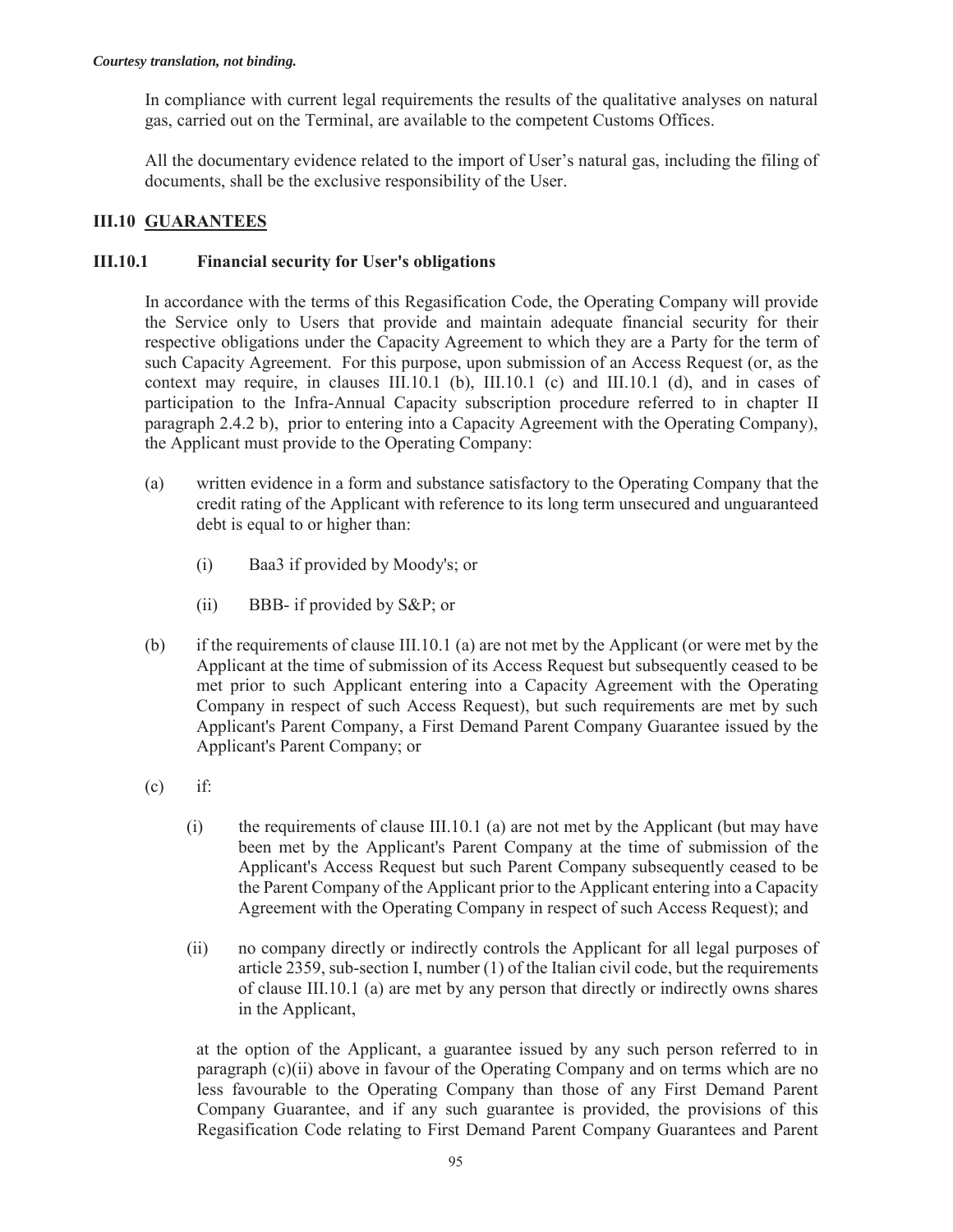Companies that issue the same will apply with respect to such guarantee and its issuer *mutatis mutandis*; or

- (d) if:
	- (i) the requirements of neither clause III.10.1 (a) are met by the Applicant nor clause III.10.1 (b) are met by the Applicant's Parent Company (or were met by the Applicant's Parent Company at the time of submission of the Applicant's Access Request but subsequently ceased to be met prior to such Applicant entering into a Capacity Agreement with the Operating Company in respect of such Access Request); and
	- (ii) clause III.10.1 (c) does not apply,

an irrevocable and unconditional undertaking from an Approved Issuing Institution to issue a First Demand Guarantee upon a Capacity Agreement being entered into between such Applicant and the Operating Company, such undertaking being in the form set out in Part I of Annex (b). Upon a Capacity Agreement being entered into between the Applicant and the Operating Company, the Applicant shall promptly serve upon the Approved Issuing Institution the notice referred to in such undertaking and shall procure that the Approved Issuing Institution issue such First Demand Guarantee in accordance with the terms of such undertaking.

#### **III.10.2 First Demand Parent Company Guarantee**

10.2.1 Credit downgrade of a User

If an Applicant meets the requirements of clause III.10.1 (a) and such Applicant becomes a User, or at any time after an Applicant becomes a User such User meets the requirements of clause III.10.1 (a), but at any time thereafter such User ceases to meet such requirements, then within ten (10) Business Days after ceasing to satisfy such requirements, the User must provide to the Operating Company a First Demand Parent Company Guarantee (provided that such User's Parent Company meets the requirements of clause III.10.1 (b)), or failing which a First Demand Guarantee.

#### 10.2.2 Credit upgrade of a User

If a User has provided a First Demand Parent Company Guarantee but at any time during the term of the Capacity Agreement to which such User is a Party such User meets the requirements of clause III.10.1 (a), then the Operating Company will promptly release the First Demand Parent Company Guarantee and shall promptly return the original of the latter to the said Parent Company.

#### 10.2.3 Change of control of a User

If a User has provided a First Demand Parent Company Guarantee but at any time during the term of the Capacity Agreement to which such User is a Party such User's Parent Company ceases to be the Parent Company of that User, then the User shall provide to the Operating Company within ten (10) Business Days after the cessation a replacement First Demand Parent Company Guarantee from its new Parent Company (provided that such new Parent Company meets the requirements of clause III.10.1 (b)), or failing which a First Demand Guarantee. In such event, the Operating Company shall promptly release the previous First Demand Parent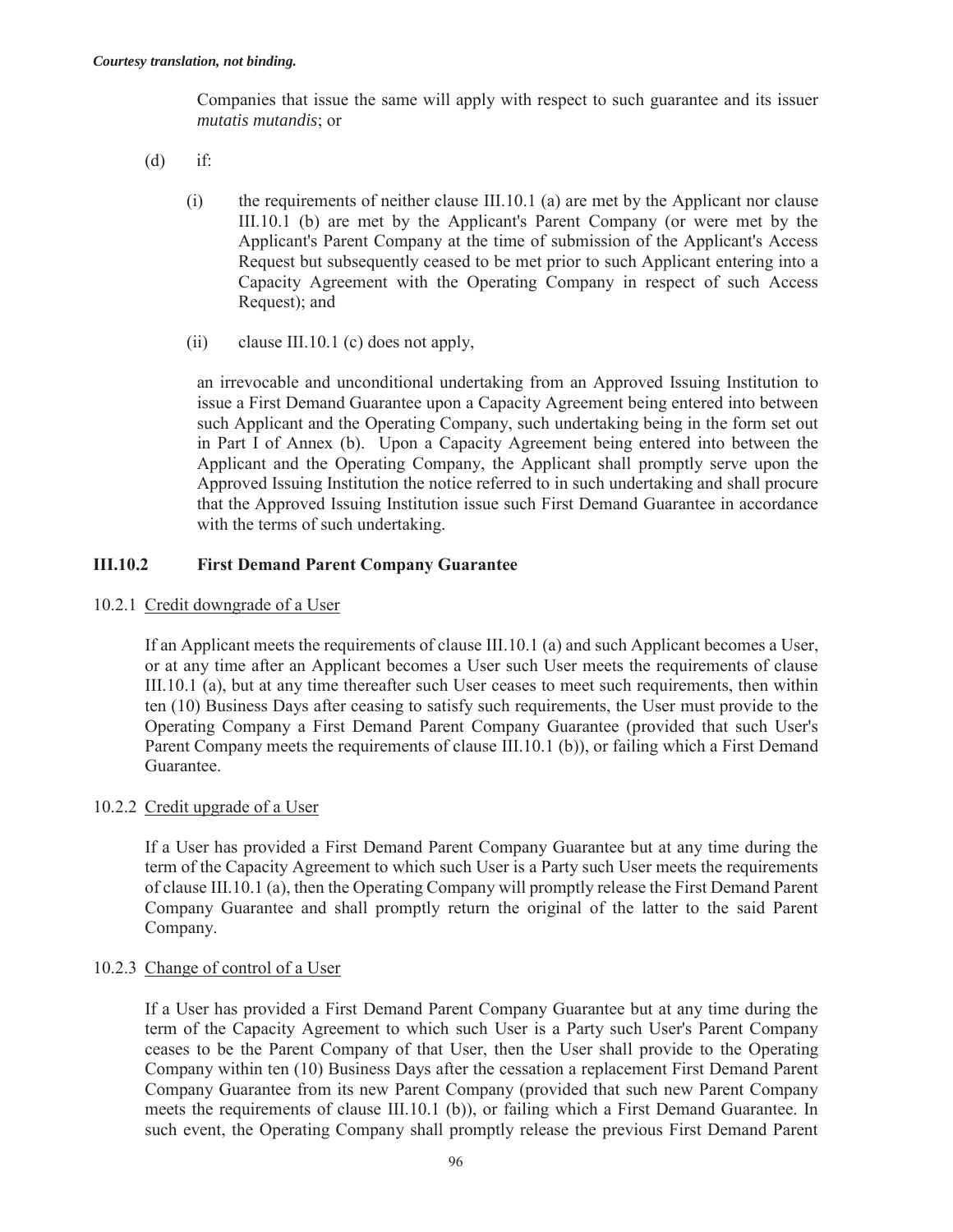Company Guarantee and shall promptly return the original of the latter to the said Parent Company. In the event of any conflict or inconsistency between the provisions of this clause and clause 10.3.1 of chapter III, the provisions of this clause 10.2.3 will prevail.

### **III.10.3 First Demand Guarantee**

#### 10.3.1 Credit downgrade of a User's Parent Company

If a First Demand Parent Company Guarantee is provided to the Operating Company by an Applicant pursuant to clause III.10.1 (b) and such Applicant becomes a User, or at any time after an Applicant becomes a User a First Demand Parent Company Guarantee is provided to the Operating Company by such User pursuant to clause 10.2.1, 10.2.3 or 10.3.2 (b) of chapter III, but at any time during the term of the Capacity Agreement to which such User is a Party:

- (a) the Parent Company which has given such First Demand Parent Company Guarantee on behalf of the User ceases to meet the requirements of clause III.10.1 (b); or
- (b) such First Demand Parent Company Guarantee becomes invalid or unenforceable or is due to expire within fifteen (15) Business Days,

then within ten (10) Business Days of any of the events or circumstances described in paragraphs (a) and (b) above, the User must provide to the Operating Company a First Demand Guarantee, and must in addition maintain the First Demand Parent Company Guarantee save where it is wholly invalid or unenforceable or it expires.

#### 10.3.2 Credit upgrade of a User or the User's Parent Company

If a User has provided a First Demand Guarantee but at any time during the term of the Capacity Agreement to which such User is a Party:

- (a) such User meets the requirements of clause III.10.1 (a), then the Operating Company shall promptly release the First Demand Guarantee and shall promptly return the original of the latter to the Approved Issuing Institution; or
- (b) the User's Parent Company meets the requirements of clause III.10.1 (a) but the User does not, then the User shall provide to the Operating Company a First Demand Parent Company Guarantee, and upon doing so the Operating Company shall promptly release the First Demand Guarantee and shall promptly return the original of the latter to the Approved Issuing Institution.

### **III.10.4 Replacement of and calls on First Demand Guarantee**

- 10.4.1 If a User provides a First Demand Guarantee to the Operating Company pursuant to clause 10.2.1, 10.2.3 or 10.3.1 of chapter III, but at any time during the term of the Capacity Agreement to which such User is a Party:
	- (a) any bank or other institution that issued such First Demand Guarantee ceases to be an Approved Issuing Institution; or
	- (b) such First Demand Guarantee becomes invalid or unenforceable or is due to expire within fifteen (15) Business Days,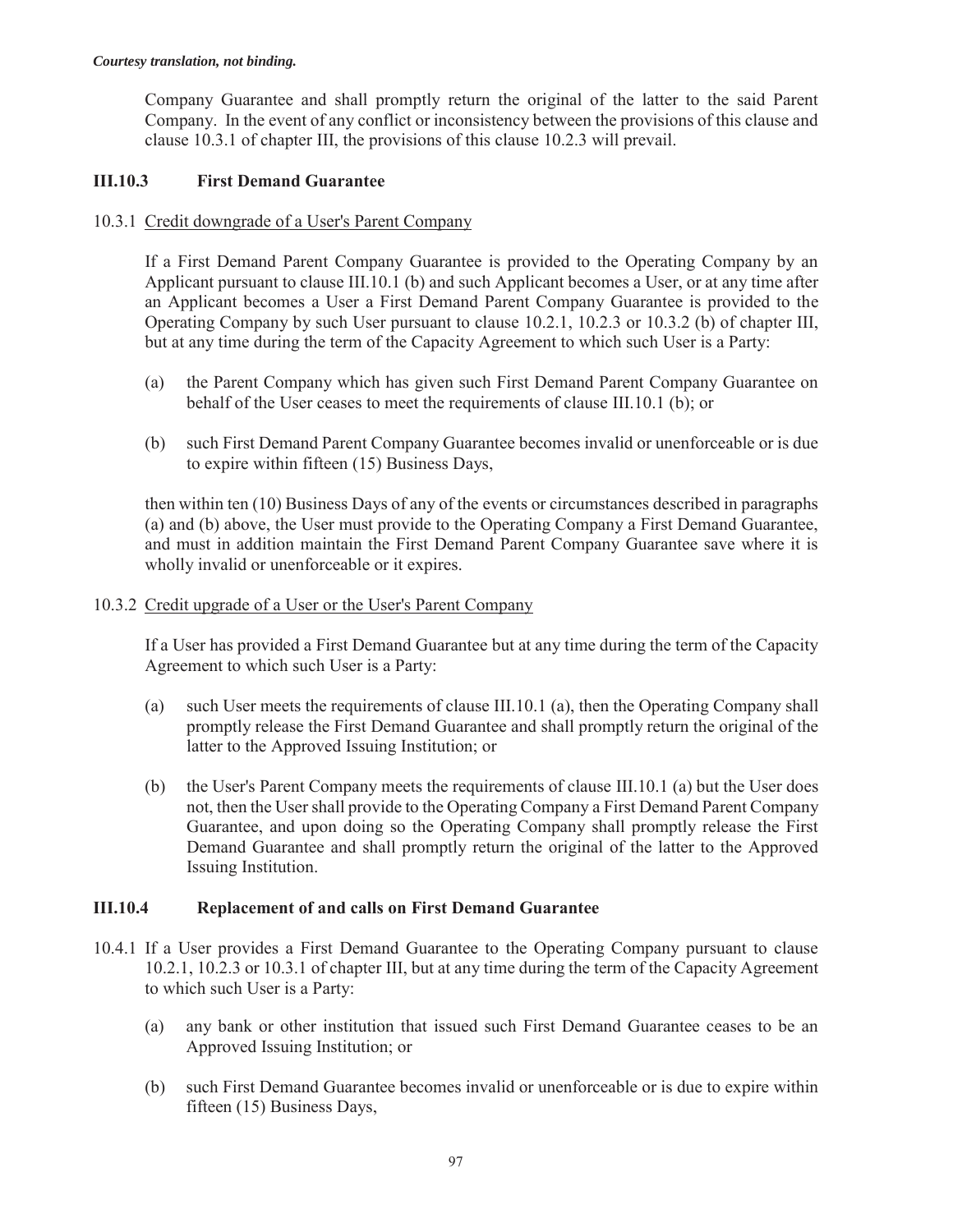then within ten (10) Business Days of any of the events or circumstances described in paragraphs (a) and (b) above, the User must replace such First Demand Guarantee, by providing to the Operating Company a new First Demand Guarantee for an amount equal to the amount available to be called under the previous First Demand Guarantee immediately prior to the occurrence of the relevant event or circumstance described in paragraph (a) or (b) above.

- 10.4.2 Where a call is made by the Operating Company on a First Demand Guarantee provided to the Operating Company by a User pursuant to this clause III.10, then within ten (10) Business Days of such call being made the User shall procure that:
	- (a) such First Demand Guarantee is reinstated, or is replaced by another First Demand Guarantee with an expiry date no earlier than that of the First Demand Guarantee under which the call was made, in either case for the full amount that was available to be called thereunder immediately before the call was made; or
	- (b) such First Demand Guarantee is maintained for the remaining amount available to be called and an additional First Demand Guarantee is provided with an expiry date no earlier than that of the First Demand Guarantee under which the call was made and for an amount which is no less than the amount of the call.

### **III.10.5 Gas Advance Operation guarantee**

It is required to the Users, in order to be part of the Gas Advance Operation, to be qualified as Compensated Users, to maintain the required capacity of their guarantees to cover the system towards the User as of Chapter 5 of the Network Code and reintegrate them promptly if the same are not enough to record sales transactions at the PSV. The Operating Company is allowed to record, in the name and on behalf of its Users, the above mentioned transactions at the PSV.

It is understood that if the Users does not have the necessary capacity of its guarantees for the execution of the Gas Advance Operation, the Redelivery will take place starting from the completion of the discharge of its own LNG Tanker.

In the event the guarantee becomes not enough, the Balancing Operator shall promptly notify the Operating Company and the latter will

- i) give prompt notice to the Compensated User and
- ii) modify the Redelivery Program of the relevant Compensated User accordingly.

The Operating Company will never be responsible towards the Compensated Users, Compensator Users and/or third parties in case the Balancing Operator does not make such notification through the PSV.

The Operating Company, in order to execute the Gas Advance Operation, is authorized to

record a transaction at PSV, in the name and on behalf of the Compensated Users in favour of the Compensator Users, aimed at ensuring the respect of the Redelivery Programme. The recorded transaction is multi-day transaction with effect from the third day following the arrival of the LNG Tanker and ending the last day of the next month M+1.

In the case the deliveries planned by the Compensated User are carried out in compliance with the LNG delivery schedule, the Operating Company within the starting date of the previously recorded transaction will cancel it.

In the case a planned delivery of the Compensated User is not made in compliance with the LNG delivery schedule, the Operating Company will provide to partially cancel or not cancel the transaction previously recorded, if the failure of LNG delivery schedule by the Compensated User is such that, by changing at incontestable Operating Company's discretion, the Compensated User's Redelivery Programme by the day when such non-compliance is notified, it is not possible for the Compensated User to give back the amount of Gas advanced by the Compensator.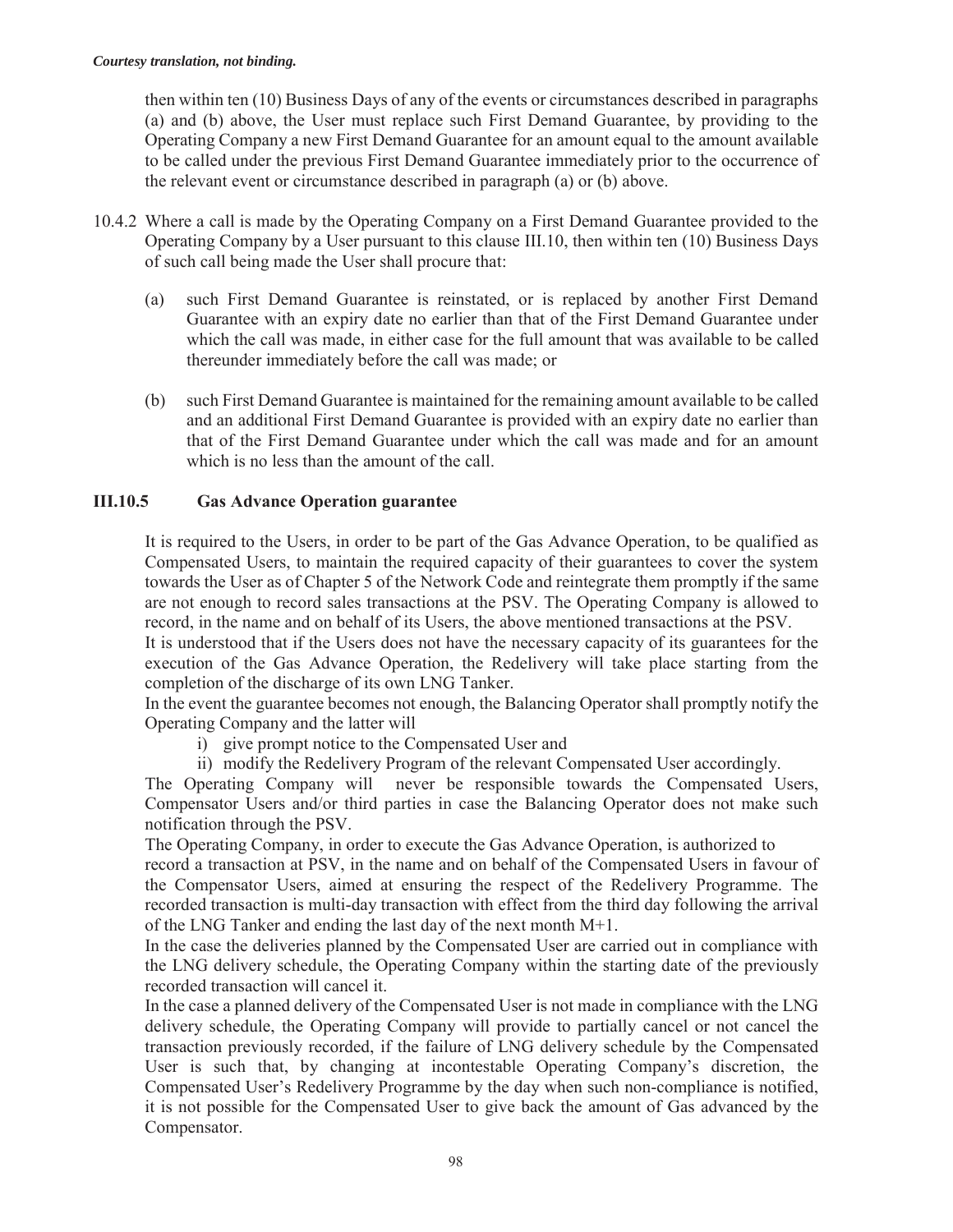Users expressly agree that the Operating Company will enter, cancel or modify transactions referred to in this paragraph and they verify them in a timely manner. On the basis of information made available by the Balancing Operator, the Users will immediately notify the Operating Company about possible errors and keep the Operating Company harmless from any consequences resulting from the inaccuracies in inserting, cancelling and/or modifying the transactions.

#### **III.10.6 Signing authorities**

Each Applicant and each User providing a First Demand Parent Company Guarantee or, as the case may be, a First Demand Guarantee pursuant to this clause 10 will at the same time provide to the Operating Company, or procure the provision of, reasonable evidence that such guarantee has been issued and authorised by the appropriate representative(s) of the Parent Company or Approved Issuing Institution, as the case may be.

### **III.10.7 Application of clause 10 to Spot Capacity Applicants and Users**

Except as provided in paragraph 5 of this article III.10, upon request by the relevant Applicant for, or User of, Spot Capacity, the Operating Company has the discretion to waive the requirement that such Applicant or User, as the case may be, provide and maintain financial security pursuant to this clause III.10.

### **III.11 INSURANCE**

#### **III.11.1 Operating Company insurance**

The Operating Company must have an insurance policy with an Approved Insurance Company in compliance with the requirements of Annex (d) (the **"Terminal Insurance Policy"**), which shall be in effect from the date that it first becomes obliged to provide the Service under a Capacity Agreement until the date it ceases to be obliged to provide the Service under any Capacity Agreement. Upon the request of a User, the Operating Company shall provide reasonable evidence of its compliance with the requirements of this clause III.11.1.

#### **III.11.2 User insurance**

Each User must have an insurance policy with an Approved Insurance Company in compliance with the requirements of Annex (d) (the **"User Insurance Policy"**), which shall be in effect from the date it is supposed to first receive the Service under the Capacity Agreement to which it is a Party until the expiry date of such Capacity Agreement. Upon the request of the Operating Company, the User shall provide reasonable evidence of its compliance with the requirements of this clause III.11.2.

#### **III.12 EXCHANGES OF SUBSCRIBED CAPACITY AND TRANSFERS OF SUBSCRIBED FOUNDATION AND REGULATED CAPACITY**

#### **III.12.1 Exchanges of Subscribed Capacity**

12.1.1 Any Capacity User (the "**First Exchanging User**") shall have the right to exchange any part of its Subscribed Capacity with corresponding Subscribed Capacity of another User (the "**Second Exchanging User**") provided that the exchange is performed in accordance with the provisions described below.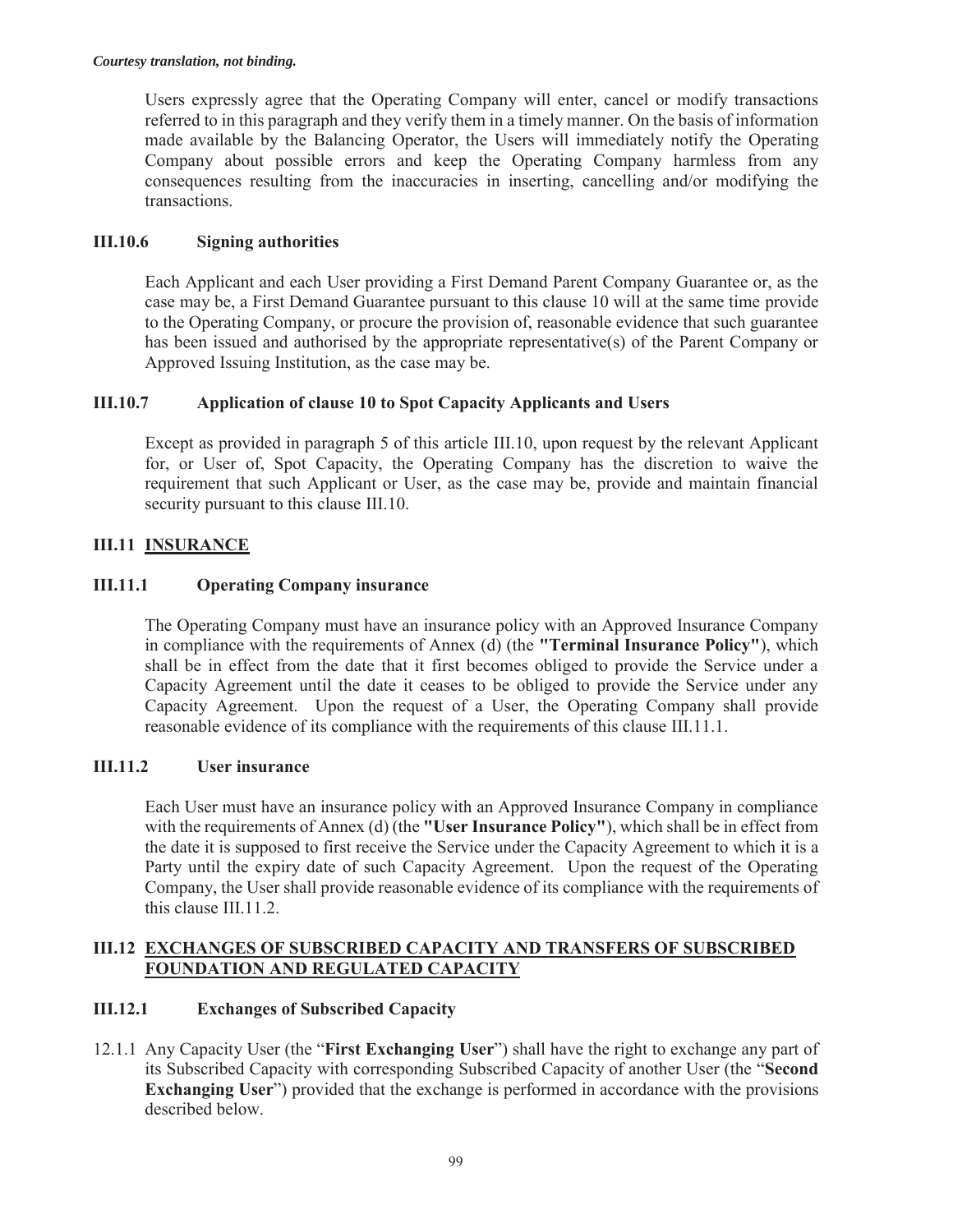- 12.1.2 In order to effect an exchange of Subscribed Capacity, both the First Exchanging User and the Second Exchanging User shall send to the Operating Company their respective requests for acceptance of exchange (using the form published by the Operating Company on the Electronic Communication System), indicating:
	- (a) the volume of LNG, expressed in cubic metres of LNG with an indicative energy value in MJ;
	- (b) the relevant Unloading Slots, with an indication of the specific dates if the exchange relates to Unloading Slots in relation to which the Annual Unloading Schedule or the Three (3) Month Schedule have already been provided by the Operating Company pursuant to clauses 3.2.3 or 3.3.2 of chapter II; and
	- (c) the number of berthing;

which they propose to exchange.

- 12.1.3 The requests for acceptance of exchange shall be received by the Operating Company within 17:00 of the 16th (sixteenth) Day of the Month preceding the beginning of the first Month of the first Unloading Slot object of the exchange of the Subscribed Capacity.
- 12.1.4 The requests for acceptance of exchange shall be irrevocable and shall contain a statement pursuant to which the First Exchanging User and the Second Exchanging User acknowledge that the exchange shall become effective only upon acceptance by the Operating Company. The Operating Company shall be entitled to reject a request for acceptance of exchange in the following cases:
	- (a) either the request of the First Exchanging User or the request of Second Exchanging User is not received by the Operating Company within the deadlines indicated under clause 12.1.3 above;
	- (b) the requests for acceptance of exchange of the First Exchanging User and of the Second Exchanging User contain information which are contradictory and/or incomplete;
	- (c) the First Exchanging User or Second Exchanging User does not hold the Subscribed Capacity that is the object of the exchange according to their respective Capacity Agreements;
	- (d) the First Exchanging User and the Second Exchanging User do not fulfil all the Service Conditions specified under clause III.2.3 with respect to the portions of Subscribed Capacity being exchanged;
	- (e) at the date when the Operating Company receives the requests for acceptance of exchange, the First Exchanging User and/or the Second Exchanging User are in breach of any of the provisions of the Regasification Code which would entitle the Operating Company to terminate the relevant Capacity Agreement pursuant to clause III.13.1.
- 12.1.5 Within two Business Day(s) from the expiry of the deadlines indicated under clause 12.1.3 above, the Operating Company shall communicate to the First Exchanging User and the Second Exchanging User:
	- (a) the acceptance of the proposed exchange of Subscribed Capacity by returning a copy of the requests duly signed for acceptance by the Operating Company; or, in the event that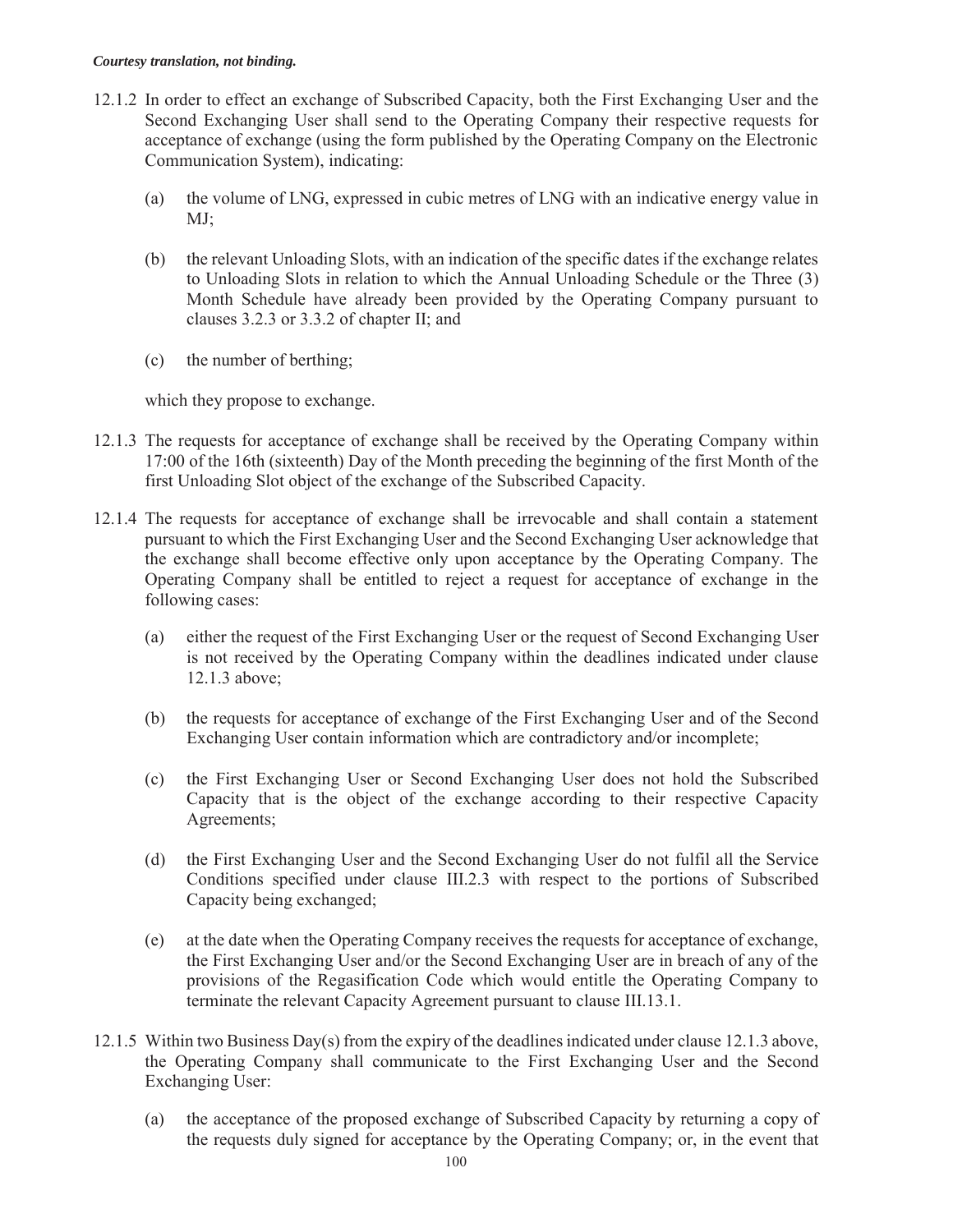one or more grounds for rejection set forth in clause 12.1.4 occur,

(b) the refusal of the request for acceptance of exchange, with an indication of the ground(s) for the non-acceptance.

Upon acceptance of a proposed exchange by the Operating Company, the Subscribed Capacity of the First Exchanging User and of the Second Exchanging User under the respective Capacity Agreements and, if applicable, the term of any such Capacity Agreements shall be considered amended in accordance with the information provided by such Parties pursuant to clause 12.1.2.

12.1.6 In case of exchange of Foundation Capacity, the exchange is subject to the criteria provided in article 2, sub-section 3, letter k) of the MAP decree of 11 April 2006.

#### **III.12.2 Transfers of Subscribed Foundation Capacity**

- 12.2.1 A Foundation Capacity User shall have the right to transfer ("*cedere*") to other persons ("*soggetti*") any portion of the Foundation Capacity subscribed by it under any Capacity Agreement to which it is a Party provided that:
	- (a) the transfer complies with the criteria referred to under article 2, sub-section 3, letter k) of the MAP decree of 11 April 2006;
	- (b) the person to which the Subscribed Foundation Capacity is being transferred:
		- (i) provides to the Operating Company the information and statements to be included in Access Requests as set forth in clause 2.4.5 of chapter II;
		- (ii) provides to the Operating Company the documentation as set forth in clause 2.4.6 of chapter II;
		- (iii) fulfils the Access requirements as set forth in clause 2.4.4 of chapter II; and
	- (c) the Foundation Capacity User provides the Operating Company with a copy of the authorisation by the MSE to transfer the relevant Subscribed Foundation Capacity pursuant to article 8 of the MAP decree of 11 April 2006, it being understood that such authorisation shall not be required in the event of "non-systematic spot transfers of Foundation Capacity aimed at optimising the use of Terminal" ("*cessioni di capacità esentata spot di tipo non sistematico finalizzate all'utilizzo ottimale del Terminale*".

#### **III.12.3 Transfers of Subscribed Regulated Capacity**

- 12.3.1 Each User of the Capacity Agreement ("*Utente Cedente*") shall have the right to transfer to another User or entity other than the User ("*Soggetto Cessionario*") any part of the Subscribed Regulated Capacity according to the Capacity Agreement to which it is party, provided that the transfer is carried out in accordance with the procedures described below.
- 12.3.2 In order to carry out the transfer of the Regulated Subscribed Capacity, the Soggetto Cessionario shall:
	- a) provide to the Operating Company the information and statements that should be included in the Access Request as required by article 2.4.6 of Chapter II;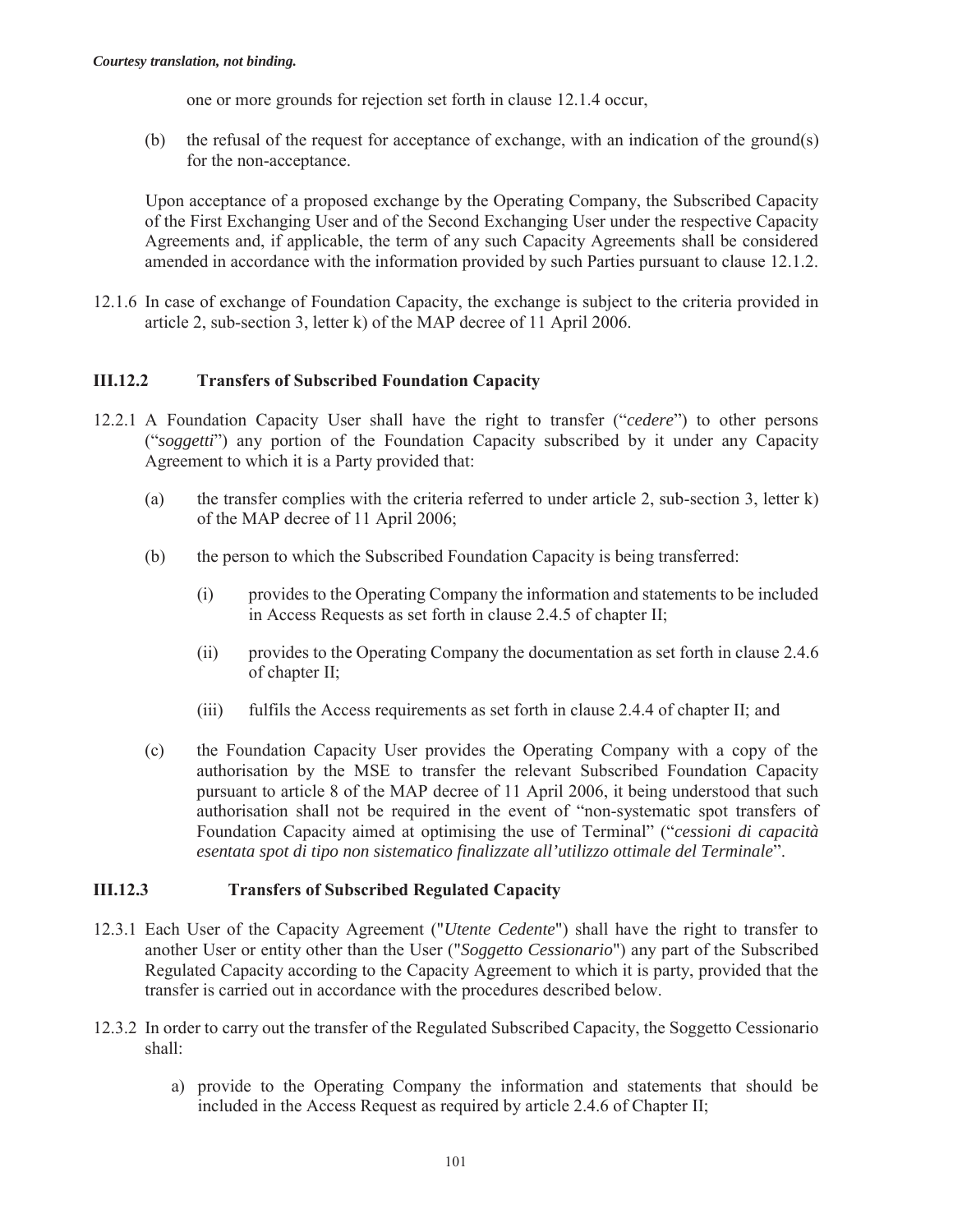- b) provide to the Operating Company the documentation provided for in article 2.4.6 of Chapter II;
- c) meet the access requirements provided for in article 2.4.4 of Chapter II;
- 12.3.3 The request for the acceptance of the transfer of the Regulated Subscribed Capacity shall be sent to the Operating Company, filled and signed by the Utente Cedente and Soggetto Cessionario using the form published by the Operating Company on the Electronic Communication System, indicating:
	- a) The LNG volume expressed in LNG cubic meters with an energetic value expressed in MJ;
	- b) The relevant Unloading Slots, with an indication of the specific dates if the transfer is related to Unloading Slots which have been part of the Annual and or Three Months Plan already communicated by the Operating Company according to article 3.2.3 or 3.3.2 of Chapter II, and
	- c) the number of berthings which are object of the transfer;
- 12.3.4 The request for the acceptance of the transfer shall be notified to the Operating Company by 17:00 hours of the 16<sup>th</sup> (sixteenth) Day of the Month preceding the beginning of the first Month of the first Unloading Slot that is object of the Subscribed Capacity Transfer.
- 12.3.5 The request for acceptance of the transfer shall be irrevocable and shall contain the statement whereby the Utente Cedente and the Soggetto Cessionario agree that the transfer will become effective only in the moment in which the Operating Company accepts it. The Operating Company shall be entitled to reject a request for acceptance of the transfer in the following cases:
	- a) The request for the transfer acceptance is not received by the Operating Company within the deadline provided for in article 12.3.4 above;
	- b) The request for the transfer acceptance contains contradictory and/or incomplete information;
	- c) the Utente Cedente is not the owner of the Subscribed Capacity which is being sold to under the relevant Capacity Agreement;
	- d) the Utente Cedente does not meet all the requirements for the requested service under article III.2.3 with respect to the portions of Subscribed Capacity to be sold;
	- e) the Soggetto Cessionario does not meet all the requirements in article 12.3.2 above;
	- f) the Utente Cedente doesn't meet any of the provisions of the Regasification Code at the date on which the Operating Company receives the request for acceptance of the transfer, which entitle the Operating Company to terminate the relevant Contract for the Capacity under article III.13.1.
- 12.3.6 Within 2 (two) Business Days from the deadline set at article 12.3.4 above, the Operating Company shall notify the Utente Cedente and Soggetto Cessionario:
	- a) the acceptance of the Subscribed Capacity transfer, sending a copy of its request signed by the Operating Company for acceptance, indicating that the Soggetto Cessionario assumes for all purposes the status of User;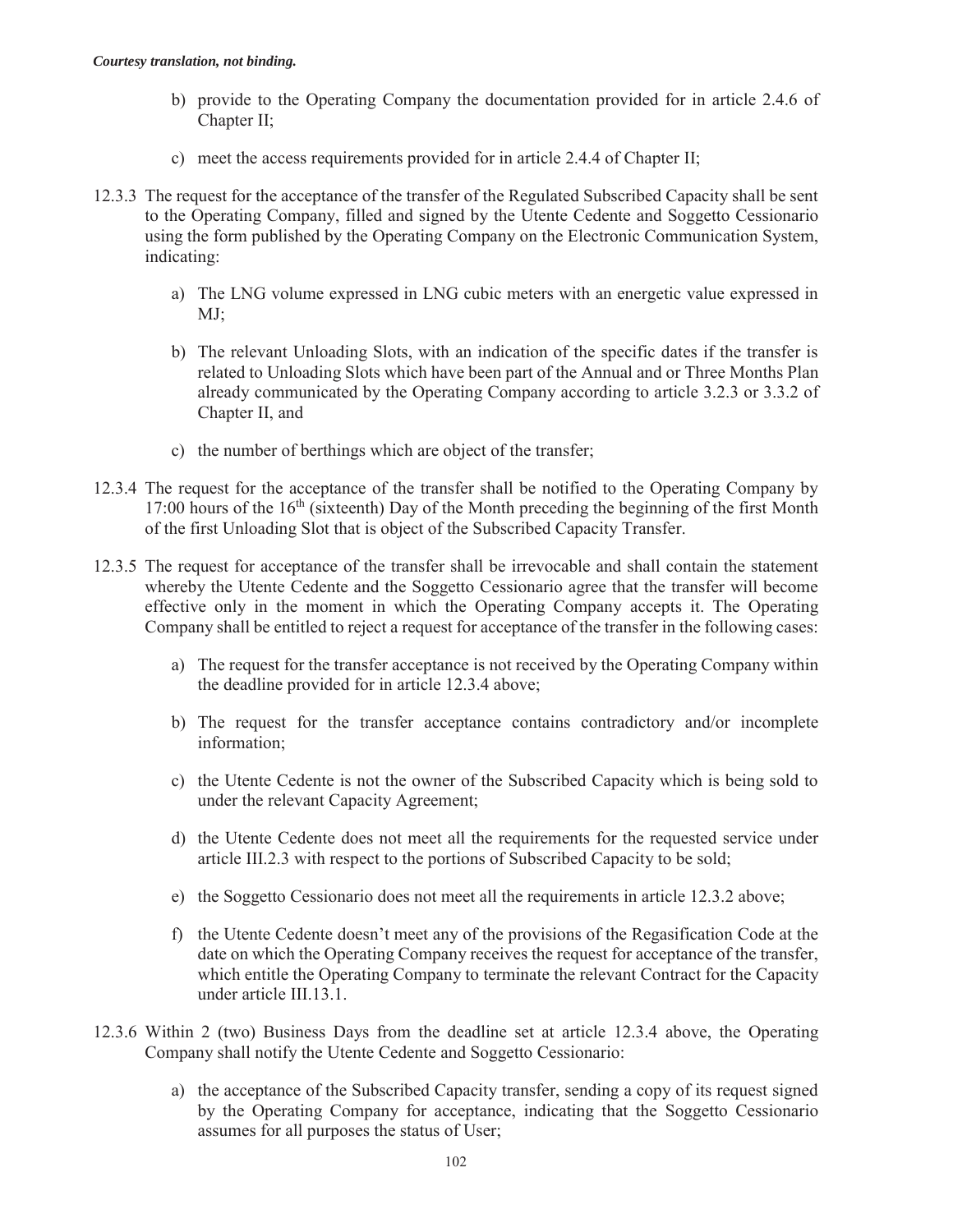- b) the refusal of the transfer acceptance request, in the event that one or more reasons for refusal provided for in article 12.3.5 have occurred, indicating the reason(s) for nonacceptance.
- 12.3.7 From the time the proposed transfer under paragraph a) of article 12.3.6 is accepted, the Soggetto Cessionario, assuming for all purposes the qualification of User, take over all the obligations related to the Utente Cedente and becomes responsible towards the Operating Company for the obligations arising from the Regulated Capacity Contract for the provisions of the service which it is party, in relation to the Regulated Capacity transferred.
- 12.3.8 Any refusal of acceptance of the transfer by the Operating Company in accordance with paragraph (b) of article 12.3.6 above, implies that the Utente Cedente retains the rights and obligations related to the Regulated Capacity Contract in its entirety, as stipulated under article 2.4.2 of Chapter II.

## **III.13 TERMINATION**

### **III.13.1 Termination by the Operating Company**

Any Capacity Agreement may be terminated by written notice from the Operating Company to the relevant User pursuant to article 1456 of the Italian civil code, if any of the following events occur:

- (a) at any time following the payment due date of an invoice the Operating Company notifies such User that payment of such invoice has not been received in full and payment is not received by the Operating Company within ten (10) Business Days after the date that the Operating Company gave such notice, provided that such User has not disputed, postponed or suspended the payment of such invoice pursuant to clause; or
- (b) any failure by such User, due to any act or omission of such User, to maintain and/or to continue to satisfy one or more of the Service Conditions and such failure to maintain and/or to continue to satisfy one or more of the Service Conditions is not remedied within twenty (20) Business Days from the date on which the User ceases to maintain and/or to continue to satisfy the Service Conditions, provided that:
	- (i) such twenty (20) Business Day period shall run simultaneously with any other remedy period in this Regasification Code (including the remedy periods in clause III.10 of chapter III) for a failure to maintain and/or to continue to satisfy any Service Condition; and
- (c) any of the Representations are not true and accurate as of the date on which the relevant Capacity Agreement is entered into; or
- (d) subject to clause 2.4.3 of chapter III, any breach by such User of the undertaking given in clause 2.4.2 of chapter III.

### **III.13.2 Withdrawal by the Operating Company**

The Operating Company shall have the right to withdraw (*recesso*) from any Capacity Agreement if any of the following events occur, each being a legitimate reason for withdrawal by the Operating Company: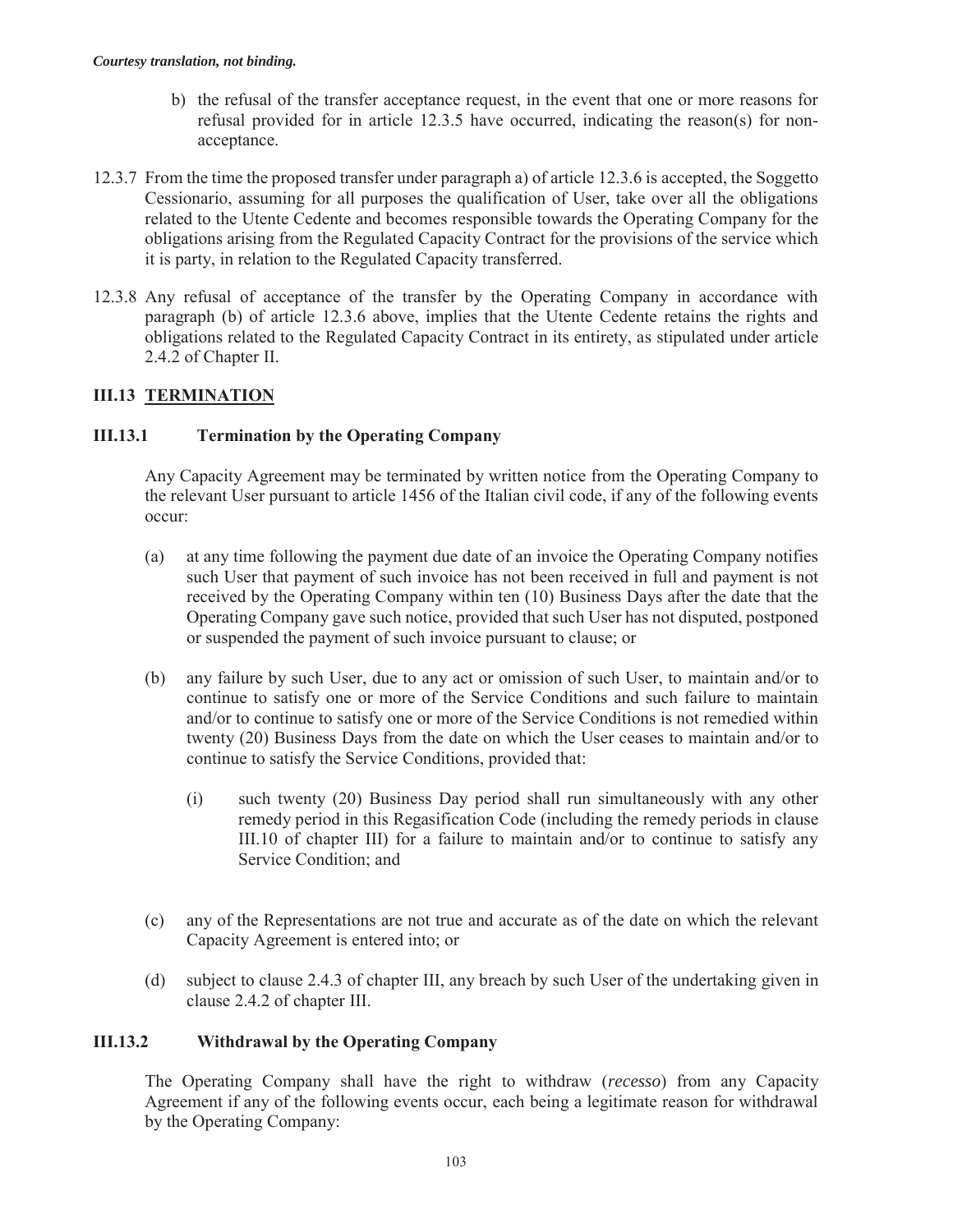- (a) the User is adjudicated in or otherwise subject to any bankruptcy or insolvency proceedings (be it judicial, administrative or voluntary), except in the case where the Capacity Agreement is taken over by the bankruptcy or insolvency administrator pursuant to applicable law;
- (b) the liquidation, dissolution or winding-up for any reason whatsoever, or closing down of the business activity of the User, or the admission in writing by the User of its inability to pay, or the suspension by the User of the payment of, its debts generally as they fall due;
- (c) any judgment or other decision of any competent judicial or administrative authority is issued against the User which has a material and adverse effect on such User's ability to perform its obligations under its Capacity Agreement; or
- (d) the execution and performance of the Capacity Agreement by the User:
	- (i) is in conflict with (I) any Regulation or other applicable law, regulation, administrative or judicial provision or such like which apply to such User; or (II) any other agreement to which such User is a party, or trigger a default under any such agreement; and
	- (ii) such conflict or default has a material and adverse effect on such User's ability to perform its obligations under its Capacity Agreement.

### **III.13.3 Accrued rights**

The termination of, or withdrawal from, any Capacity Agreement (whether pursuant to this Regasification Code or otherwise) shall be without prejudice to the accrued rights and obligations of the Parties in respect of the Service provided prior to, or which is being provided as at, the date of such termination or withdrawal, as the case may be.

### **III.13.4 Waiver of Italian civil code rights**

Without prejudice to any provision of any relevant Capacity Agreement, each User waives its rights under articles 1467, 1660 and 1664 of the Italian civil code.

# **III.14 LIABILITY**

### **III.14.1 Limitation of liability**

a) Limitation of liability of the Operating Company to the Foundation Capacity User

Without prejudice to clause 6.1.8 of chapter III and clause 3.8.2 of chapter IV, the Operating Company shall not be liable for any costs, losses, damages, claims and/or expenses suffered or incurred by any User of Foundation Capacity or its employees, contractors, agents and/or other third parties acting for it or on its behalf which are caused, directly or indirectly by reason of any failure to perform or performance by the Operating Company or by any employee, contractor, agent or other third party acting for it or on its behalf, of any of the obligations of the Operating Company under any Capacity Agreement, except where and to the extent that any such costs, losses, damages, claims and/or expenses result from wilful misconduct or gross negligence on the part of the Operating Company or its employees, contractors, agents and/or other third parties acting for it or on its behalf. For the avoidance of doubt, it is understood that (i) in no event shall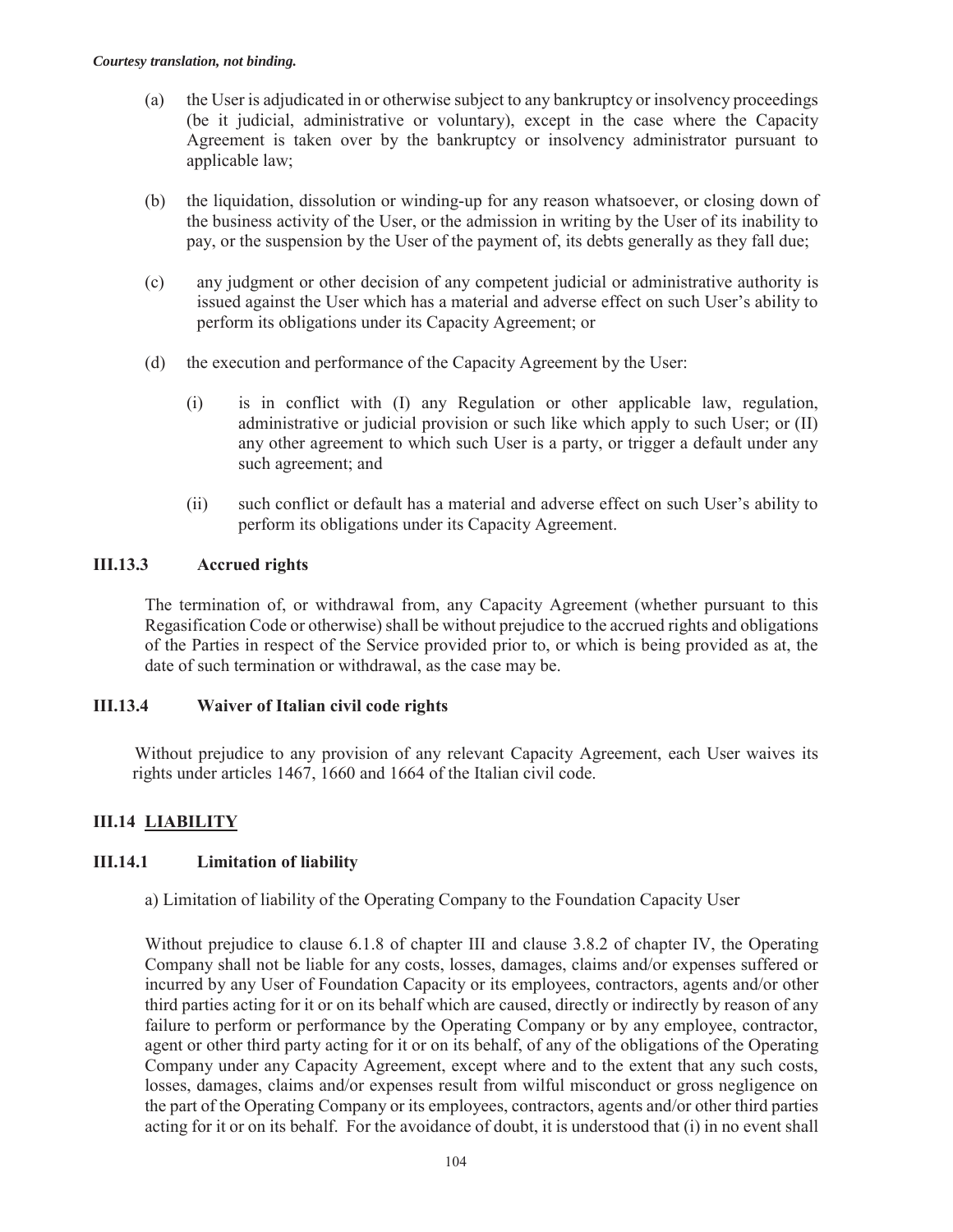the Transportation Company be considered a "contractor", "agent" or "third party" acting for or on Operating Company's behalf for purposes of this Regasification Code and; (ii) the Operating Company shall not be liable for any costs, losses, damages, claims and/or expenses suffered or incurred by any User of Foundation Capacity or its employees, contractors, agents and/or other third parties acting for it or on its behalf which are caused, directly or indirectly by reason of any failure to perform or performance by the Transportation Company or its employees, contractors, agents and/or other third parties acting for it or on its behalf of any of the obligations of the Transportation Company under the Transportation Contract.

b) Limitation of liability of the Operating Company to the Non-Foundation Capacity User and of the Non-Foundation Capacity User to the Operating Company

The liability for any damages arising from or related to the execution or the failure, partial or delayed performance of the obligations under a Non-Foundation Capacity Agreement is expressly limited to gross negligence and wilful misconduct.

c) The User releases and holds the Operating Company harmless of every and any cost, loss, damage, claim and/or expense incurred or sustained in the event of full or partial failed acceptance of Redelivered Gas to the User or to the Transportation System Users indicated by the User as per article 13.6 of TIRG.

# **III.14.2 Payment upon Operating Company termination**

- 14.2.1 If a Capacity Agreement is terminated pursuant to clause III.13.1 (regardless of whether any of the events specified in clause III.13.2 have occurred with respect to the User under such Capacity Agreement) then such User must pay, as liquidated damages (*penale*), to the Operating Company, on the effective date of the termination,
	- (a) an amount equal to the Net Present Value (as at the effective date of the termination) of the aggregate Capacity Charge that would have been payable by such User in the absence of such termination, from such effective date for the remaining term (being until the expiry date specified in such Capacity Agreement), calculated by reference to the remaining aggregate quantities of LNG which were to be Unloaded under such Capacity Agreement throughout such remaining term, plus
	- (b) an amount equal to the Net Present Value (as at the effective date of termination) of the aggregate Grid Capacity Charge that would have been payable by such User in the absence of such termination, from such effective date for the remaining term (being until the expiry date specified in such Capacity Agreement), calculated by reference to the remaining aggregate quantities of Gas which were to be Redelivered to such User, throughout the remaining term of such Capacity Agreement, net of any portion of such Grid Capacity Charge that is not and will not become due and payable to the Transportation Company following such termination.
- 14.2.2 The amounts referred to in (a), (b) and (c) above will be calculated on the basis of the *Cqs*, the *CMr* and the Grid Capacity Charge respectively which are applicable to the User who is Party to the terminated Capacity Agreement, as at the effective date of the termination, regardless of the fact that any review or recalculation of the *Cqs*, the *CMr* or the Grid Capacity Charge would or may have taken place at any time during the remaining term of such Capacity Agreement. The Parties acknowledge that the determination of the amounts set out in this clause III.14.2 has been reasonably made with due regard given to (i) the investment costs borne by the Operating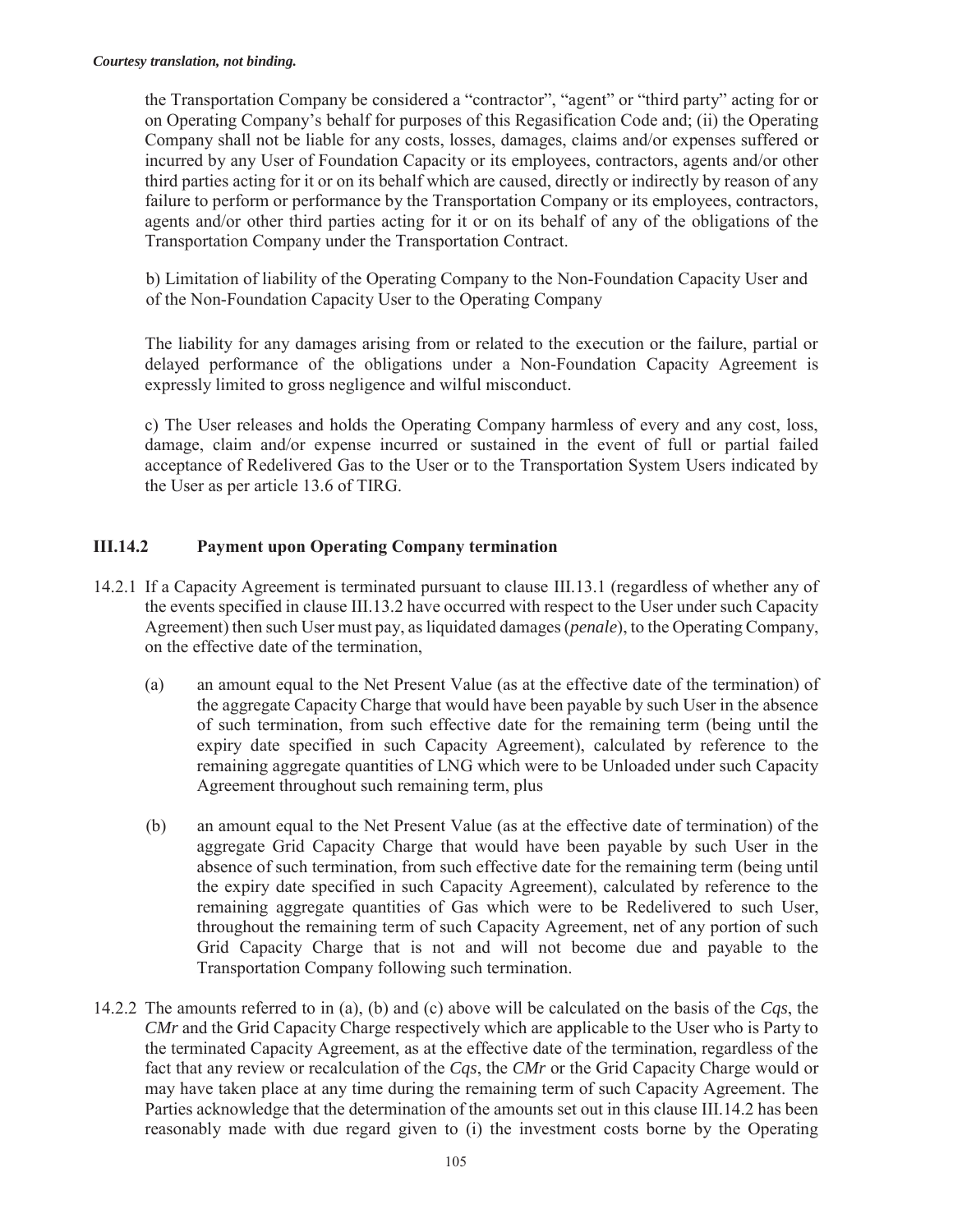Company for the construction of the Terminal; (ii) the obligations that the Operating Company has assumed under the Transportation Contract; and (iii) the effect of the User's default on the achievement of the Operating Company's economic interests. Pursuant to and for the purposes of article 1382 of the Italian civil code, the payment of such amount by the User will be the only remedy that the Operating Company has against such User in the case of termination pursuant to clause III.13.1 of chapter III, except for the Operating Company's rights under clauses III.4.1, 5.1.5, 6.1.4 (g), 6.1.4 (i)of chapter III, III.9.2, III.14.3 and III.14.5 and clause 3.8.2 (b) of chapter IV.

- 14.2.3 Should the Subscribed Capacity which has become available as a result of the termination of a Capacity Agreement pursuant to clause III.13.1 and in relation to which the relevant User has made payments to the Operating Company pursuant to letter (a) of clause 14.2.1 above be subsequently reallocated to another User in whole or in part, the Operating Company shall reimburse the original User the discounted amounts of the Capacity Charge that such User has paid the Operating Company with respect to such reallocated Foundation Capacity and/or Non-Foundation Capacity pursuant to letter (a) of clause 14.2.1 above as soon as the Operating Company shall reallocate Foundation Capacity and/or Non Foundation Capacity to the new User.
- 14.2.4 Should the transportation capacity which has become available as a result of the termination of a Capacity Agreement pursuant to clause III.13.1 and in relation to which the relevant User has made a payment to the Operating Company pursuant to letter (b) of clause 14.2.1 above be subsequently reallocated to another User in whole or in part, the Operating Company shall reimburse the original User the discounted amounts of the Grid Capacity Charge that such User has paid the Operating Company with respect to such reallocated transportation capacity as soon as the Operating Company has reallocated such transportation capacity to another User.

### **III.14.3 User indemnity for Damaging Events**

- (a) Each User must indemnify and hold the Operating Company harmless in respect of any costs, losses, damages, claims and/or expenses (including legal fees) of any kind suffered or incurred by the Operating Company as a result of any loss of, damage to or failure of all or part of the Terminal which is caused by the acts or omissions of:
	- (i) such User;
	- (ii) any Shipowner acting for or on behalf of such User or for or on behalf of the person specified in paragraph (iv) below;
	- (iii) any member of the LNG Tanker crew acting for or on behalf of such Shipowner and/or User;
	- (iv) any person supplying LNG to or on behalf of such User;
	- (v) any employees, contractors, agents and/or other third parties acting for or on behalf of any person specified in paragraphs (i) to (iv) inclusive above,

(each instance of loss of, damage to or failure of all or part of the Terminal which is caused by the acts or omissions of any of the persons identified in paragraphs (i) to (v) inclusive above being a "**Damaging Event**" and a User that is responsible for such Damaging Event, by way of the above indemnity, being a "**Damaging User**").

(b) In addition to its obligations under clause III.14.3 (a), and without prejudice to the provisions of clauses 6.1.4 (f) and 6.1.4 (i) of chapter III, each Damaging User must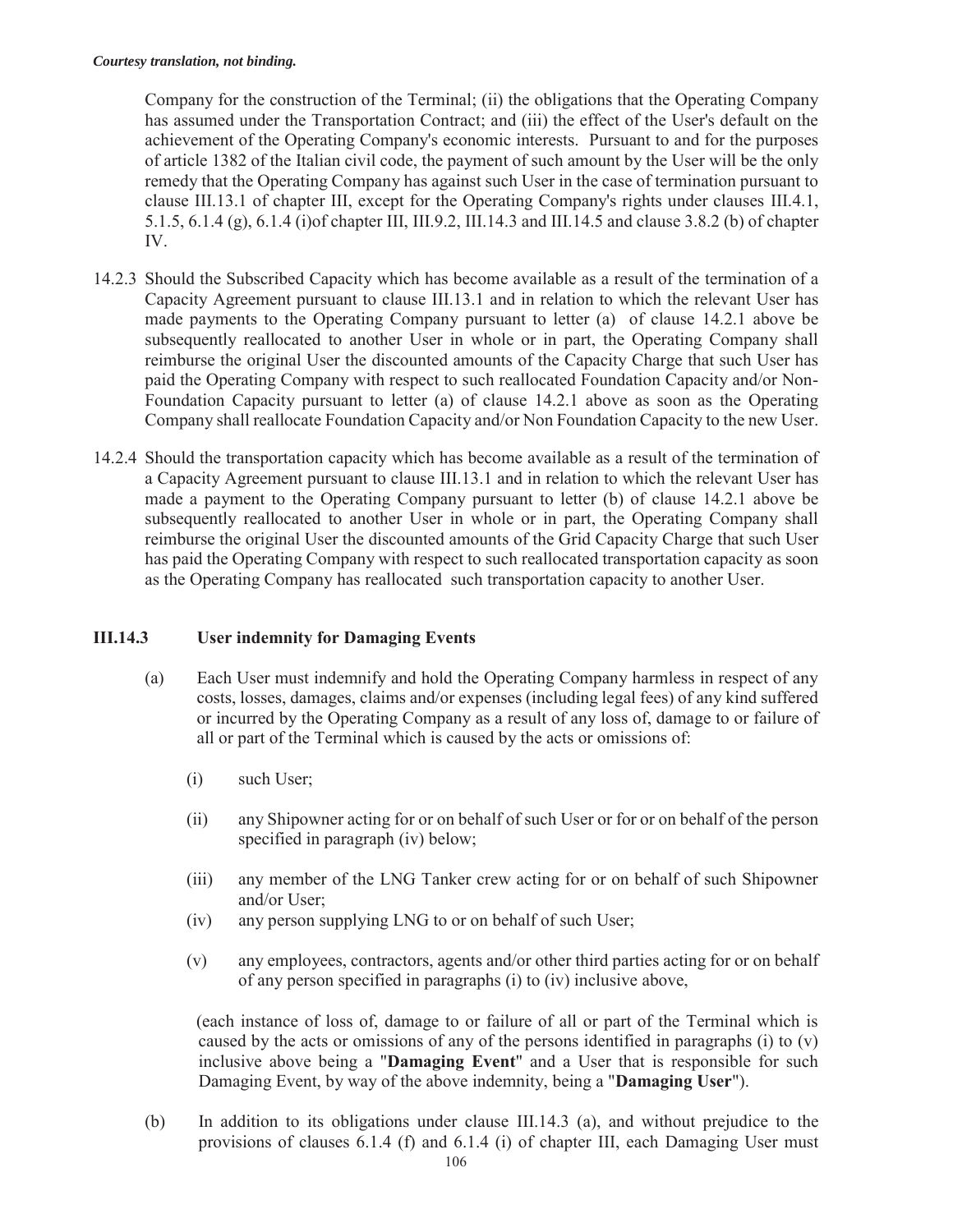indemnify and hold the Operating Company harmless in respect of any loss of or reduction in any Capacity Charge which would otherwise have been payable to the Operating Company by any User, including the Capacity Charge which otherwise would have been payable by the Damaging User, had such Damaging Event not occurred. For these purposes, until the effects of the Damaging Event are cured and the functioning of the Terminal is returned to the level that it was at immediately prior to the occurrence of the Damaging Event, the Capacity Charge will be calculated as if such Damaging Event had not occurred.

(c) Any Damaging User that is also a Shipowner hereby expressly waives any right to the Shipowner's limited liability as provided for under articles 7 and 275 of the Italian navigation code or any other applicable provisions of law.

# **III.14.4 No actions amongst Users**

Each User waives any right to take action against any other User or against any employees, contractors, agents or other third parties (including any Shipowner) acting for or on behalf of such other User who, by their acts or omissions, directly or indirectly, cause any reduction or suspension in the performance of the Service, except where any such reduction or suspension has arisen as a result of gross negligence or wilful misconduct on the part of such other User or of any of its employees, contractors, agents or other such third parties (including any Shipowner acting for or on behalf of such other User).

# **III.14.5 Environmental indemnity from Users**

Except in case of gross negligence or wilful misconduct of the Operating Company, Users of Foundation Capacity and/or, as appropriate, the User of Non-Foundation Capacity, but for the latter only in case of wilful misconduct and/or gross negligence,, must indemnify and hold the Operating Company harmless in respect of any costs, losses, damages, claims and/or expenses of any kind which may be suffered or incurred by the Operating Company which arise as a result of any (a) claim against the Operating Company in respect of a breach by such User of any Regulation relating to the Environment or to health and safety in the work place, (b) claim by any person in respect of any loss or liability incurred by that person as a result of any breach by such User of any Regulation relating to the Environment or to health and safety in the work place, and (c) contamination of the Environment caused by any act or omission of such User. References in this clause III.14.5 to a User shall be deemed to include the persons specified in clauses III.14.3 (a) from (ii) to  $(v)$  inclusive.

# **III.15 COMPLAINTS**

# **III.15.1 Inspections of the Service**

Upon obtaining the Operating Company's prior written consent, which cannot be unreasonably withheld or delayed, a reasonable number of User's designated representatives may from time to time inspect the operations at the Terminal, as long as such inspection occurs from 9:00 hours to 18:00 hours on any Business Day. Any such inspection shall be at the sole risk, cost and expense of the User, and shall comply with all applicable provisions of the Terminal Regulations. The User's right to inspect and examine the Terminal shall be limited to verifying the performance of the Service by the Operating Company and the compliance by the Operating Company with its obligations under the applicable Capacity Agreement.

### **III.15.2 Complaints**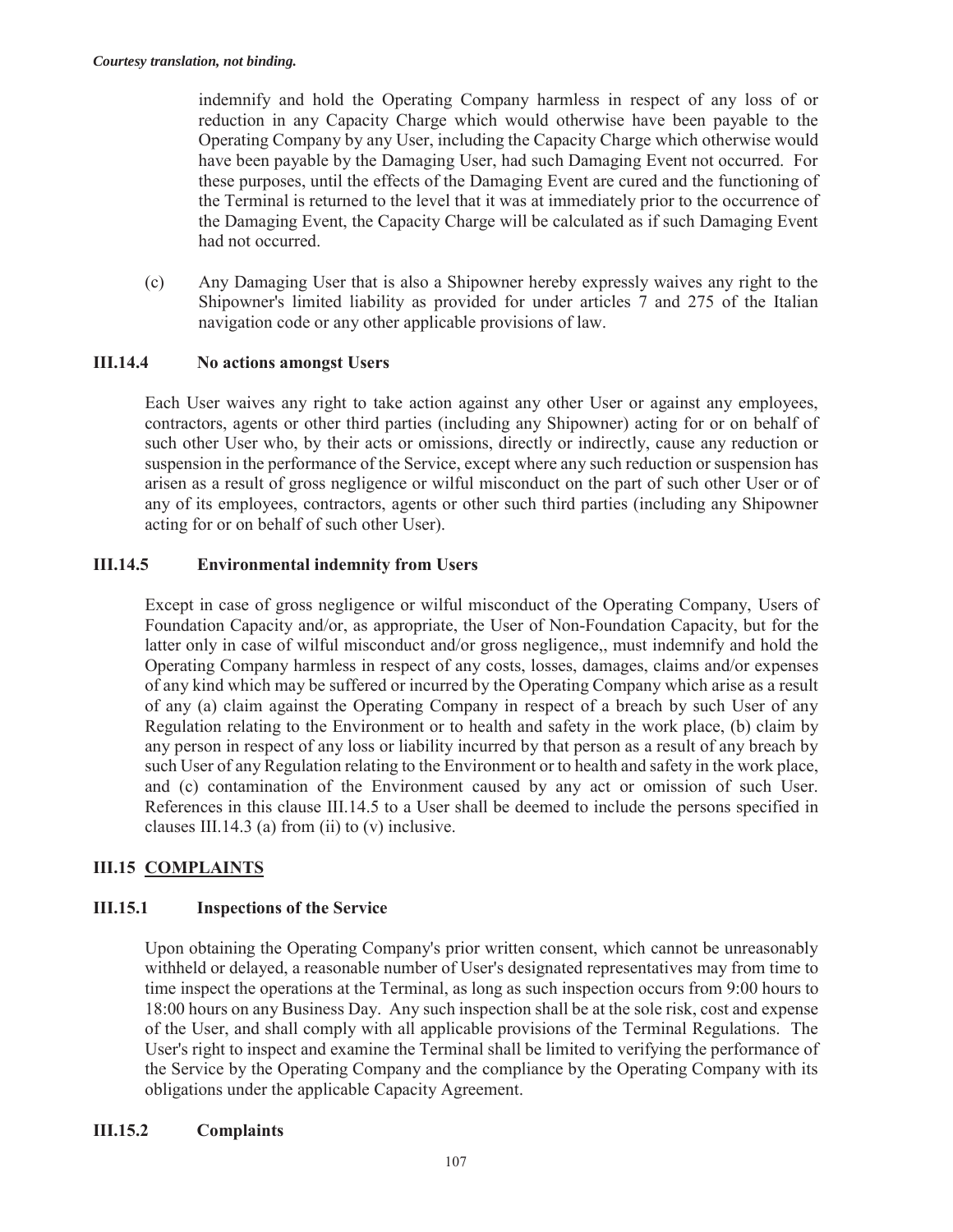Subject to clause III.8.6 of chapter III, any complaint about the performance of the Service must be notified by a User to the Operating Company within thirty (30) Business Days after the earlier of (a) the date on which the User first had knowledge of the occurrence of the event that has given rise to the complaint and (b) the date on which the User should have had knowledge (acting diligently) of the occurrence of such event.

### **III.15.3 Supporting documentation for complaints**

The User must enclose with any notice sent to the Operating Company pursuant to clause III.15.2 of chapter III all documentation which is reasonably necessary to establish the soundness of its claims.

### **III.15.4 Restriction on bringing complaints**

No User shall be entitled to file complaints or bring any proceedings concerning performance of the Service in respect of any LNG (or resultant Gas) once the corresponding resultant Gas has been accepted by the Transportation Company in accordance with the provisions of clause 6.1.2 of chapter III.

# **III.16 DOMICILE AND NOTICES**

### **III.16.1 Service of notices**

Except as otherwise specified herein or otherwise agreed in writing between the Parties, any communication or notice relating to the Capacity Agreement shall be:

- (a) sent by letter with a return receipt (with a copy of such letter sent by fax and/or email), or, to the extent allowed under Italian law and adopted by the Operating Company, by certified email (*posta elettronica certificata*), to the following addresses:
	- (i) for the Operating Company, to the contact details specified and published on its Electronic Communication System, provided that the Operating Company shall notify all Users of any modification in this respect;
	- (ii) for a User, to the contact details specified in the relevant Capacity Agreement, provided that the User shall notify the Operating Company of any modification in this respect; and
- (b) deemed to have been received upon delivery of such letter or certified email at the other Party's address as set forth in paragraph (a) above.

### **III.16.2 Domicile for notice purposes**

The respective addresses referred to in clause III.16.1 of chapter III are the Operating Company's and each respective User's domicile for all notice purposes, including the service of process, in relation to the Capacity Agreement between such Parties.

### **III.17 WAIVER**

The failure or delay, even over time, in any of the Parties exercising any rights or remedies to which the same is entitled under any Capacity Agreement shall not be considered as a waiver of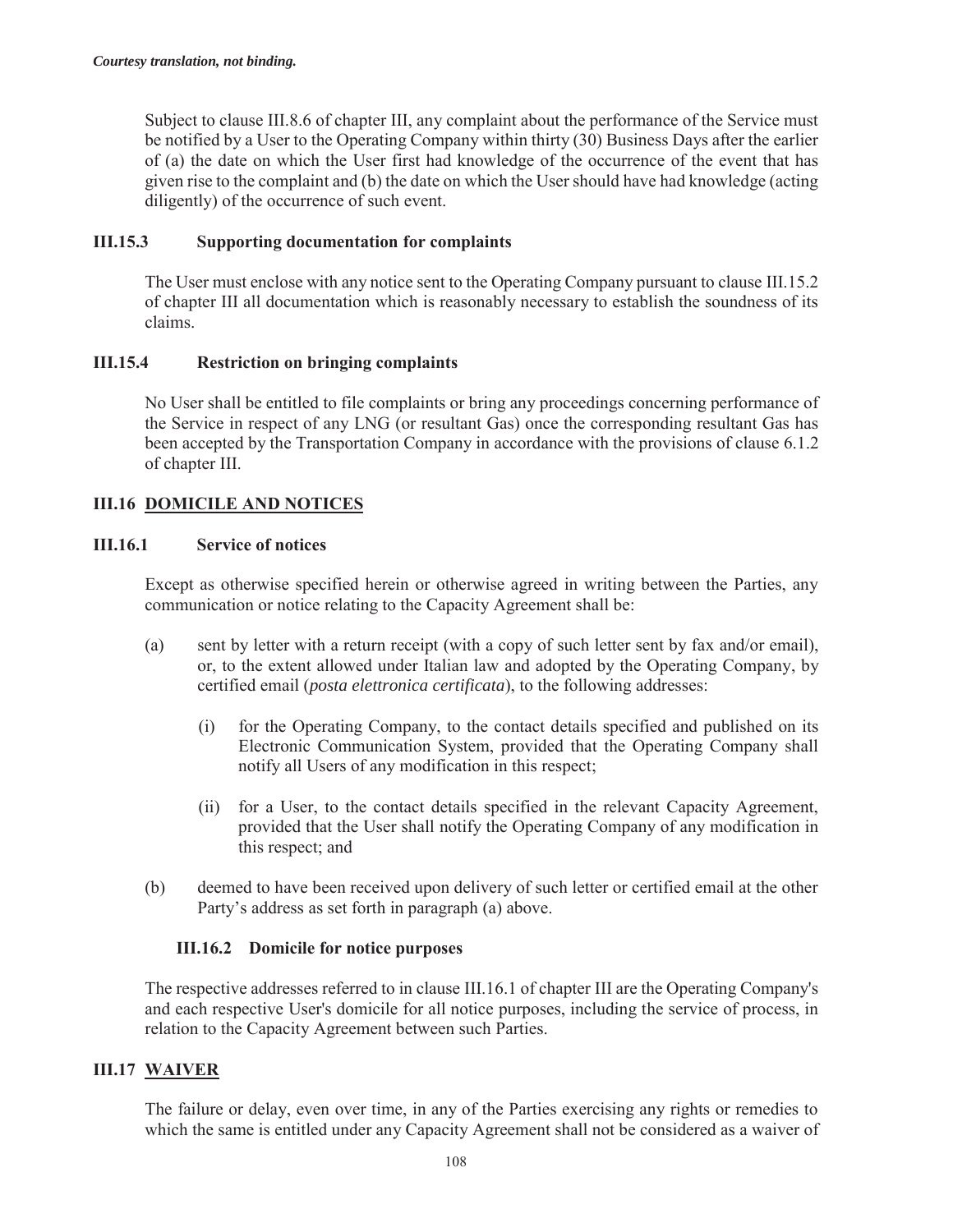such rights or remedies and shall not be deemed as an implicit amendment to the terms and conditions of the Capacity Agreement between such Parties.

# **III.18 CONFIDENTIALITY**

## **III.18.1 No disclosure of confidential information**

All information regarding the business of any Party that is given in any form in accordance with, pursuant to, or in relation to a Capacity Agreement shall be confidential and must not be disclosed or used by any other Party or by its employees, contractors, agents and/or other third persons acting for or on behalf of such other Party, provided that any such information that has been provided by or relates to a User may be used by the Operating Company, its employees, contractors, agents and/or other third parties acting for or on behalf of the Operating Company to the extent that it is required for the proper performance of the Service. Any such information must not be disclosed to any person without the prior written consent of the Party to which such information relates, and any such permitted disclosure shall be subject to acceptance by the person to whom the information is to be disclosed of similar confidentiality obligations as are set out in this clause III.18.

### **III.18.2 Liability for disclosure of confidential information**

Each Party shall be liable for any loss or damage to the other Party in the event of any disclosure or transfer of confidential information of the type described in clause III.18.1 of chapter III which is communicated by the first Party or by its employees, contractors, agents and/or other third persons acting for it or on its behalf without the prior consent of the latter Party.

### **III.18.3 Exceptions to confidentiality**

Notwithstanding clauses III.18.1 and III.18.2, a Party (the "**Disclosing Party**") may, without the prior consent of the other Party, disclose to any person confidential information under clause III.18.1 where:

- (a) it is generally known to the public when it is disclosed or it has become generally known to the public other than by reason of any default, omission or negligence by the Disclosing Party;
- (b) the Disclosing Party has become aware of such information through any third person and the Disclosing Party was not aware of any breach by such third person of any confidentiality obligation with respect to the other Party;
- (c) such disclosure is required by any Competent Authority or by any other competent institutional body, either national or international, or is otherwise required by law or by any regulation (including any rules of any stock exchange or other regulated market);
- (d) subject to the compliance with the confidentiality of commercially sensitive information as provided in the Regulation, the disclosure is made to the Disclosing Party's shareholders, Affiliates, affiliates of its shareholders and such of their officers, directors and employees to whom communication is reasonably necessary on a need to know basis for the purposes of the relevant Capacity Agreement, in each case provided that the shareholder, Affiliate or affiliate of such shareholder, on behalf of itself and its officers, directors and employees undertakes to maintain the confidentiality of such confidential information on substantially similar terms as those set out in this clause III.18;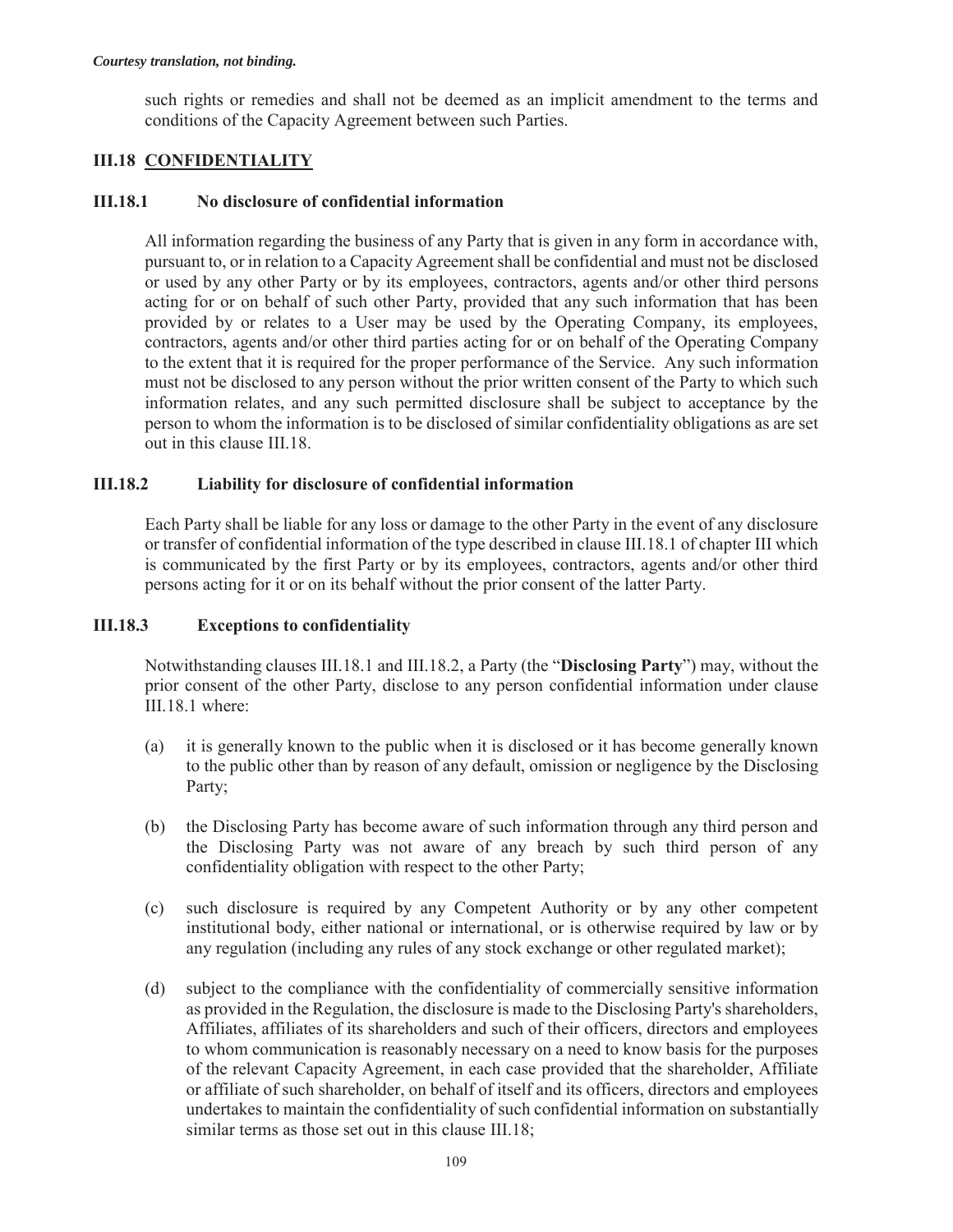- (e) the disclosure is made to persons participating in the implementation of the arrangements contemplated by the relevant Capacity Agreement, to whom such communication is reasonably necessary on a need to know basis for the purposes of such Capacity Agreement, including legal counsel, accountants, other professional, business or technical consultants and advisers, underwriters or lenders, and any other such participating person, provided that the receiving persons undertake to maintain the confidentiality of such confidential information on substantially similar terms as those set out in this clause III.18; and/or
- (f) the disclosure is made to any court, expert, or arbitrator to which any dispute between the Parties has been referred.

#### **III.18.4 Duration of confidentiality obligations**

As between the Parties to a Capacity Agreement, the confidentiality obligations set out in this clause 18 shall remain in force for a period of three (3) years from the earlier of: (i) the expiration date of such Capacity Agreement; (ii) the date on which such Capacity Agreement is terminated or a Party withdraws therefrom in accordance with its terms (*risolto o altrimenti sciolto o divenuto inefficace per qualsiasi causa, ivi incluso il recesso di una delle Parti*), notwithstanding that a subsequent Capacity Agreement is not entered into between the Parties.

#### **III.18.5 Compliance with confidentiality laws**

The Parties hereby undertake that in the performance of their respective obligations under any Capacity Agreement to which they are a Party, they will each comply and procure that their employees, contractors, agents and/or any other third persons acting for or on behalf of either such Party for any reason, will comply with all Regulations and any other applicable laws, regulations, administrative and judicial provisions and the like relating to confidentiality. Each Party shall be liable to the other Party for any loss or damage that may be caused by any failure to comply with this clause III.18.5.

#### **III.18.6 Statement of information under the applicable data protection Regulations**

Pursuant to article 13 of legislative decree no. 196 of 30 June 2003, with reference to the personal data of the Parties (the "**Parties' Data**") acquired during negotiations, execution or performance of the relevant Capacity Agreement, each Party represents to the other Party that:

- (a) the Parties' Data shall be processed, also with the help of electronic or automated means, for purposes which relate to the performance of such Capacity Agreement, or for the performance of the obligations set out in applicable Regulations;
- (b) provision of the Parties' Data is necessary for the performance of such Capacity Agreement, and refusal to provide such Parties' Data could cause difficulties in the performance thereof;
- (c) the Parties' Data shall be disclosed only to the consultants of the Parties or to parties appointed to process the relevant data, for the purposes set out in paragraph (a) above, and shall not be otherwise disclosed or divulged to third parties;
- (d) in relation to the processing of the Parties' Data, each Party may exercise the rights under article 7 of legislative decree no. 196 of 30 June 2003; and